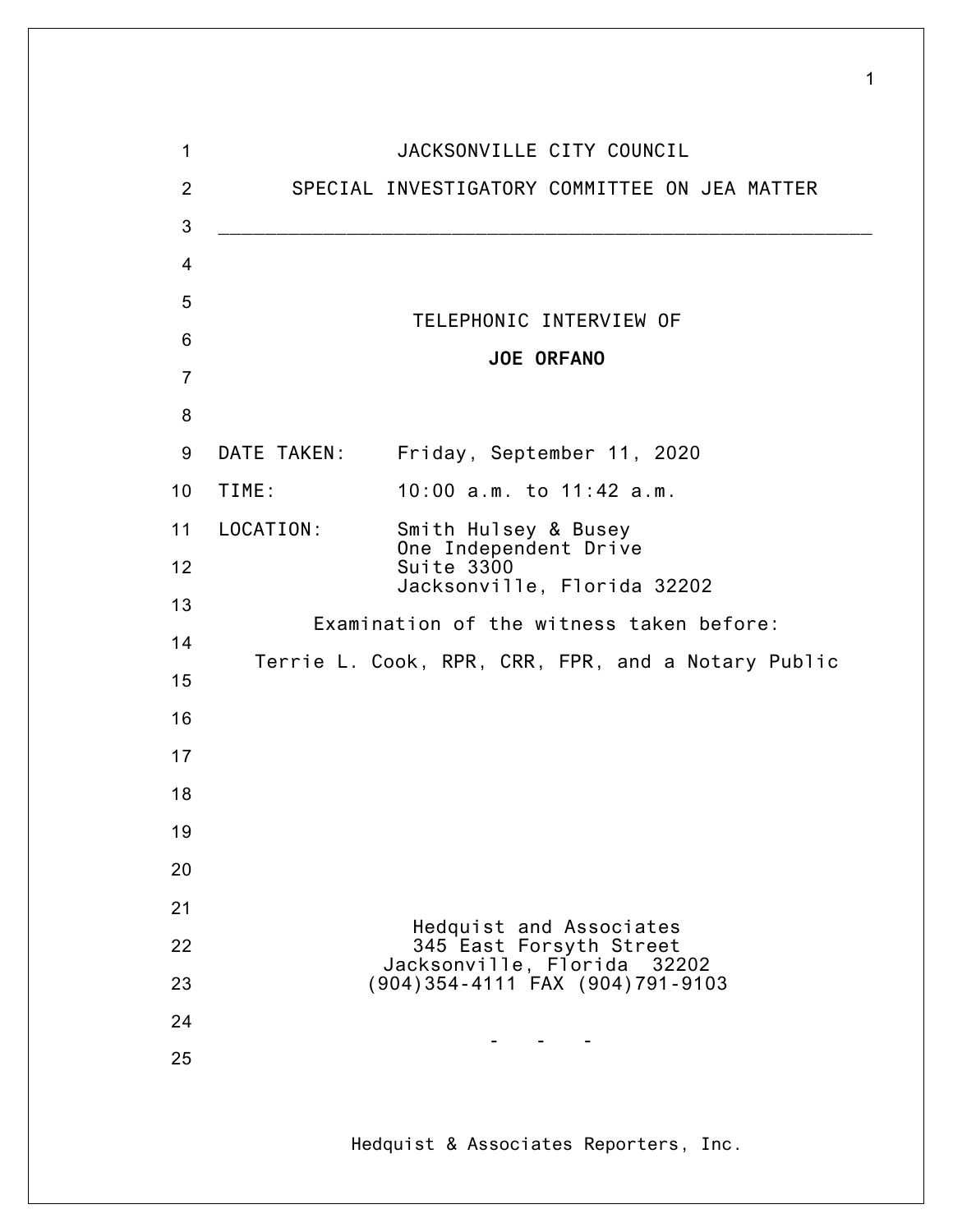| 1        | 2<br>APPEARANCES OF COUNSEL                      |              |                                                          | 4    |
|----------|--------------------------------------------------|--------------|----------------------------------------------------------|------|
|          |                                                  | 1            | EXHIBITS                                                 |      |
| 2        | On behalf of Special Investigatory Committee     | $\mathbf{2}$ | FOR IDENTIFICATION                                       | Page |
| 3        | E. Lanny Russell, Esquire                        | 3            | Orfano's Exhibit 1                                       | 6    |
| 4        | Kevin Blodgett, Esquire<br>Smith, Hulsey & Busey | 4            | Orfano's Exhibit 2                                       | 8    |
|          | One Independent Drive                            | 5            | Orfano's Exhibit 3                                       | 10   |
| 5        | <b>Suite 3300</b>                                | 6            | Orfano's Exhibit 4                                       | 12   |
| 6        | Jacksonville, Florida 32202                      | 7            | Orfano's Exhibit 5                                       | 14   |
|          | On behalf of the Witness                         | 8            | Orfano's Exhibits 6, 7 and 8                             | 16   |
| 7        | Stephen J. Powell, Esquire, via telephone        | 9            | Orfano's Exhibit 9                                       | 17   |
| 8        | <b>General Counsel's Office</b>                  | 10           | Orfano's Exhibit 10                                      | 18   |
| 9        | 117 West Duval Street<br>Suite 480               | 11           | Orfano's Exhibit 11                                      | 20   |
|          | Jacksonville, Florida 32202                      | 12           | Orfano's Exhibit 12, 13 and 14                           | 25   |
| 10       |                                                  | 13           | Orfano's Exhibit 15                                      | 29   |
| 11       |                                                  | 14           | Orfano's Exhibit 16                                      | 30   |
|          |                                                  | 15           | Orfano's Exhibit 17                                      | 31   |
| 12       |                                                  | 16           | Orfano's Exhibit 18                                      | 33   |
| 13       |                                                  | 17           | Orfano's Exhibit 19                                      | 35   |
| 14<br>15 |                                                  | 18           | Orfano's Exhibit 21                                      | 37   |
| 16       |                                                  | 19           | Orfano's Exhibit 23                                      | 45   |
| 17       |                                                  | 20           | Orfano's Exhibit 24                                      | 52   |
| 18<br>19 |                                                  | 21           | Orfano's Exhibit 25                                      | 55   |
| 20       |                                                  | 22           |                                                          |      |
| 21<br>22 |                                                  | 23           |                                                          |      |
| 23       |                                                  | 24           |                                                          |      |
| 24<br>25 |                                                  | 25           |                                                          |      |
|          | Hedquist & Associates Reporters, Inc.            |              | Hedquist & Associates Reporters, Inc.                    |      |
|          | 3                                                |              |                                                          | 5    |
| 1        | INDEX                                            | 1            | <b>STIPULATION</b>                                       |      |
|          | EXAMINATION                                      | $\mathbf{2}$ | It was stipulated and agreed by and between              |      |
| 2        |                                                  | 3            | counsel for the respective parties, and the witness,     |      |
| 3        | <b>WITNESS</b><br>Page                           | 4            | that the reading and signing of the interview by the     |      |
| 4        | <b>JOE ORFANO</b>                                | 5            | witness was not waived.                                  |      |
| 5        | 5<br>EXAMINATION BY MR. RUSSELL                  | 6            |                                                          |      |
| 6        |                                                  | 7            | JOE ORFANO,                                              |      |
| 7        |                                                  | 8            | testified as follows:                                    |      |
| 8        |                                                  | 9            | DIRECT EXAMINATION                                       |      |
| 9        |                                                  | 10           | BY MR. RUSSELL:                                          |      |
| 10       |                                                  | 11           | Mr. Orfano, we had previously interviewed you<br>Q       |      |
| 11       |                                                  | 12           | and as a continuation of that interview, I appreciate    |      |
| 12       |                                                  | 13           | you appearing again for some more questions.             |      |
| 13       |                                                  | 14           | First I want to ask you about is what we've              |      |
| 14<br>15 |                                                  | 15           | marked Exhibit 1, which you should have in front of you. |      |
| 16       |                                                  | 16           | MR. RUSSELL: And I guess you have that also,             |      |
| 17       |                                                  | 17           | Mr. Powell?                                              |      |
| 18       |                                                  | 18           | MR. POWELL: I do. Oh, wait a minute. It                  |      |
| 19       |                                                  | 19           | timed out. What's that password again?                   |      |
| 20       |                                                  | 20           | MR. BLODGETT: The password for the link?                 |      |
| 21       |                                                  | 21           | MR. POWELL: The file.                                    |      |
| 22       |                                                  | 22           | MR. BLODGETT: It should be capital S, capital            |      |
| 23       |                                                  | 23           | H, capital B, 1, 2, 3.                                   |      |
| 24       |                                                  | 24           | MR. POWELL: Sorry. I had them up, but then it            |      |
| 25       |                                                  | 25           | timed out, I guess. Ah, the file expired.                |      |
|          | Hedquist & Associates Reporters, Inc.            |              | Hedquist & Associates Reporters, Inc.                    |      |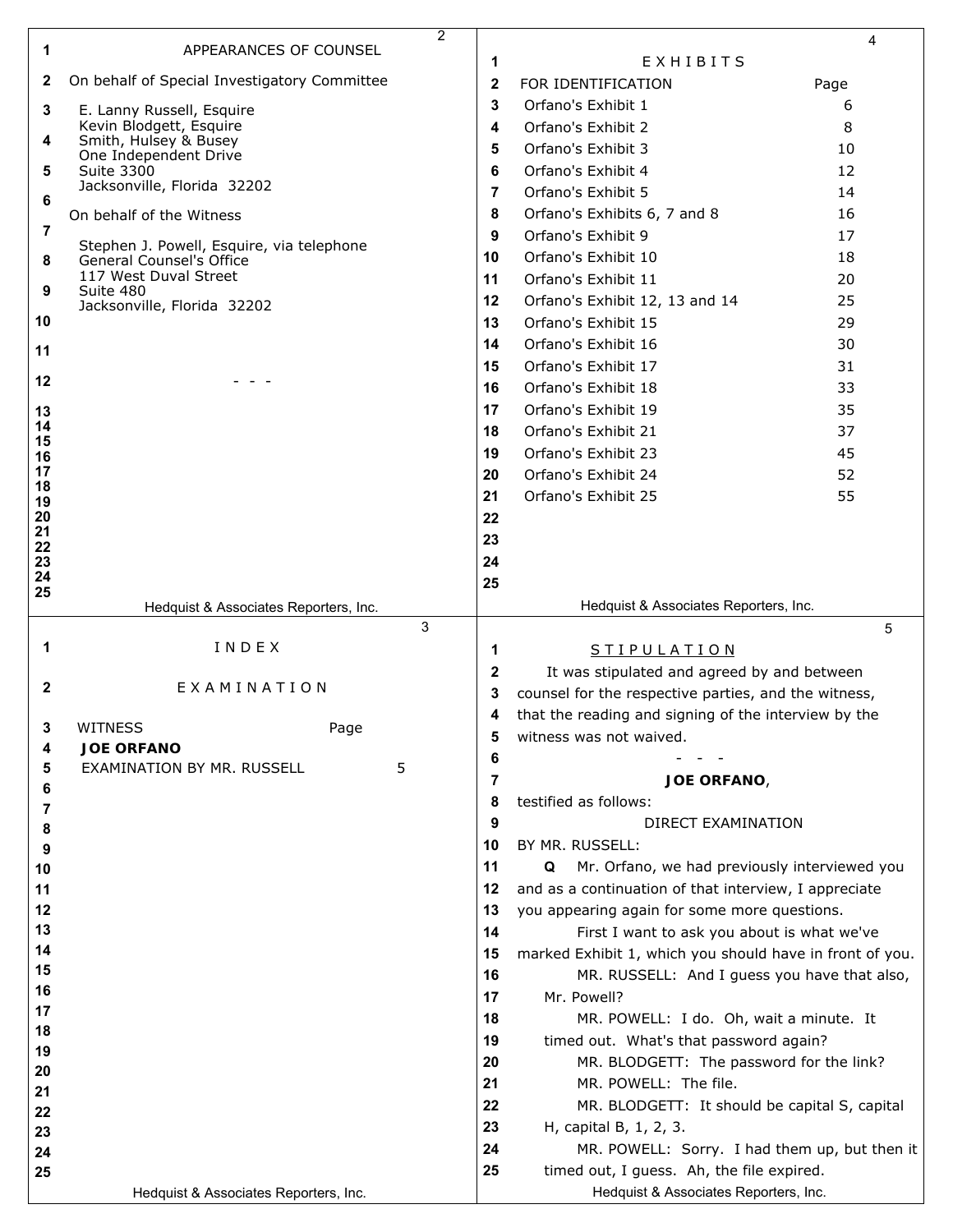|              | 6                                                                                                         |          |                                                                                                                | 8 |
|--------------|-----------------------------------------------------------------------------------------------------------|----------|----------------------------------------------------------------------------------------------------------------|---|
| 1            | MR. BLODGETT: Let me send you a new link.                                                                 | 1        | and report back to you. I assume we are still not                                                              |   |
| 2            | (Off-the-record discussion.)                                                                              | 2        | interested in an advisory role.                                                                                |   |
| 3            | BY MR. RUSSELL:                                                                                           | 3        | Do you know why --                                                                                             |   |
| 4            | Q<br>Mr. Orfano, you have in front of you Exhibit 1,                                                      | 4        | MR. POWELL: I just --                                                                                          |   |
| 5            | which is a request for proposals to provide strategic                                                     | 5        | (Orfano's Exhibit 2 was marked for                                                                             |   |
| 6            | initiative financial services, dated -- the issue date                                                    | 6        | identification.)                                                                                               |   |
| 7            | is December 20th, 2017.                                                                                   | 7        | MR. RUSSELL: Yes, sir.                                                                                         |   |
| 8            | $I$ do.<br>A                                                                                              | 8        | MR. POWELL: Lanny, I want to be clear. I want                                                                  |   |
| 9            | (Orfano's Exhibit 1 was marked for                                                                        | 9        | to be clear. Weinberg did not send this e-mail to                                                              |   |
| 10           | identification.)                                                                                          | 10       | Mr. Orfano. It was ultimately sent to Mr. Orfano by                                                            |   |
| 11           | Q<br>To your knowledge, Mr. Orfano, was JEA, through                                                      | 11       | Mr. Miller from the Citi.                                                                                      |   |
| 12           | consultants or otherwise, involved in this privatization                                                  | 12       | MR. RUSSELL: Right. Thank you, Steve, that's                                                                   |   |
| 13           | RFP?                                                                                                      | 13       | correct. I misstated that.                                                                                     |   |
| 14           | A<br>I--I can only answer for myself. I did not                                                           | 14       | BY MR. RUSSELL:                                                                                                |   |
| 15           | become aware of this RFP until a banker brought it to my                                                  | 15       | Make sure I got it right. The e-mail you<br>Q                                                                  |   |
| 16           | attention at a bond closing dinner that we had here in                                                    | 16       | received that was, in fact, authored by Mark Weinberg,                                                         |   |
| 17           | Jacksonville. So that's the first I personally became                                                     | 17       | was forwarded to you by John Miller, it makes the                                                              |   |
| 18           | aware of it.                                                                                              | 18       | statement: This is interesting. Apparently the primary                                                         |   |
| 19           | Okay. Did you come to understand, after<br>Q                                                              | 19       | reason for this is the potential privatization of JEA                                                          |   |
| 20           | becoming aware of this privatization RFP, that it                                                         | 20       | that a few members of the JEA board asked for last                                                             |   |
| 21           | related to the potential privatization of JEA, as well                                                    | 21       | month.                                                                                                         |   |
| 22           | as other City assets?                                                                                     | 22       | Do you know why Mark Weinberg believed that                                                                    |   |
| 23           | Yes.<br>A                                                                                                 | 23       | the primary reason for the RFP was the privatization of                                                        |   |
| 24           | Do you know what PFM did in connection with<br>Q                                                          | 24       | JEA?                                                                                                           |   |
| 25           | this RFP, Mr. Orfano?                                                                                     | 25       | A<br>I do not.                                                                                                 |   |
|              | Hedquist & Associates Reporters, Inc.                                                                     |          | Hedquist & Associates Reporters, Inc.                                                                          |   |
|              |                                                                                                           |          |                                                                                                                |   |
|              | $\overline{7}$                                                                                            |          |                                                                                                                | 9 |
| 1            | A                                                                                                         | 1        | Q                                                                                                              |   |
| $\mathbf{z}$ | Again, not certain about their particular role<br>as it pertains to this request, but I will -- I guess   | 2        | As we sit here today, based on what you now                                                                    |   |
| З            |                                                                                                           | 3        | know, would you agree with Mr. Weinberg's opinion that<br>the RFP was primarily directed to a privatization of |   |
| 4            | we'll get to another exhibit where they did perform                                                       | 4        | JEA?                                                                                                           |   |
| 5            | services for JEA. But I -- I don't have any direct                                                        | 5        | A                                                                                                              |   |
| 6            | knowledge of their role in this RFP.<br>Q<br>Okay. Do you know now who paid Public                        | 6        | Well, again, I don't have knowledge of the                                                                     |   |
| 7            |                                                                                                           | 7        | airport and port, but I do know that, as we sit here<br>today, it certainly appears that the privatization was |   |
| 8            | Financial Management, PFM, for its work under this<br>RFP?                                                | 8        |                                                                                                                |   |
|              | Α<br>I do not.                                                                                            | 9        | one of the major components of that RFP.                                                                       |   |
| 9<br>10      | Q                                                                                                         | 10       | MR. RUSSELL: I'm sorry. Could you read that                                                                    |   |
| 11           | Do you know if JEA paid any money to Public                                                               | 11       | back, Terrie?                                                                                                  |   |
| 12           | Financial Management in connection with this RFP?<br>I do not.<br>Α                                       | 12       | THE REPORTER: The answer?                                                                                      |   |
|              | Q                                                                                                         | 13       | MR. RUSSELL: The answer, please.                                                                               |   |
| 13<br>14     | Okay. Let's go to Exhibit 2, which is dated                                                               |          | THE WITNESS: I'm sorry?                                                                                        |   |
| 15           | December 20th, 2017. And that was the same day that the                                                   | 14       | (The following answer was read by the reporter:                                                                |   |
|              | RFP was issued by the City of Jacksonville. Exhibit 2                                                     | 15       | "Answer: Well, again, I don't have knowledge of the                                                            |   |
| 16<br>17     | is an e-mail. The e-mail is from Mark Weinberg of Citi<br>Bank.                                           | 16       | airport and port, but I do know that, as we sit here                                                           |   |
|              |                                                                                                           | 17       | today, it certainly appears that the privatization                                                             |   |
| 18<br>19     | And it was sent to you and says -- and what I                                                             | 18       | was one of the major components of that RFP.")                                                                 |   |
|              | wanted to ask you about is Mr. Weinberg says, This is<br>interesting.                                     | 19<br>20 | BY MR. RUSSELL:<br>Q                                                                                           |   |
| 20<br>21     |                                                                                                           | 21       | And the privatization of JEA, is that what you                                                                 |   |
| 22           | Referring to the Exhibit 1.                                                                               |          | were referring to, Mr. Orfano?<br>A                                                                            |   |
| 23           | Apparently the primary reason for this is the                                                             | 22       | That's correct, Mr. Russell.<br>Q                                                                              |   |
| 24           | potential privatization of JEA that a -- that a few<br>members of the JEA board asked for last month. The | 23<br>24 | Thank you.<br>Exhibit 3 is an invoice from PFM Financial                                                       |   |
| 25           | airport may also be in play. I'll try to get more info                                                    | 25       | Advisory Services provided to JEA in connection with                                                           |   |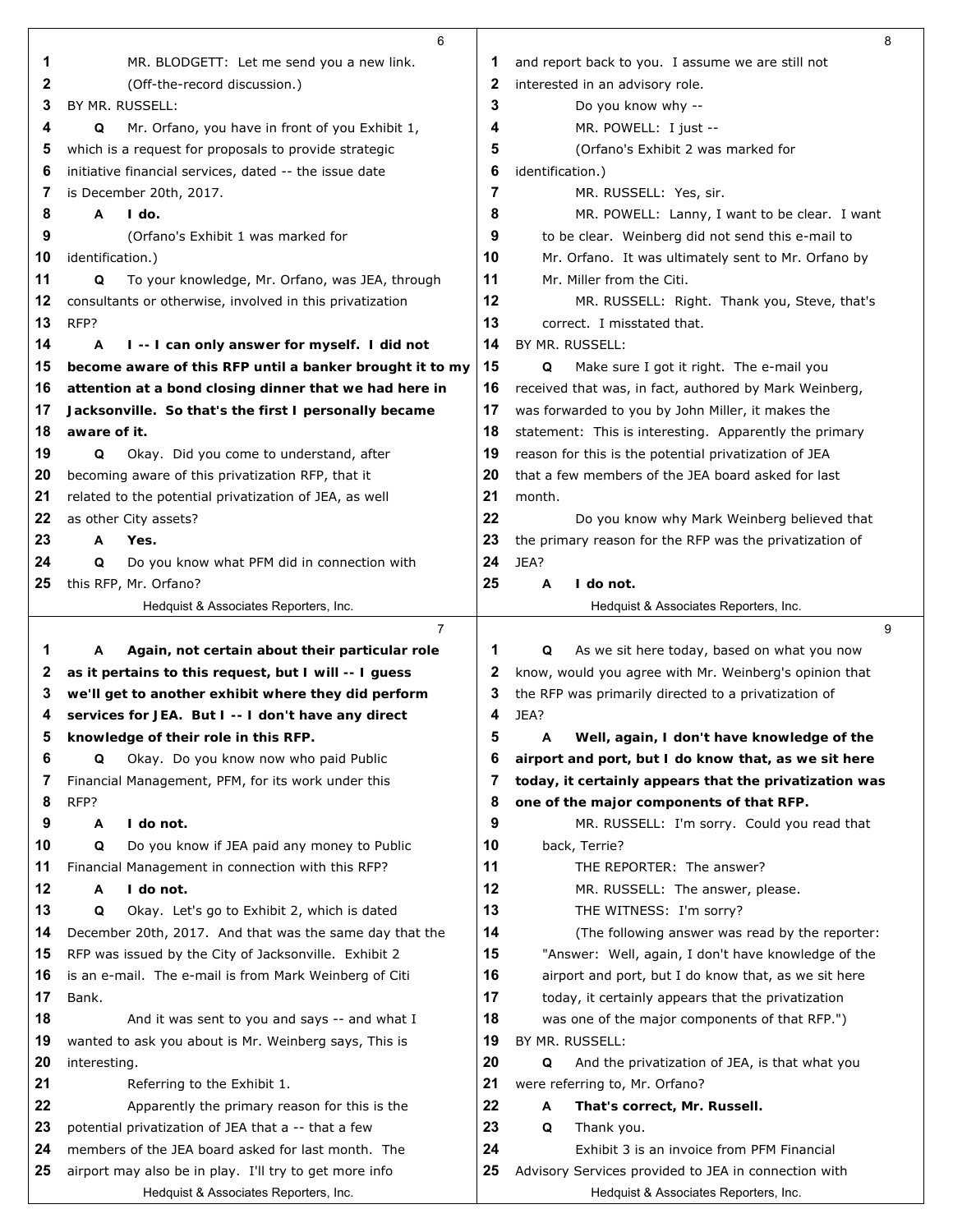|              | 10                                                       |    | 12                                                       |
|--------------|----------------------------------------------------------|----|----------------------------------------------------------|
| 1            | valuation work and a report.                             | 1  | described in Exhibit 3?                                  |
| 2            | On page 1, it shows that PFM submitted its               | 2  | To my knowledge, the services would have been<br>А       |
| 3            | request to JEA on September 19th and it also shows, I    | 3  | provided under the existing PFM engagement letter with a |
| 4            | think, that you approved this request for payment.       | 4  | contract.                                                |
| 5            | A<br>That's correct.                                     | 5  | Q<br>The invoice, I believe, you approve in Exhibit      |
| 6            | (Orfano's Exhibit 3 was marked for                       | 6  | 3, is dated September 14th, 2018. And the services       |
| 7            | identification.)                                         | 7  | began almost seven months earlier, on 12/20/17.          |
| 8            | If you would, please, Mr. Orfano, turn to the<br>Q       | 8  | Do you know why PFM delayed for that seven               |
| 9            | third page in, timesheet detail - by project. The time   | 9  | months before submitting this invoice?                   |
| 10           | entries are rather vague.                                | 10 | Α<br>Well, I do know that they're often tardy in         |
| 11           | Could you tell us what work PFM was doing that           | 11 | their billing. I don't really have any additional        |
| 12           | JEA was paying for?                                      | 12 | information to share there.                              |
| 13           | А<br>Well, the major charge -- the major fee was for     | 13 | Okay. What we've marked as Exhibit 4 is an<br>Q          |
| 14           | the -- what -- what's been announced as the evaluation   | 14 | e-mail from Ryan Wannemacher to William -- let me get    |
| 15           | as opposed to a valuation, it was an evaluation report   | 15 | his name right -- Pedersen?                              |
| 16           | and that's what the bulk of these charges are -- are     | 16 | A<br>Pedersen.                                           |
| 17           | related to.                                              | 17 | (Orfano's Exhibit 4 was marked for                       |
| 18           | Okay. And the first charge we see highlighted<br>Q       | 18 | identification.)                                         |
| 19           | on your copy, I believe, is Michael Mace. And it shows   | 19 | Pedersen.<br>Q                                           |
| 20           | the date of that work was 12/2017 and it was to -- the   | 20 | Correct.<br>А                                            |
| 21           | description is discuss potential JEA evaluation for the  | 21 | Q<br>Okay. It's pronounced Pedersen. Pedersen.           |
| 22           | board.                                                   | 22 | What was your relationship to Mr. Wannemacher            |
| 23           | In Exhibit 1 we looked at, its issue date was            | 23 | in January of 2018?                                      |
| 24           | the same date that Michael Mace did that work.           | 24 | We were colleagues at that time.<br>Α                    |
| 25           | Was Michael Mace doing that work pursuant to             | 25 | Mr. Wannemacher was the director of financial planning   |
|              | Hedquist & Associates Reporters, Inc.                    |    | Hedquist & Associates Reporters, Inc.                    |
|              | 11                                                       |    | 13                                                       |
| 1            | Exhibit 1, the request for proposals by the City of      | 1  | and analysis and I was treasurer. We were director       |
| $\mathbf{z}$ | Jacksonville?                                            | 2  | level colleagues working in finance.                     |
| 3            | No, he was not. He was doing that work<br>A              | 3  | Okay. And William Pedersen is with Morgan<br>Q           |
| 4            | directly for JEA at the direction of senior management.  | 4  | Stanley. You see that in the e-mail address?             |
| 5            | On -- an entry on January 18th of Exhibit --<br>Q        | 5  | Α<br>Correct.                                            |
| 6            | page 3 of -- it's the third page, I believe.             | 6  | Did you know Mr. Pedersen?<br>Q                          |
| 7            | А<br>Yes.                                                | 7  | Correct.<br>Α                                            |
| 8            | Okay. Mr. Mace's entry is eval -- eval<br>Q              | 8  | Okay. Did you know Mr. Pedersen?<br>Q                    |
| 9            | project, banker discussions and data review.             | 9  | Α<br>We did not meet until February --                   |
| 10           | Do you know anything more about that entry than          | 10 | Q<br>Okay.                                               |
| 11           | what the words are? Mr. Orfano, do you know what work    | 11 | -- of 2018.<br>А                                         |
| 12           | that's describing?                                       | 12 | Q<br>Do you know why Mr. Wannemacher was providing       |
| 13           | Not -- I can't recall specifically, but it was<br>A      | 13 | Morgan Stanley with a ten-year pro forma for JEA on IRP  |
| 14           | certainly related to Mr. Mace's final work product.      | 14 | case on electric?                                        |
| 15           | Q<br>Do you know what bankers Mr. Mace was speaking      | 15 | Α<br>To my knowledge, Mr. Wannemacher was providing      |
| 16           | to?                                                      | 16 | pro forma information for the banks to use in preparing  |
| 17           | А<br>I believe that he would have had conversations      | 17 | presentations.                                           |
| 18           | with Morgan Stanley and -- and J.P. Morgan and possibly  | 18 | Q<br>Presentations to who, Mr. Orfano?                   |
| 19           | Goldman Sachs at the time.                               | 19 | Α<br>Presentations that were ultimately made to          |
| 20           | Were those investment bankers, the ones who<br>Q         | 20 | senior management and to the City.                       |
| 21           | received the award from the City of Jacksonville for the | 21 | Q<br>And what -- those presentations were about          |
| 22           | services described in Exhibit 1?                         | 22 | what, Mr. Orfano?                                        |
| 23           | Α<br>They did.                                           | 23 | Well, presentations for JEA and the City to<br>A         |
| 24           | Do you know if JEA provided to PFM a contract<br>Q       | 24 | select the financial advisor for a potential             |
| 25           | that expressly authorized PFM to provide these services  | 25 | transaction.                                             |
|              | Hedquist & Associates Reporters, Inc.                    |    | Hedquist & Associates Reporters, Inc.                    |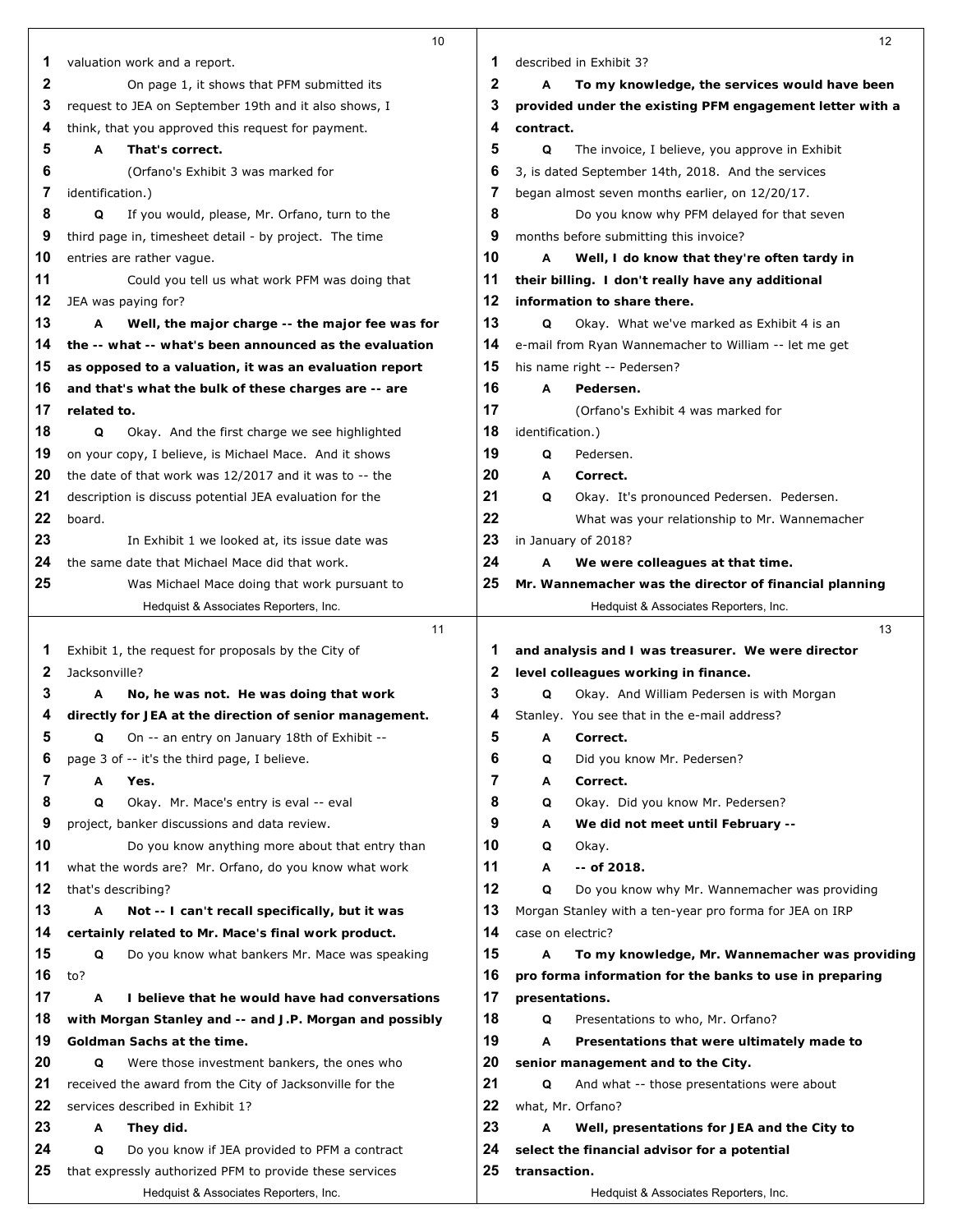|    | 14                                                       |    |                  | 16                                                       |
|----|----------------------------------------------------------|----|------------------|----------------------------------------------------------|
| 1  | And do you know what that transaction was,<br>Q          | 1  |                  | the potential privatization of JEA?                      |
| 2  | Mr. Orfano?                                              | 2  |                  | THE WITNESS: That's how I would interpret it             |
| 3  | The privatization of JEA.<br>A                           | 3  |                  | personally.                                              |
| 4  | Q<br>Let's look at Exhibit 4 -- Exhibit 5, excuse        | 4  |                  | MR. BLODGETT: So they weren't giving a pitch             |
| 5  | me, the news article. I wanted to see what you knew      | 5  |                  | on their strengths and M&A services of other City        |
| 6  | about what this news article says.                       | 6  |                  | assets, that's your understanding?                       |
| 7  | The first bullet point on the top of page 4 of           | 7  |                  | THE WITNESS: That's my understanding. Two of             |
| 8  | Exhibit 5, it says, Michael Mace of PFM, Michael         | 8  |                  | the individuals were known to me from my prior           |
| 9  | Weinstein, CFO for Mayor Curry and the senior leadership | 9  | career.          |                                                          |
| 10 | team of Moelis & Company, an investment bank, visited    | 10 |                  | BY MR. RUSSELL:                                          |
| 11 | JEA on January 23, 2018.                                 | 11 | Q                | Okay. Exhibit 6, 7 and 8, if you'll look at              |
| 12 | Were you at that meeting, Mr. Orfano?                    | 12 |                  | them together because they're, I believe, related about  |
| 13 | I was.<br>A                                              | 13 |                  | meetings at the Jacksonville airport.                    |
| 14 | (Orfano's Exhibit 5 was marked for                       | 14 |                  | Did you attend any of the meetings at the                |
| 15 | identification.)                                         | 15 |                  | Jacksonville airport on January 24th, 2018, Mr. Orfano?  |
| 16 | Q<br>Can you tell me what was discussed at that          | 16 | A                | I did not.                                               |
| 17 | meeting?                                                 | 17 |                  | (Orfano's Exhibits 6, 7 and 8 were marked for            |
| 18 | Moelis is a New York bank investment banking<br>A        | 18 | identification.) |                                                          |
| 19 | firm and they were making a presentation on -- on        | 19 | Q                | Do you know what happened at this meeting?               |
| 20 | their relative strengths in the mergers and acquisitions | 20 | A                | I do not.                                                |
| 21 | area. They were interested in advising the City and      | 21 | Q                | Do you know if -- actually, it's more than one           |
| 22 | JEA.                                                     | 22 |                  | meeting, if at -- from somebody who attended the         |
| 23 | Q<br>Do you know why the mayor's staff, and              | 23 |                  | meeting, telling you that these meetings related to the  |
| 24 | particularly Mr. Weinstein, attended this meeting?       | 24 |                  | privatization RFP that was issued by the City on         |
| 25 | I -- I do not. I just -- I was asked to attend<br>A      | 25 |                  | December 20th, 2017?                                     |
|    | Hedquist & Associates Reporters, Inc.                    |    |                  | Hedquist & Associates Reporters, Inc.                    |
|    | 15                                                       |    |                  | 17                                                       |
| 1  | so I did not know they were going to be there.           | 1  | A                | I do not recall any conversations about these            |
| 2  | Okay. And do you know why Moelis was invited<br>Q        | 2  | meetings --      |                                                          |
| 3  | to this meeting?                                         | 3  | Q                | Okay.                                                    |
| 4  | A<br>I do not.                                           | 4  | A                | -- specifically.                                         |
| 5  | Q<br>And ultimately did Moelis & Company end up          | 5  | Q                | Okay. Let's go to Exhibit 9, then, please.               |
| 6  | providing services to JEA in connection with the         | 6  | A                | Yes, sir.                                                |
| 7  | potential privatization of JEA?                          | 7  |                  | (Orfano's Exhibit 9 was marked for                       |
| 8  | To my knowledge, no.<br>A                                | 8  | identification.) |                                                          |
| 9  | Do you know why Moelis did not provide those<br>Q        | 9  | Q                | It's a February 1 letter to Joey -- from Joey            |
| 10 | services?                                                | 10 |                  | Greive to Mike Weinstein that identifies --              |
| 11 | I do not.<br>A                                           | 11 |                  | Excuse me.                                               |
| 12 | Okay. If you can look at both exhibit -- well,<br>Q      | 12 |                  | (Brief telephone interruption.)                          |
| 13 | actually three exhibits, I want to ask you about all     | 13 | Q                | It identifies in this letter to Mike Weinstein           |
| 14 | three of those exhibits. Exhibit 6.                      | 14 |                  | that the recipients of the award under the December 20th |
| 15 | Okay. Yes, sir.<br>A                                     | 15 |                  | RFP were J.P. Morgan, Goldman Sachs and Morgan Stanley   |
| 16 | And I'm out of order here. Just one moment.<br>Q         | 16 | and KPMG.        |                                                          |
| 17 | Hold on a second. My exhibits are out of order. 4 --     | 17 |                  | Do you know, Mr. Orfano, did JEA have any input          |
| 18 | That's okay.<br>A                                        | 18 |                  | to the selection of these recipients of the work under   |
| 19 | -- 5, 6. I'm missing Exhibit 7. Excuse me<br>Q           | 19 |                  | the December 20th RFP?                                   |
| 20 | while I get the correct exhibit. It wasn't in my stack.  | 20 | A                | Not to my knowledge.                                     |
| 21 | I need 7 and 8.                                          | 21 | Q                | Do you --                                                |
| 22 | MR. BLODGETT: Joe, while Lanny's looking for             | 22 | A                | I was not personally involved. I can't speak             |
| 23 | an exhibit, I just want to make sure the record is       | 23 |                  | for other members of JEA, but I was not personally       |
| 24 | clear. You said that Moelis gave a presentation on       | 24 | involved.        |                                                          |
| 25 | its M&A strengths, was that basically a pitch for        | 25 |                  | MR. BLODGETT: Mr. Orfano, do you know if PFM             |
|    |                                                          |    |                  | Hedquist & Associates Reporters, Inc.                    |
|    | Hedquist & Associates Reporters, Inc.                    |    |                  |                                                          |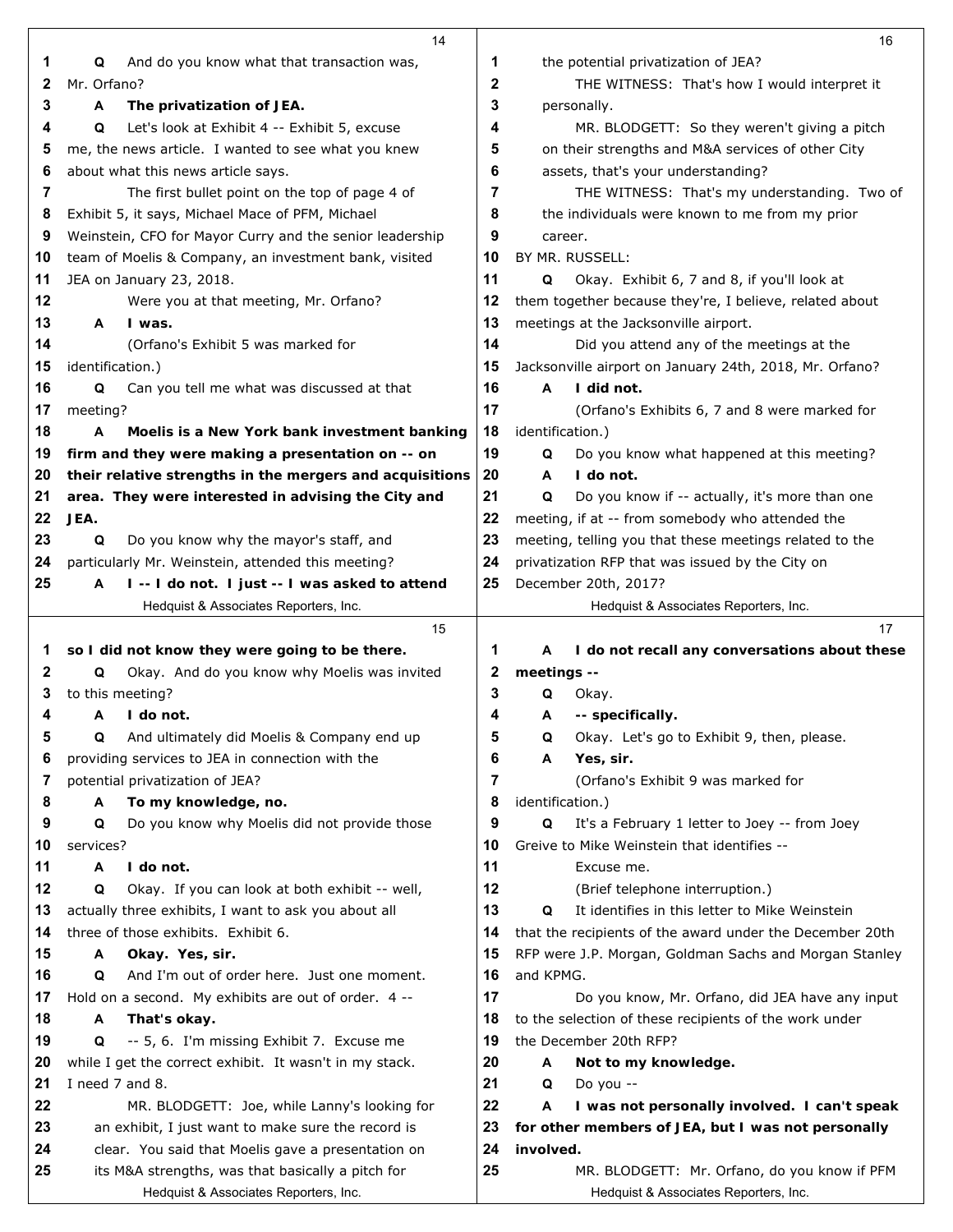|          | 18                                                                                                   |          | 20                                                           |  |
|----------|------------------------------------------------------------------------------------------------------|----------|--------------------------------------------------------------|--|
| 1        | was involved in the selection of those banks?                                                        | 1        | in which Michael Mace says to Jody: Thanks, Jody. I          |  |
| 2        | THE WITNESS: To my knowledge, I believe they                                                         | 2        | will coordinate with Joe Orfano -- Orfano, excuse me, I      |  |
| 3        | were. PFM also advises the City.                                                                     | 3        | used to know a female Orfano -- to determine the             |  |
| 4        | MR. BLODGETT: And it sounds like you don't                                                           | 4        | appropriate individuals that will be signing and get         |  |
| 5        | have -- you do not have direct knowledge about what                                                  | 5        | this out today.                                              |  |
| 6        | PFM did?                                                                                             | 6        | Did you work with Mr. Mace on getting the                    |  |
| 7        | THE WITNESS: I do -- I do not have direct                                                            | 7        | appropriate individuals to sign?                             |  |
| 8        | knowledge of that, though. It would be speculation                                                   | 8        | A<br>To correct the record, that's Exhibit 11.               |  |
| 9        | on my part.                                                                                          | 9        | (Orfano's Exhibit 11 was marked for                          |  |
| 10       | MR. BLODGETT: Do you know of -- of anyone at                                                         | 10       | identification.)                                             |  |
| 11       | JEA who might have direct knowledge about what PFM                                                   | 11       | I'm sorry. Thank you.<br>Q                                   |  |
| 12       | did?                                                                                                 | 12       | Do you recall my question or should I state it               |  |
| 13       | THE WITNESS: I do not.                                                                               | 13       | over?                                                        |  |
| 14       | MR. BLODGETT: Okay.                                                                                  | 14       | A<br>Yes.                                                    |  |
| 15       | BY MR. RUSSELL:                                                                                      | 15       | Q<br>Okay. It was pretty simple, I guess. Do you             |  |
| 16       | Q<br>Okay. Exhibit 10, Mr. Orfano, is an e-mail                                                      | 16       | recall coordinating with Michael Mace to get the             |  |
| 17       | from Jody Brooks to Mr. Mace, at PFM, and a copy to                                                  | 17       | appropriate individuals to sign the nondisclosure            |  |
| 18       | Melissa Dykes. And it's a nondisclosure draft                                                        | 18       | agreement and get it out on February 1st, 2018?              |  |
| 19       | agreement.                                                                                           | 19       | $1$ do.<br>A                                                 |  |
| 20       | Α<br>Yes, sir.                                                                                       | 20       | Tell me about that. What was --<br>Q                         |  |
| 21       | (Orfano's Exhibit 10 was marked for                                                                  | 21       | I believe it was done by Mr. Mace though --<br>A             |  |
| 22       | identification.)                                                                                     | 22       | Q<br>Okay.                                                   |  |
| 23       | And -- and the agreement itself says, on<br>Q                                                        | 23       | -- but I coordinated with Mr. Mace.<br>A                     |  |
| 24       | page 1, the disclosing party -- excuse me. Let me start                                              | 24       | Q<br>And what was it you were coordinating with              |  |
| 25       | earlier than that quote. I think it's highlighted here,                                              | 25       | Mr. Mace?                                                    |  |
|          | Hedquist & Associates Reporters, Inc.                                                                |          | Hedquist & Associates Reporters, Inc.                        |  |
|          |                                                                                                      |          |                                                              |  |
|          | 19                                                                                                   |          | 21                                                           |  |
| 1        | just trying to find the exact --                                                                     | 1        | Α<br>Getting the appropriate individuals from the            |  |
| 2        | Yeah, I'm there.<br>A                                                                                | 2        | bank to -- to sign the NDA.                                  |  |
| 3        | Q<br>Okay. It says that we -- the non-DA -- the NDA                                                  | 3        | And what banks were you coordinating that<br>Q               |  |
| 4        | that was being provided to Morgan Stanley was for a                                                  | 4        | activity with?                                               |  |
| 5        | potential engagement to provide financial advisory                                                   | 5        | Morgan Stanley, J.P. Morgan and Goldman Sachs.<br>A          |  |
| 6        | service to disclosing party, JEA, in connection with the                                             | 6        | And, ultimately, J.P. Morgan & Morgan Stanley<br>Q           |  |
| 7        | transaction.                                                                                         | 7        | went on and assisted JEA in the potential privatization      |  |
| 8        | Do you know why JEA was providing this                                                               | 8        | of JEA; is that correct, Mr. Orfano?                         |  |
| 9        | nondisclosure to Morgan Stanley in February of 2018?                                                 | 9        | That is correct.<br>Α                                        |  |
| 10       | It was because JEA -- from that earlier e-mail<br>A                                                  | 10       | And Mr. Goldman -- or Goldman Sachs,<br>Q                    |  |
| 11       | from Mr. Wannemacher, he was providing sensitive                                                     | 11       | Mr. Orfano, I understand did not provide services to JEA     |  |
| 12       | financial information to Morgan Stanley. And so -- so                                                | 12       | in connection with this potential privatization.             |  |
| 13       | an NDA -- it was determined that an NDA should be                                                    | 13       | Do you know why JEA did not do that work -- as               |  |
| 14       | executed.                                                                                            | 14       | to why Goldman Sachs did not do that work?                   |  |
| 15       | And what was the transaction, Mr. Orfano, that<br>Q                                                  | 15       | I can only speak for the process that led to<br>A            |  |
| 16       | was the subject of this nondisclosure agreement, do you                                              | 16       | the selection of the financial advisor in February of        |  |
| 17       | know?<br>Α                                                                                           | 17       | '18. I cannot speak for the selection of the banks in        |  |
| 18<br>19 | The transaction -- again, I -- I would be<br>speculate -- it's not specifically identified here, but | 18<br>19 | 2019.<br>I'm going to have the court reporter read your<br>Q |  |
| 20       |                                                                                                      | 20       | answer back.                                                 |  |
| 21       | I would be speculating.<br>Do you believe that it was the potential<br>Q                             | 21       | MR. RUSSELL: Could you read that answer back,                |  |
| 22       | privatization of JEA?                                                                                | 22       | please, Terrie?                                              |  |
| 23       | That would be my interpretation.<br>A                                                                | 23       | (The following answer was read by the reporter:              |  |
| 24       | Okay. And Exhibit 10 is an e-mail from<br>Q                                                          | 24       | "Answer: I can only speak for the process that led           |  |
| 25       | Michael Mace to Jody Brooks and copied to Melissa Dykes,                                             | 25       | to the selection of the financial advisor in                 |  |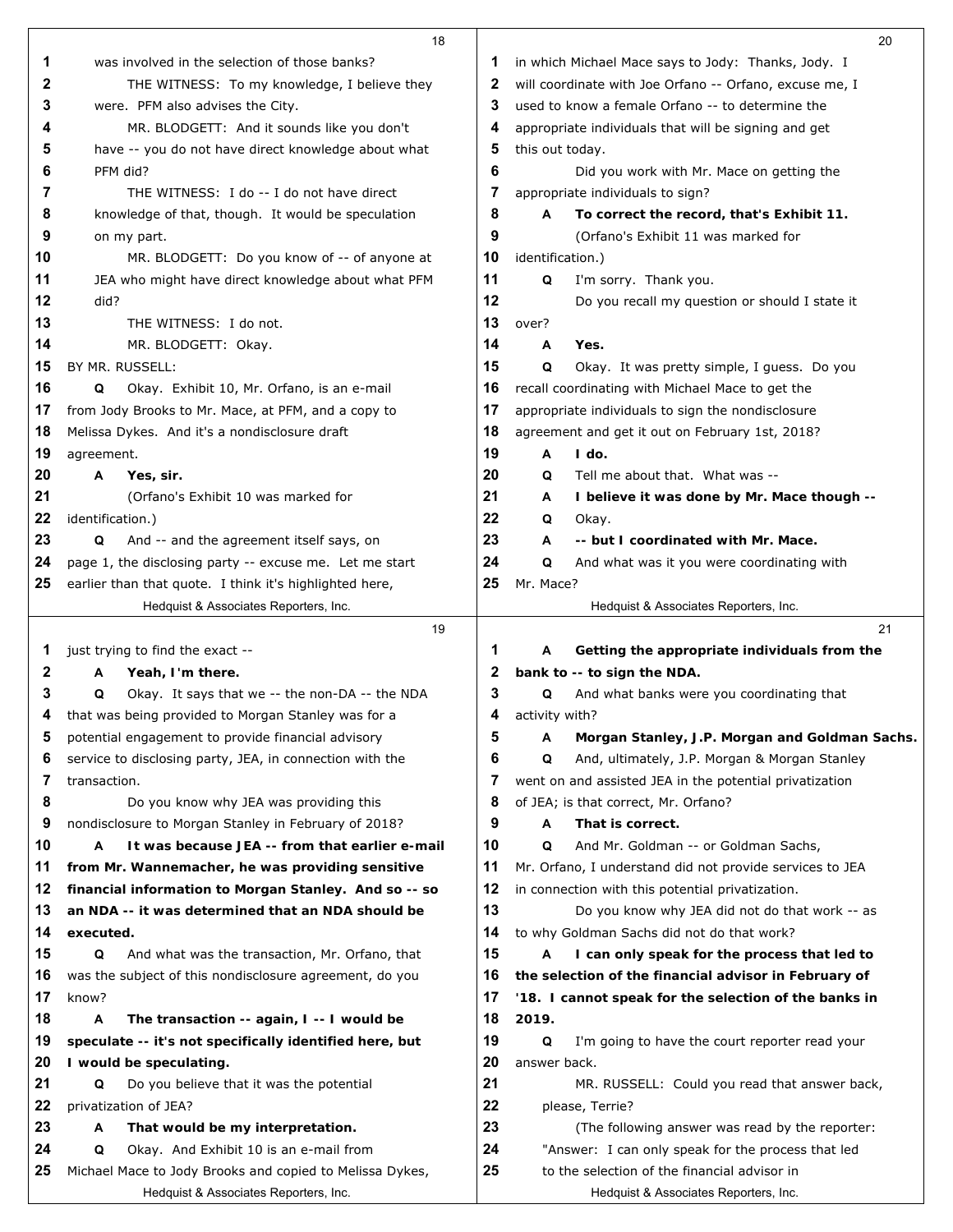|        | 22                                                                                              |              | 24                                                                  |
|--------|-------------------------------------------------------------------------------------------------|--------------|---------------------------------------------------------------------|
| 1      | February of '18. I cannot speak for the selection                                               | 1            | MR. RUSSELL: Thank you, Kevin.                                      |
| 2      | of the banks in 2019.")                                                                         | $\mathbf{2}$ | Q<br>-- what services was JEA going to have these                   |
| 3      | BY MR. RUSSELL:                                                                                 | 3            | banks perform?                                                      |
| 4      | Tell me what you can speak to about the<br>Q                                                    | 4            | A<br>Financial advisory.                                            |
| 5      | selection of the advisor in 2018 for -- by JEA, please.                                         | 5            | Q<br>Was that financial advice in connection with                   |
| 6      | A<br>Certainly. The three banks that I mentioned                                                | 6            | the potential privatization of JEA?                                 |
| 7      | did presentations, and to reiterate that's Morgan                                               | 7            | That's my understanding.<br>A                                       |
| 8      | Stanley, J.P. Morgan and Goldman Sachs. I was asked to                                          | 8            | Q<br>And -- and was that this meeting that three of                 |
| 9      | participate in those presentations. The presentations                                           | 9            | the banks were chosen to perform services to JEA?                   |
| 10     | were then scored and one of the banks was selected as                                           | 10           | No. Correct that statement.<br>A                                    |
| 11     | the financial advisor.                                                                          | 11           | According to a prior exhibit, I don't recall                        |
| 12     | Okay. And which one was selected?<br>Q                                                          | 12           | the number, but the City had selected four firms,                   |
| 13     | Morgan Stanley.<br>A                                                                            | 13           | including these three, and KPMG, I believe, was the                 |
| 14     | MR. BLODGETT: Mr. Orfano, can I just ask a                                                      | 14           | fourth. So these three banks, out of the four, were                 |
| 15     | couple questions about those presentations?                                                     | 15           | invited to present in -- in a series of three meetings              |
| 16     | Where were those presentations given?                                                           | 16           | at the airport.                                                     |
| 17     | THE WITNESS: An airport hotel, a conference                                                     | 17           | Q<br>Okay.                                                          |
| 18     | room in an airport hotel. I can't, for the life of                                              | 18           | MR. BLODGETT: Mr. Orfano --                                         |
| 19     | me, remember which hotel it was, but it was down                                                | 19           | Airport hotel, I'm sorry.<br>A                                      |
| 20     | that hotel row at the airport.                                                                  | 20           | MR. BLODGETT: -- do you remember how -- do you                      |
| 21     | MR. BLODGETT: Was that --                                                                       | 21           | remember how the identities of the three or four                    |
| 22     | THE WITNESS: It wasn't connected to the                                                         | 22           | banks that won the City's RFP were communicated or                  |
| 23     | airport, I should say.                                                                          | 23           | provided to JEA or PFM? In other words, how did you                 |
| 24     | MR. BLODGETT: Do you recall if it was the                                                       | 24           | know which banks won the RFP?                                       |
| 25     | SpringHill Suites?                                                                              | 25           | THE WITNESS: I -- I don't recall that. I was                        |
|        | Hedquist & Associates Reporters, Inc.                                                           |              | Hedquist & Associates Reporters, Inc.                               |
|        | 23                                                                                              |              | 25                                                                  |
| 1      | THE WITNESS: I believe it was.                                                                  | 1            | not privy to those conversations.                                   |
| 2      | MR. BLODGETT: Okay. And I just want to make                                                     | 2            | BY MR. RUSSELL:                                                     |
| 3      | sure the record's clear because we got a screen shot                                            | 3            | Okay. If we could look at Exhibits 12 --<br>Q                       |
| 4      | of an e-mail that's dated February 13, 2018, from                                               | 4            | excuse me, yeah, 12, 13 and 14.                                     |
| 5      | you to Melissa Dykes, the subject is SpringHill                                                 | 5            | The first one is a nondisclosure agreement for                      |
| 6<br>7 | Suites, Jax Airport and it was regarding Michael                                                | 6<br>7       | J.P. Morgan Securities, LLC. Do you see that,<br>Mr. Orfano?        |
| 8      | Mace. I'm sorry, it's actually from you to Michael                                              | 8            | A<br>I do.                                                          |
| 9      | Mace and Melissa Dykes was cc'd.                                                                | 9            |                                                                     |
| 10     | And it talks about a potential meeting and<br>address at SpringHill Suites. Looks like that was | 10           | (Orfano's Exhibit 12, 13 and 14 were marked for<br>identification.) |
| 11     | dated February 13th, 2018. So is it possible that                                               | 11           | Q<br>And it's dated February 2, 2018. And as you                    |
| 12     | that meeting happened after this February 1st,                                                  | 12           | just said, J.P. Morgan did go on to perform services for            |
| 13     | Exhibit 11?                                                                                     | 13           | JEA.                                                                |
| 14     | THE WITNESS: It did.                                                                            | 14           | And on page 3 of the R -- of the nondisclosure                      |
| 15     | MR. BLODGETT: Okay. So I guess just to -- to                                                    | 15           | agreement, it says, In event that the end -- in                     |
| 16     | clarify, Lanny was wondering how were the banks,                                                | 16           | paragraph D, In the event that the disclosing parties               |
| 17     | as of February 1st, 2018, that received the                                                     | 17           | determines to pursue a sale of all or a portion of                  |
| 18     | nondisclosure agreements, how were those banks                                                  | 18           | assets, securities and businesses and that the receiving            |
| 19     | selected?                                                                                       | 19           | party is not engaged to act as the disclosing party's               |
| 20     | THE WITNESS: Recall that they were three of                                                     | 20           | financial advisor, the employees of -- receiving party              |
| 21     | the four parties, what were selected by the City                                                | 21           | and its affiliates may provide investment banking and               |
| 22     | through their RFP process.                                                                      | 22           | commercial services to potential purchasers.                        |
| 23     | BY MR. RUSSELL:                                                                                 | 23           | Was this nondisclosure agreement, I guess, from                     |
| 24     | Q<br>And do you know --                                                                         | 24           | that sentence, it was related to the potential of JEA               |
| 25     | This is Lanny again.                                                                            | 25           | selling a portion or all of its assets?                             |
|        | Hedquist & Associates Reporters, Inc.                                                           |              | Hedquist & Associates Reporters, Inc.                               |
|        |                                                                                                 |              |                                                                     |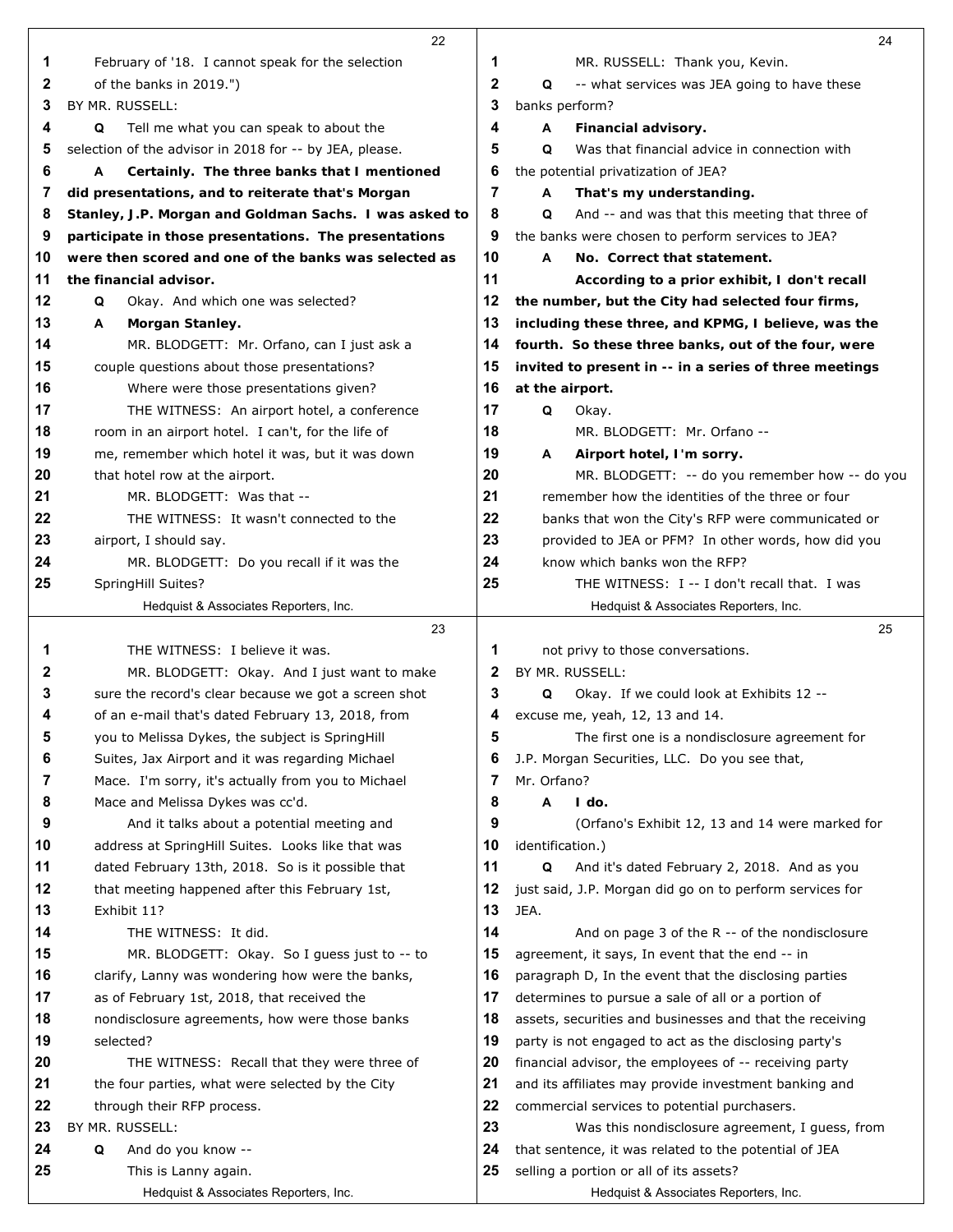|              | 26                                                                                   |              | 28                                                                                             |
|--------------|--------------------------------------------------------------------------------------|--------------|------------------------------------------------------------------------------------------------|
| 1            | A<br>That would be my interpretation.                                                | 1            | a halt. I mean, it was -- there were a series of                                               |
| $\mathbf{2}$ | Q<br>Okay. And we have also as Exhibit 13, a                                         | $\mathbf{2}$ | events in March and I believe early April that led                                             |
| 3            | confidentiality agreement and that one is for Morgan                                 | 3            | to the privatization effort being halted.                                                      |
| 4            | Stanley & Company, I believe, Mr. Orfano?                                            | 4            | MR. BLODGETT: What were those events that led                                                  |
| 5            | Correct.<br>A                                                                        | 5            | to a halt in the privatization efforts?                                                        |
| 6            | Q<br>And do you know, was this confidentiality --                                    | 6            | THE WITNESS: I can't recall specifically, but                                                  |
| 7            | confidentiality agreement, was it for the same potential                             | 7            | I know, generally, the City -- well, Jacksonville                                              |
| 8            | transaction, the sale of -- all of JEA's assets?                                     | 8            | City Council was made aware of activities, the JEA                                             |
| 9            | Again, that would be my interpretation,<br>Α                                         | 9            | board was made aware of these activities, I believe                                            |
| 10           | Mr. Russell.                                                                         | 10           | the JEA board ultimately determined that it did not                                            |
| 11           | Okay. And the last one is with Goldman Sachs &<br>Q                                  | 11           | want to pursue a privatization of any kind.                                                    |
| 12           | Company and it has the same language of a potential sale                             | 12           | MR. BLODGETT: When you say the JEA board                                                       |
| 13           | of all of JEA's assets.                                                              | 13           | became aware of these activities, what activities                                              |
| 14           | So this asset -- this nondisclosure                                                  | 14           | are you referring to?                                                                          |
| 15           | confidentiality agreement related to the potential                                   | 15           | THE WITNESS: Potential privatization.                                                          |
| 16           | privatization of JEA?                                                                | 16           | MR. BLODGETT: And those activities include                                                     |
| 17           | Again, that would be my interpretation.<br>A                                         | 17           | these communications with investment banks, Morgan                                             |
| 18           | And, I'm sorry, I just don't recall if I asked<br>Q                                  | 18           | Stanley, J.P. Morgan and Goldman Sachs?                                                        |
| 19           | you this before. I think I confirmed with you that                                   | 19           | THE WITNESS: Correct.                                                                          |
| 20           | Goldman Sachs did not go forward in providing those                                  | 20           | MR. BLODGETT: So the JEA board was aware of                                                    |
| 21           | services and I don't remember if I asked you why.                                    | 21           | the activities and communications with the three                                               |
| 22           | Do you know why Goldman Sachs did not provide                                        | 22           | banks that won the RFP?                                                                        |
| 23           | the service -- any services to JEA in connection with                                | 23           | THE WITNESS: I -- I don't know that. I don't                                                   |
| 24           | privatization?                                                                       | 24           | have direct knowledge of that. I could only                                                    |
| 25           | As a result of the presentation and subsequent<br>Α                                  | 25           | comment, as I said earlier, that I was involved in                                             |
|              | Hedquist & Associates Reporters, Inc.                                                |              | Hedquist & Associates Reporters, Inc.                                                          |
|              | 27                                                                                   |              | 29                                                                                             |
| 1            | scoring, I indicated Morgan Stanley was selected as the                              | 1            | the selection pros- -- I was asked to participate in                                           |
| 2            | financial advisor as part of that process.                                           | $\mathbf 2$  | the selection process.                                                                         |
| 3            | Okay. And does that mean --<br>Q                                                     | 3            | MR. BLODGETT: Okay.                                                                            |
| 4            | Again, I can't speak to the process that led to<br>Α                                 | 4            | BY MR. RUSSELL:                                                                                |
| 5            | the selection of both Morgan Stanley and J.P. Morgan in                              | 5<br>6       | Thank you, Mr. Orfano.<br>Q                                                                    |
| 6            | 2019.                                                                                |              | Exhibits 15 and 16, if you'll look at those.                                                   |
| 7            | Q<br>Okay. Now, I think I understand what happened.                                  | 7            | In Exhibit 15, it's J.P. Morgan, through Michael Mace,                                         |
| 8            | In that process you just described, there were                                       | 8            | providing recommendations for counsel for JEA.                                                 |
| 9<br>10      | three potential candidates and Goldman Sachs dropped out                             | 9<br>10      | Do you know why this recommendation or counsel<br>is being sought for JEA on February 6, 2018? |
| 11           | because they weren't chosen?<br>Only Morgan Stanley -- one bank was selected as<br>A | 11           | А<br>I don't have direct knowledge of what                                                     |
| 12           | part of that process.                                                                | 12           | Mr. Mace's role was. I -- I wasn't involved in this                                            |
| 13           | Q<br>Okay.                                                                           | 13           | process.                                                                                       |
| 14           | MR. BLODGETT: Just to make sure the record's                                         | 14           | (Orfano's Exhibit 15 was marked for                                                            |
| 15           | clear, Mr. Orfano, J.P. Morgan and Goldman Sachs                                     | 15           | identification.)                                                                               |
| 16           | provided no services that you're aware of to JEA or                                  | 16           | MR. BLODGETT: Do you know whether JEA retained                                                 |
| 17           | the City relating to the potential privatization of                                  | 17           | any merger and acquisition attorneys in 2018?                                                  |
| 18           | JEA, correct?                                                                        | 18           | THE WITNESS: Not to my knowledge.                                                              |
| 19           | THE WITNESS: In 2018.                                                                | 19           | BY MR. RUSSELL:                                                                                |
| 20           | MR. BLODGETT: Got it. Did -- how about                                               | 20           | Q<br>Okay. I think that probably helps us with                                                 |
| 21           | Morgan Stanley, did Morgan Stanley provide any                                       | 21           | Exhibit 17 also. No, I had some other questions about                                          |
| 22           | services to JEA relating to its potential                                            | 22           | that. 15 and 16.                                                                               |
| 23           | privatization in 2018?                                                               | 23           | Goldman Sachs?<br>Α                                                                            |
| 24           | THE WITNESS: I don't recall because subsequent                                       | 24           | Q<br>Right.                                                                                    |
| 25           | to their selection, the process pretty much came to                                  | 25           | And 17 is -- 17's a different --<br>А                                                          |
|              | Hedquist & Associates Reporters, Inc.                                                |              | Hedquist & Associates Reporters, Inc.                                                          |
|              |                                                                                      |              |                                                                                                |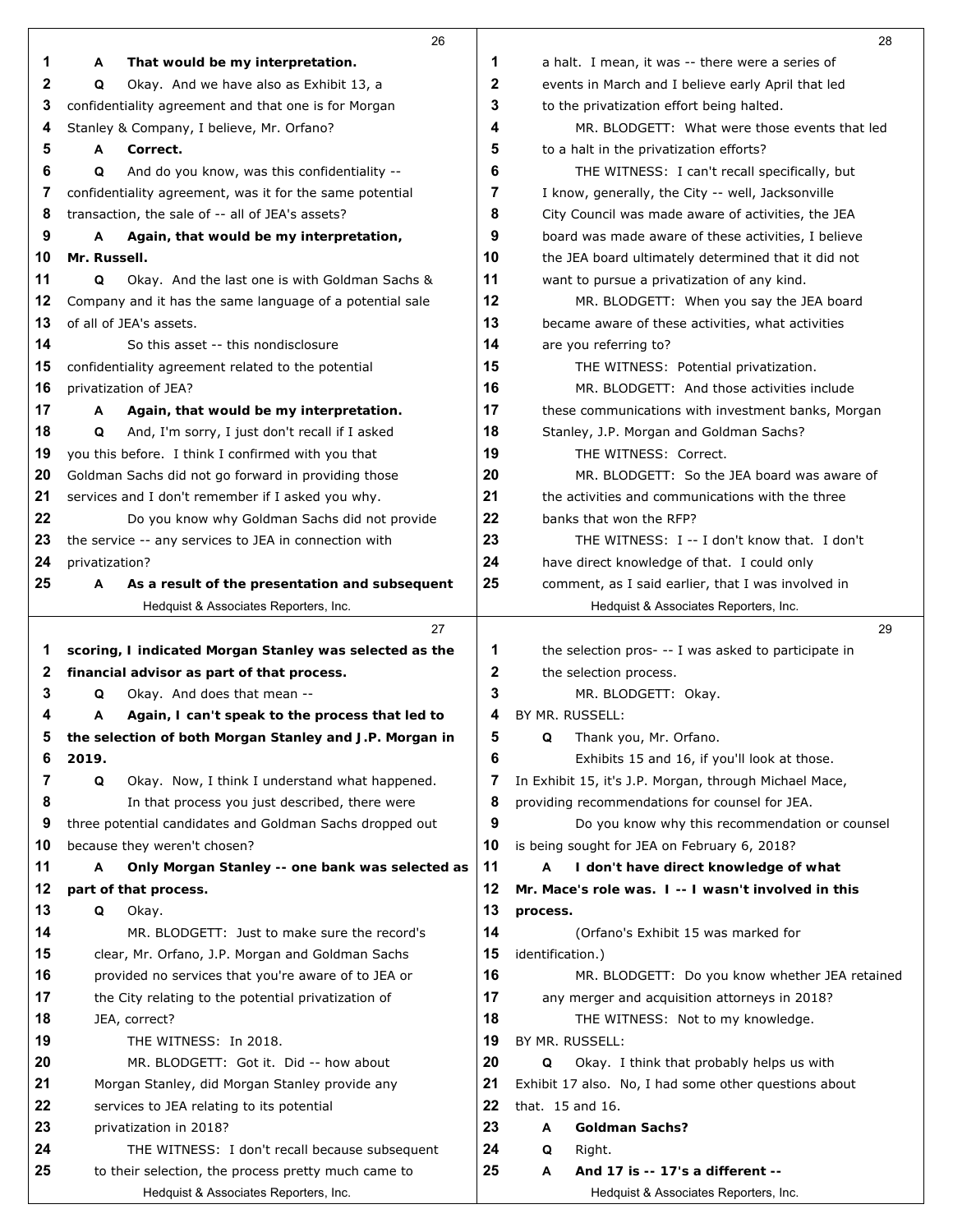|          | 30                                                                       |        | 32                                                                                                       |
|----------|--------------------------------------------------------------------------|--------|----------------------------------------------------------------------------------------------------------|
| 1        | Right. You -- your answers that you gave Kevin<br>Q                      | 1      | identification.)                                                                                         |
| 2        | and me in connection with 15 would also be applicable                    | 2      | Q<br>And it related to a data room for Project JEA.                                                      |
| 3        | to the Exhibit Number 16, about your lack of                             | 3      | Do you know why JEA set up this data room in                                                             |
| 4        | involvement --                                                           | 4      | 2018?                                                                                                    |
| 5        | Correct.<br>A                                                            | 5      | A<br>My understanding is that it was set up to                                                           |
| 6        | (Orfano's Exhibit 16 was marked for                                      | 6      | provide the confidential information to the -- to the                                                    |
| 7        | identification.)                                                         | 7      | banks that were presenting their financial advisory                                                      |
| 8        | -- and lack of knowledge of selection --<br>Q                            | 8      | capabilities.                                                                                            |
| 9        | I did not have any -- I did not have any<br>A                            | 9      | And this e-mail, Exhibit 17, refers to Project<br>Q                                                      |
| 10       | involvement in this matter.                                              | 10     | JEA in the subject line.                                                                                 |
| 11       | Okay. Did JEA ever issue its own RFP for the<br>Q                        | 11     | What was Project JEA --                                                                                  |
| 12       | financial advisors in connection with JEA's                              | 12     | Yes.<br>A                                                                                                |
| 13       | privatization, to your knowledge?                                        | 13     | -- if you know, Mr. Orfano?<br>Q                                                                         |
| 14       | Not to my knowledge.<br>A                                                | 14     | The -- the potential privatization of JEA.<br>A                                                          |
| 15       | Do you know why JEA did not issue an RFP for<br>Q                        | 15     | And what use, if any, did you make of this<br>Q                                                          |
| 16       | the selection of those financial advisors?                               | 16     | Intralinks to a data room, Mr. Orfano?                                                                   |
| 17       | Again, I could only speak to the process that I<br>A                     | 17     | Not -- not a lot.<br>A                                                                                   |
| 18       | was involved in in early 2018.                                           | 18     | Okay. Do you recall discussing, in<br>Q                                                                  |
| 19       | Okay. Are you familiar with the concept in<br>Q                          | 19     | February '18 and thereafter, Project JEA with other                                                      |
| 20       | procurement activities called piggybacking,                              | 20     | employees of JEA?                                                                                        |
| 21       | Mr. Orfano?                                                              | 21     | We certainly had discussions around the --<br>A                                                          |
| 22       | A<br>I am.                                                               | 22     | around the selection of a financial advisor. And there                                                   |
| 23       | Q<br>And given what we've discussed about the City's                     | 23     | were information -- as I said earlier, there was                                                         |
| 24       | RFP, do you believe that JEA piggybacked off the City                    | 24     | information provided to those prospective banks at --                                                    |
| 25       | RFP that we've identified as Exhibit 1 to obtain its                     | 25     | for the financial advisory services, so that would have                                                  |
|          | Hedquist & Associates Reporters, Inc.                                    |        | Hedquist & Associates Reporters, Inc.                                                                    |
|          | 31                                                                       |        | 33                                                                                                       |
| 1        | advisors for privatization -- potential privatization of                 | 1      | been what the conversations were regarding.                                                              |
|          |                                                                          |        |                                                                                                          |
|          |                                                                          |        |                                                                                                          |
| 2        | JEA?                                                                     | 2      | Q<br>And who were you having those conversations                                                         |
| 3        | I -- I can't answer. I can't answer that.<br>A                           | 3      | with?                                                                                                    |
| 4        | I -- I just don't -- I don't -- it wasn't expressed -- I                 | 4      | Specifically, Ms. Banks and Mr. Wannemacher.<br>A                                                        |
| 5        | would say it wasn't expressed that way to me.                            | 5      | And did you have any input to what information<br>Q                                                      |
| 6        | What was expressed to you, Mr. Orfano?<br>Q                              | 6      | was provided or put in this data room?                                                                   |
| 7        | What was expressed to me is that three banks<br>A                        | 7      | My memory is generally pretty good. Would<br>A                                                           |
| 8<br>9   | will be presenting and I was asked to participate in                     | 8<br>9 | indicate to me that I had little or no involvement in                                                    |
|          | that selection process.<br>Q                                             | 10     | what was in that data room.<br>Q                                                                         |
| 10       | And do you know how the three banks that were<br>presenting were chosen? | 11     | Okay. Well, you may have no memory of my next<br>question, but Exhibit 18, if you'll look at it, please, |
| 11<br>12 | It -- it was expressed to me that they were<br>A                         | 12     | Mr. Orfano, is an e-mail in which Ryan Wannemacher in --                                                 |
| 13       | three of the four firms that were indicate -- that --                    | 13     | on February 7, 2018, is giving -- I don't know if I can                                                  |
| 14       | that were supported to be the selected parties as part                   | 14     | pronounce it right -- Graeme Conway access to the data                                                   |
| 15       | of the City's RFP.                                                       | 15     | room and Graeme Conway was an executive with Macquarie                                                   |
| 16       | Q<br>Okay.                                                               | 16     | Infrastructure and Real Assets. I think they're                                                          |
| 17       | MR. BLODGETT: Who told you that, Mr. Orfano?                             | 17     | commonly called MIRA.                                                                                    |
| 18       | THE WITNESS: I believe it was Mr. Mace.                                  | 18     | Do you know why MIRA was being given access to                                                           |
| 19       | BY MR. RUSSELL:                                                          | 19     | the Project JEA data room?                                                                               |
| 20       | Okay. Let's move on, please, Mr. Orfano, to<br>Q                         | 20     | To correct the record, that's Macquarie.<br>A                                                            |
| 21       | Exhibit 17. And this is an e-mail that I believe is                      | 21     | (Orfano's Exhibit 18 was marked for                                                                      |
| 22       | giving you access to an Intralinks Exchange. And it was                  | 22     | identification.)                                                                                         |
| 23       | for $-$                                                                  | 23     | Okay. Thank you.<br>Q                                                                                    |
| 24       | A<br>Yes.                                                                | 24     | And I did not have any direct involvement in<br>A                                                        |
| 25       | (Orfano's Exhibit 17 was marked for                                      | 25     | why they would have been granted access.                                                                 |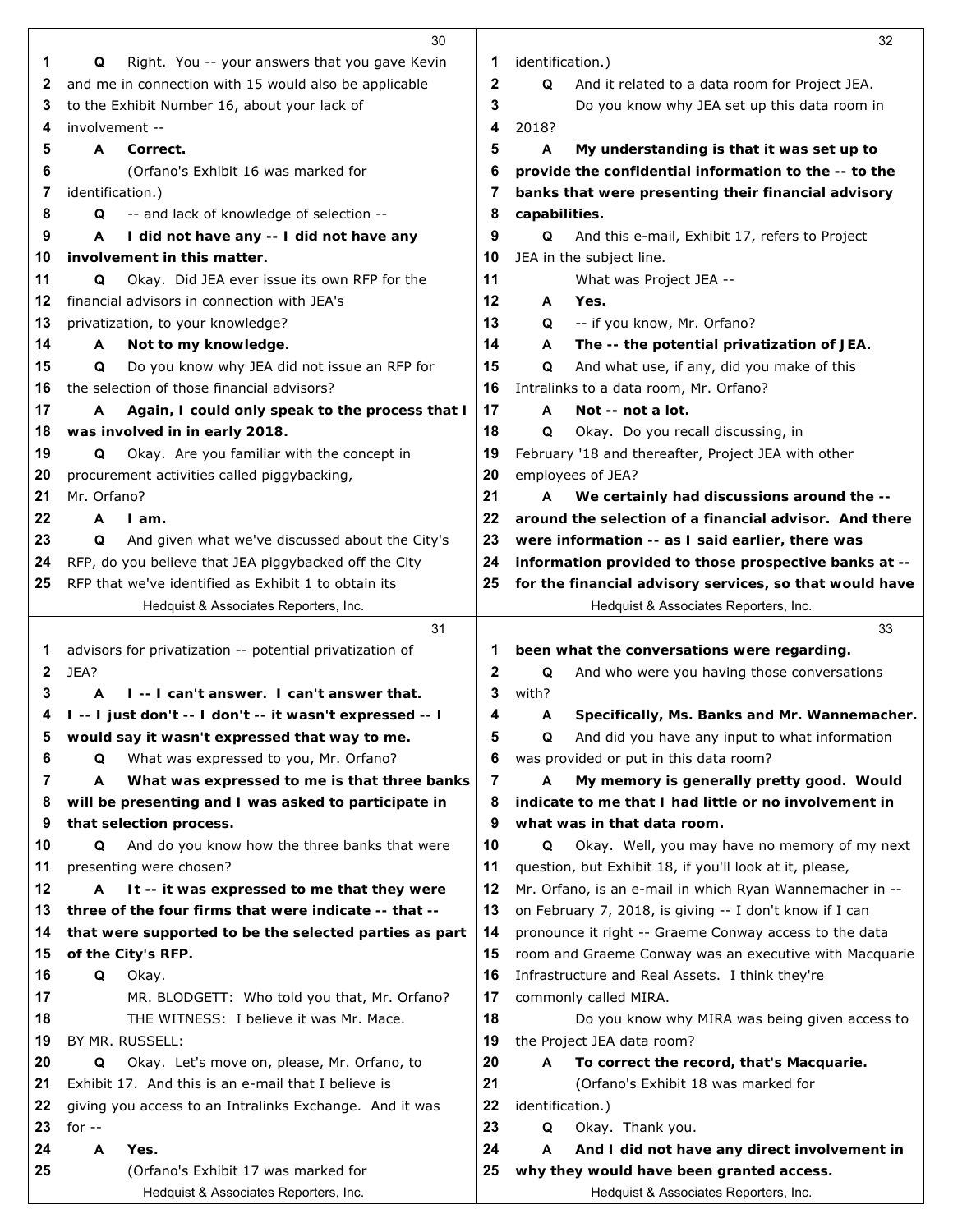|          | 34                                                                                                   |          | 36                                                                                                 |
|----------|------------------------------------------------------------------------------------------------------|----------|----------------------------------------------------------------------------------------------------|
| 1        | Do you know if MIRA -- I hope I got that one<br>Q                                                    | 1        | THE WITNESS: I -- I don't believe they had any                                                     |
| 2        | right -- if MIRA was --                                                                              | 2        | involvement in it.                                                                                 |
| 3        | Yes, sir.<br>A                                                                                       | 3        | MR. BLODGETT: Do you recall Mike Weinstein                                                         |
| 4        | -- a potential --<br>Q                                                                               | 4        | having any meetings with Michael Mace involving the                                                |
| 5        | Again, I -- I would be speculating. I did not<br>A                                                   | 5        | preparation of that PFM report?                                                                    |
| 6        | have any direct involvement in why they were granted                                                 | 6        | THE WITNESS: I couldn't speak to that. I'm                                                         |
| 7        | access.                                                                                              | 7        | not aware.                                                                                         |
| 8        | Okay. Do you know if MIRA was a potential JEA<br>Q                                                   | 8        | MR. BLODGETT: Thank you.                                                                           |
| 9        | purchaser?                                                                                           | 9        | BY MR. RUSSELL:                                                                                    |
| 10       | Α<br>To my knowledge, yes.                                                                           | 10       | Q<br>You mentioned, in my prior question, the                                                      |
| 11       | Q<br>Okay. And in 2018, were you aware of any                                                        | 11       | meeting of city council on February, I believe, 14th,                                              |
| 12       | entities, other than MIRA, that may have been potential                                              | 12       | 2018. You said this is where the Mace report was                                                   |
| 13       | purchasers of JEA or -- or exploring the purchase of JEA                                             | 13       | presented, that is, Exhibit 19 was prevented --                                                    |
| 14       | in 2018?                                                                                             | 14       | presented to the city council.                                                                     |
| 15       | I do not.<br>A                                                                                       | 15       | In connection with this February 14 meeting, do                                                    |
| 16       | What we've marked as Exhibit --<br>Q                                                                 | 16       | you know if JEA worked with the mayor's office to                                                  |
| 17       | MR. BLODGETT: Sorry. One more.                                                                       | 17       | coordinate this meeting of council, PFM and JEA                                                    |
| 18       | Mr. Orfano, do you know if any potential                                                             | 18       | officials?                                                                                         |
| 19       | purchasers, other than MIRA, had access to that data                                                 | 19       | A<br>I do not.                                                                                     |
| 20       | room in 2018?                                                                                        | 20       | Do you know why JEA obtained the PFM valuation<br>Q                                                |
| 21       | THE WITNESS: I do not.                                                                               | 21       | before it began assessing the potential for                                                        |
| 22       | MR. BLODGETT: Do you know if the City,                                                               | 22       | privatization?                                                                                     |
| 23       | including its financial department, had access to                                                    | 23       | I -- I believe the PFM report was really -- was<br>A                                               |
| 24       | that data room in 2018?                                                                              | 24       | at the direction of the JEA board.                                                                 |
| 25       | THE WITNESS: I do not.                                                                               | 25       | Q<br>Okay. And do you know why the JEA wanted that                                                 |
|          | Hedquist & Associates Reporters, Inc.                                                                |          | Hedquist & Associates Reporters, Inc.                                                              |
|          | 35                                                                                                   |          | 37                                                                                                 |
| 1        | MR. BLODGETT: Okay.                                                                                  | 1        | report? Was it a first step in beginning the assessment                                            |
| 2        | BY MR. RUSSELL:                                                                                      | 2        | of privatization?                                                                                  |
| 3        | On Exhibit 19 is The Future of JEA report.<br>Q                                                      | 3        | That's how I would interpret it.<br>A                                                              |
| 4        | Do you recall this report, Mr. Orfano?                                                               | 4        | Q<br>Okay.                                                                                         |
| 5        | A<br>I do.                                                                                           | 5        | MR. BLODGETT: Mr. Orfano, did you have any                                                         |
| 6        | (Orfano's Exhibit 19 was marked for                                                                  | 6        | discussions with any JEA board members back in 2018                                                |
| 7        | identification.)                                                                                     | 7        | about their views on privatizing JEA?                                                              |
| 8        | And how did you come to be familiar with this<br>Q                                                   | 8        | THE WITNESS: No, I did not.                                                                        |
| 9        | report?                                                                                              | 9        | BY MR. RUSSELL:                                                                                    |
| 10       | I was in -- involved in -- in discussions with<br>A                                                  | 10       | Just a minute, please. Let me ask you, please,<br>Q                                                |
| 11       | Mr. Mace on the report and had specific knowledge about                                              | 11       | Mr. Orfano, to look at Exhibit 21.                                                                 |
| 12       | JEA's debt and investment portfolios. And so it's -- it                                              | 12       | Are you familiar with this document,                                                               |
| 13       | was more limited to debts or -- debt service or                                                      | 13       | Mr. Orfano?                                                                                        |
| 14       | investment portfolio, but, for instance, the -- the                                                  | 14       | Yes, I am.<br>A                                                                                    |
| 15       | valuation information, I -- I was generally familiar                                                 | 15       | (Orfano's Exhibit 21 was marked for                                                                |
| 16       | with, but -- but I'm not a subject matter expert on it.                                              | 16       | identification.)                                                                                   |
| 17       | Okay. Do you know what use was made of this<br>Q                                                     | 17       | And do you know who else at JEA was provided<br>Q                                                  |
| 18       | report?                                                                                              | 18       | copies of this document?                                                                           |
| 19       | The report was presented to city council at a<br>A                                                   | 19       | These individuals that would have participated<br>A                                                |
| 20       | special meeting on February 14th, 2018.                                                              | 20       | in the airport hotel meetings, I believe it's now been                                             |
| 21       | And Exhibit --<br>Q                                                                                  | 21       | identified as SpringHill Suites, which would be Paul                                               |
| 22<br>23 | MR. BLODGETT: One question.                                                                          | 22<br>23 | McElroy, Melissa Dykes, Ryan Wannemacher and myself.<br>And what was the purpose of this document, |
| 24       | Could you just explain for us Mayor Curry and<br>his staff's involvement, if any, in the preparation | 24       | Q<br>Exhibit 21, that was prepared by Morgan Stanley for                                           |
| 25       | of that PFM evaluation report?                                                                       | 25       | JEA?                                                                                               |
|          | Hedquist & Associates Reporters, Inc.                                                                |          | Hedquist & Associates Reporters, Inc.                                                              |
|          |                                                                                                      |          |                                                                                                    |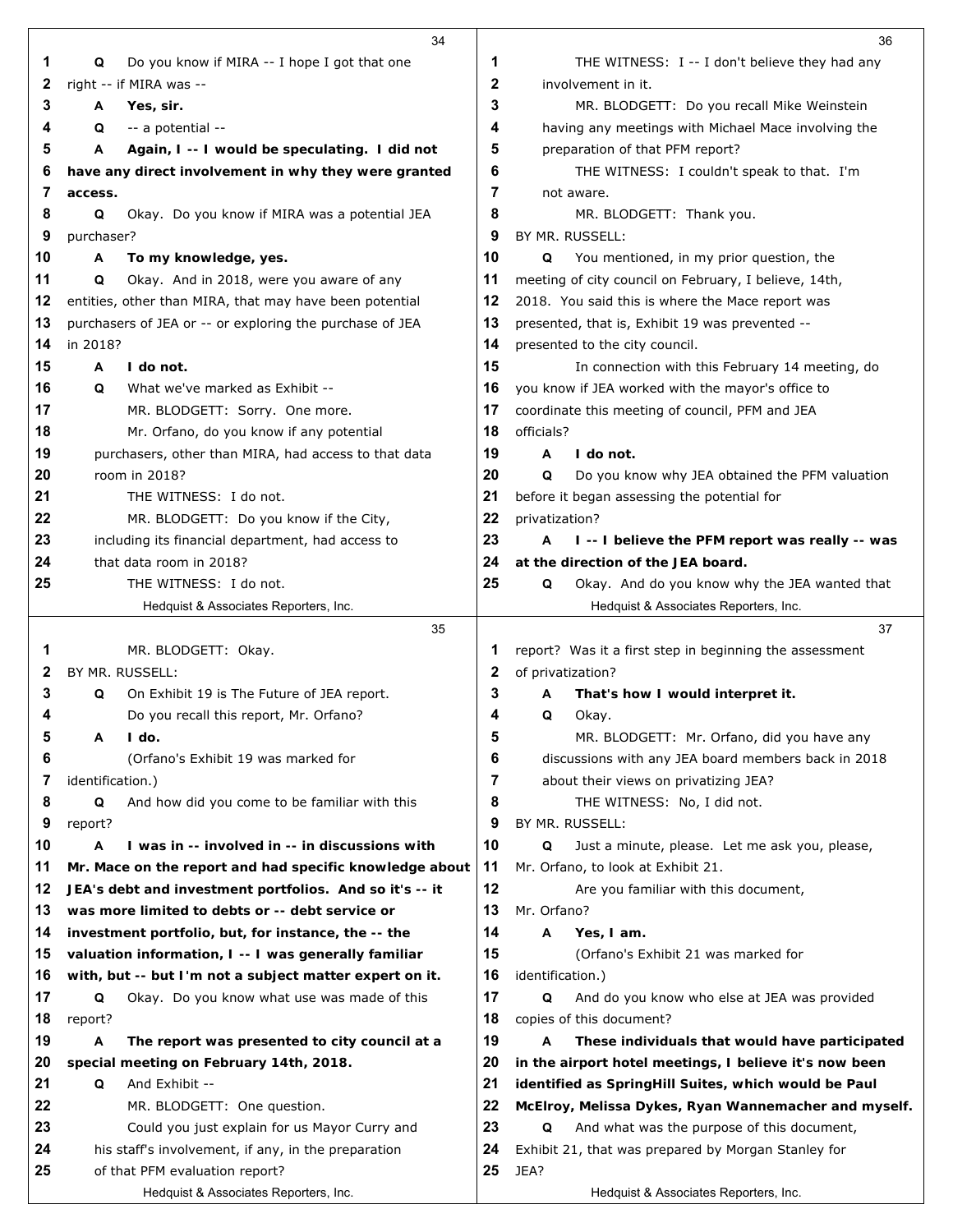|          | 38                                                      |          | 40                                                                                                    |
|----------|---------------------------------------------------------|----------|-------------------------------------------------------------------------------------------------------|
| 1        | The purpose of this document would -- would<br>A        | 1        | And did anybody else attend these meetings                                                            |
| 2        | have been to present this to -- to JEA and to -- to the | 2        | other than those JEA executives?                                                                      |
| 3        | $City - -$                                              | 3        | Mr. Mace from PFM. And there were<br>A                                                                |
| 4        | MR. BLODGETT: You said to the City, were there          | 4        | representatives from the City.                                                                        |
| 5        | any -- go ahead.                                        | 5        | Do you recall who those representatives were?<br>Q                                                    |
| 6        | -- as part of that February presentation.<br>A          | 6        | I believe Mr. Mousa, Mr. Weinstein and<br>A                                                           |
| 7        | MR. BLODGETT: When you say presented to the             | 7        | Mr. Greive.                                                                                           |
| 8        | City, were there attendees at this meeting from the     | 8        | And do you know why those City employees were<br>Q                                                    |
| 9        | City?                                                   | 9        | at these meetings?                                                                                    |
| 10       | THE WITNESS: Yes.                                       | 10       | A<br>The City employees were participating in the                                                     |
| 11       | BY MR. RUSSELL:                                         | 11       | selection process.                                                                                    |
| 12       | Okay. Let's make sure we've got the meeting<br>Q        | 12       | Q<br>Okay. And tell me about the selection process.                                                   |
| 13       | identified. Was this the meeting on February 15th,      | 13       | How did that go about and happen?                                                                     |
| 14       | 2018, at which JEA discussed the issues with PFM?       | 14       | A<br>There was a selection grid set up by Mr. Mace                                                    |
| 15       | Yes, the February 15th meetings -- meeting,<br>A        | 15       | that was reviewed by all the individuals at the meeting,                                              |
| 16       | there were a series of three meetings.                  | 16       | I believe. And then three -- three individuals were                                                   |
| 17       | Right. And they all occurred --<br>Q                    | 17       | requested to -- to be part of a selection committee.                                                  |
| 18       | Mr. Mace attended those.<br>A                           | 18       | And who were those three individuals?<br>Q                                                            |
| 19       | Okay. You --<br>Q                                       | 19       | Myself, Mr. Greive and Mr. Mace.<br>A                                                                 |
| 20       | Mr. Mace attended those meetings.<br>A                  | 20       | Q<br>And what was the result of the selection                                                         |
| 21       | There were three meetings and they all occurred<br>Q    | 21       | process?                                                                                              |
| 22       | on February 15th, 2018?                                 | 22       | As I indicated earlier, the result of the<br>A                                                        |
| 23<br>24 | I believe they all -- yeah, they were all in<br>Α       | 23<br>24 | selection process, Morgan Stanley was selected as the                                                 |
| 25       | one day.<br>Okay. And you attended those meetings?<br>Q | 25       | financial advisor for a prospective transaction.<br>Q<br>Okay. Are you familiar, Mr. Orfano, with the |
|          | Hedquist & Associates Reporters, Inc.                   |          | Hedquist & Associates Reporters, Inc.                                                                 |
|          | 39                                                      |          | 41                                                                                                    |
| 1        | I did.<br>A                                             | 1        | Plant Vogtle litigation?                                                                              |
| 2        | Q<br>Okay. Is there a reason there were three           | 2        | A<br>I am.                                                                                            |
| 3        | separate meetings?                                      | 3        | Do you know of any connection between the<br>Q                                                        |
| 4        | A Yes.                                                  | 4        | Plant Vogtle litigation and the privatization of JEA?                                                 |
| 5        | Q<br>Okay.                                              | 5        | A<br>No.                                                                                              |
| 6        | Banks presented their individual advisory<br>A          | 6        | What was the impact, if you can summarize for<br>Q                                                    |
| 7        | capabilities, financial advisory capabilities, I should | 7        | me, Mr. Orfano, of the Plant Vogtle problem on JEA's                                                  |
| 8        | say.                                                    | 8        | financial performance?                                                                                |
| 9        | Okay. And you identified, I believe -- or<br>Q          | 9        | Well, Moody's Investor Service, as a result of<br>А                                                   |
| 10       | maybe it was who received the report.                   | 10       | the litigation, downgraded JEA's electric system and                                                  |
| 11       | Who from JEA attended the February -- and first         | 11       | water and sewer system ratings by three notches so that                                               |
| 12       | let me confirm, you were at these three meetings on     | 12       | had an impact on -- on JEA. They also downgraded the                                                  |
| 13       | February 15th?                                          | 13       | City bonds as well. So -- so that was an immediate                                                    |
| 14       | I was.<br>A                                             | 14       | impact to that litigation.                                                                            |
| 15       | Q<br>Okay. And they were held in the hotel we just      | 15       | Okay. Would Plant Vogtle, in your opinion,<br>Q                                                       |
| 16       | confirmed, I believe --                                 | 16       | Mr. Orfano, have been an obstacle towards the                                                         |
| 17       | MR. BLODGETT: SpringHill Suites.                        | 17       | privatization -- to the privatization of JEA?                                                         |
| 18       | -- which is at the Jacksonville airport?<br>Q           | 18       | I wouldn't call it an obstacle. I would<br>A                                                          |
| 19       | It's adjacent to the Jacksonville airport.<br>A         | 19       | certainly call it a consideration --                                                                  |
| 20       | Okay. Understand.<br>Q                                  | 20       | Q<br>Okay.                                                                                            |
| 21       | And could you tell me who from JEA attended             | 21       | -- that had to be -- that had to be identified.<br>A                                                  |
| 22       | these meetings?                                         | 22       | And so I would -- I would characterize it as certainly a                                              |
| 23       | А<br>Yes. To reiterate, it was Mr. McElroy,             | 23       | consideration.                                                                                        |
| 24       | Ms. Dykes, Mr. Wannemacher and myself.                  | 24       | And would one of the things, I think, that<br>Q                                                       |
| 25       | Q<br>Thank you. I just couldn't remember the list.      | 25       | would make that consideration somewhat of an obstacle is                                              |
|          | Hedquist & Associates Reporters, Inc.                   |          | Hedquist & Associates Reporters, Inc.                                                                 |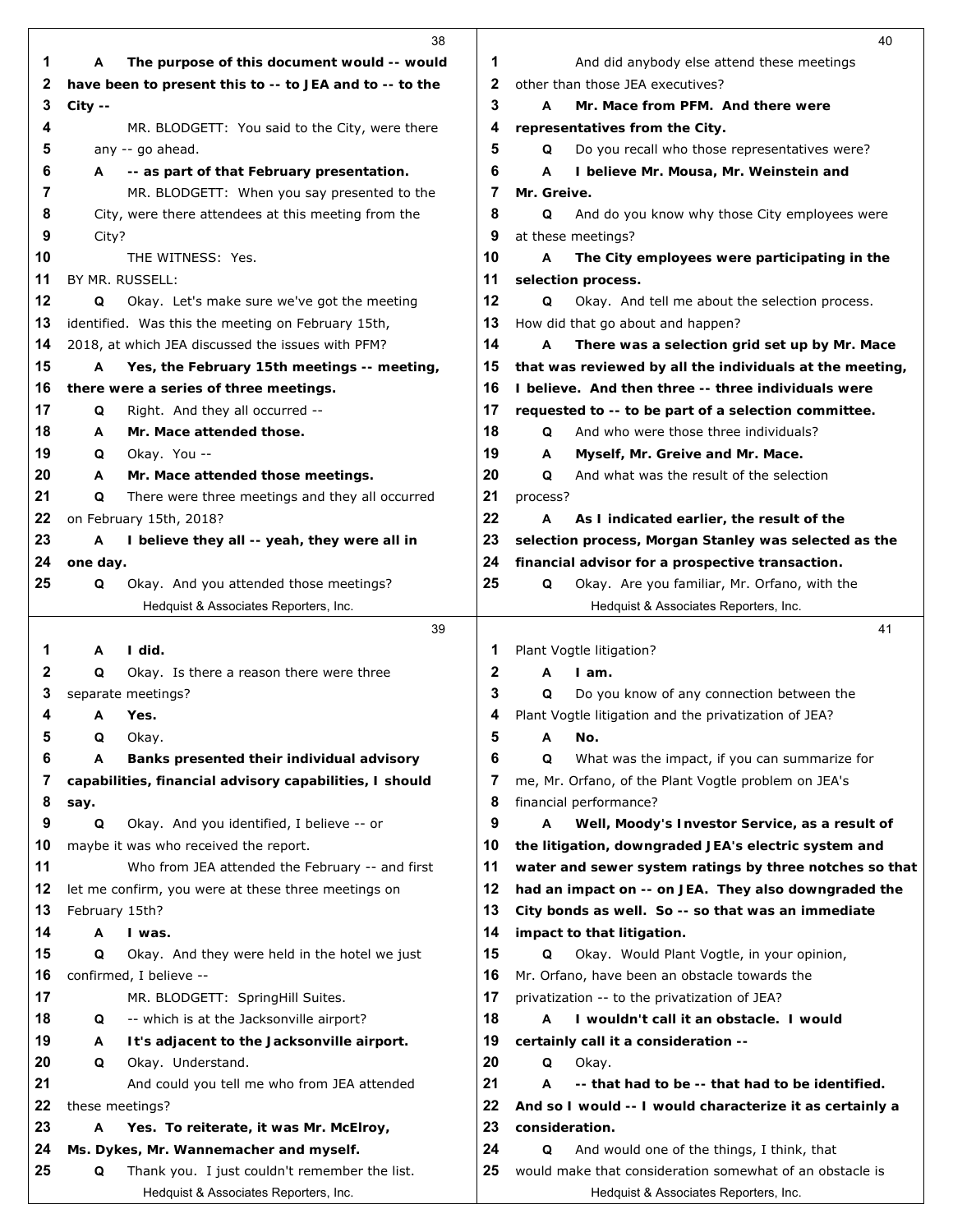|    | 42                                                       |              | 44                                                            |
|----|----------------------------------------------------------|--------------|---------------------------------------------------------------|
| 1  | it would be hard to quantify what was the risk presented | 1            | MR. BLODGETT: And you -- that group chose --                  |
| 2  | to a potential purchaser by Plant Vogtle issues?         | 2            | THE WITNESS: But we were the three evaluators.                |
| 3  | A<br>Are you -- Mr. Russell, are you asking my           | 3            | MR. BLODGETT: Understood. And that group                      |
| 4  | opinion on that?                                         | 4            | chose Morgan Stanley to provide financial services            |
| 5  | Yes. That would have to be something you would<br>Q      | 5            | relating to the potential privatization of JEA, but           |
| 6  | have an opinion -- if you have an opinion on it.         | 6            | did -- did Morgan Stanley ever sign a contract with           |
| 7  | I have an opinion. Certainly at that point in<br>A       | 7            | JEA or the City relating to those prospective                 |
| 8  | time, within service dates projected as November of '21  | 8            | services?                                                     |
| 9  | and November of '22, and that's 2021 and 2022, it's      | 9            | THE WITNESS: Not to my knowledge.                             |
| 10 | certainly something an investor -- a potential           | 10           | MR. BLODGETT: Did you discuss the compensation                |
| 11 | interested party or bidder would need to be concerned    | 11           | Morgan Stanley would receive for its services?                |
| 12 | about.                                                   | 12           | THE WITNESS: I did not.                                       |
| 13 | MR. BLODGETT: Before we go too far down the              | 13           | MR. BLODGETT: Okay.                                           |
| 14 | road, I just want to make sure I wrap up the             | 14           | BY MR. RUSSELL:                                               |
| 15 | February 15, 2018, meeting. I think I heard you say      | 15           | Q<br>Okay. Exhibit 23, Mr. Orfano, is a Nixon                 |
| 16 | that there were -- there was a selection grid, a         | 16           | Peabody invoice for its services to J- -- invoice to          |
| 17 | document that was used, I guess, to record the           | 17           | JEA. And in this invoice, your name is mentioned a            |
| 18 | rankings that the selection members made for the         | 18           | couple of times, several times.                               |
| 19 | potential banks. Is that accurate, were there            | 19           | Do you see on the entry, on the first page,                   |
| 20 | documents related to that selection process?             | 20           | dated January 16, 2018, an entry that begins, Review          |
| 21 | THE WITNESS: That's accurate.                            | 21           | Vogtle, PPA for provisions relating to assignment of          |
| 22 | MR. BLODGETT: Do you know where those                    | 22           | such contract, conference with Melissa Dykes, M. Dykes,       |
| 23 | documents are or who has them?                           | 23           | J. Orfano and B. Rothchild to discuss findings and next       |
| 24 | THE WITNESS: I believe Mr. Mace has those                | 24           | steps.                                                        |
| 25 | documents.                                               | 25           | Can you tell me what this conference was about                |
|    | Hedquist & Associates Reporters, Inc.                    |              | Hedquist & Associates Reporters, Inc.                         |
|    | 43                                                       |              | 45                                                            |
| 1  | MR. BLODGETT: Do you recall him gathering                | 1            | that you participated in, Mr. Orfano?                         |
| 2  | those documents before he left the meeting?              | $\mathbf{2}$ | I know we had asked Nixon Peabody to look at<br>A             |
| 3  | THE WITNESS: I do.                                       | 3            | the potential assignment of the power purchase agreement      |
| 4  | MR. BLODGETT: And Morgan Stanley was                     | 4            | to -- to another prospective party in conjunction with a      |
| 5  | selected --                                              | 5            | privatization.                                                |
| 6  | THE WITNESS: But I think that meeting would              | 6            | (Orfano's Exhibit 23 was marked for                           |
| 7  | have occurred the following day.                         | 7            | identification.)                                              |
| 8  | MR. BLODGETT: So February 16th, 2018, is when            | 8            | Q<br>And did Nixon Peabody eventually reach a                 |
| 9  | the selections were made?                                | 9            | conclusion on whether the Plant Vogtle contract was           |
| 10 | THE WITNESS: That would be either the -- I               | 10           | assignable?                                                   |
| 11 | don't have a calendar in front of me, but it seems       | 11           | A<br>I -- I don't recall whether they ever issued an          |
| 12 | like that would have either been a Thursday or a         | 12           | opinion on that.                                              |
| 13 | Friday. It was in that time frame.                       | 13           | Q<br>Okay. The last phrase in this entry is discuss           |
| 14 | MR. BLODGETT: So where did that selection                | 14           | other elements of privatization analysis.                     |
| 15 | meeting happen?                                          | 15           | Do you recall what other elements were                        |
| 16 | THE WITNESS: I can't recall where that meeting           | 16           | discussed in this conference call? I believe it was a         |
| 17 | took place.                                              | 17           | call.                                                         |
| 18 | MR. BLODGETT: And it was you, Patrick Greive             | 18           | A<br>Yeah, conference call. Provisions in our bond            |
| 19 | and who else -- who else attended that selection         | 19           | documents and it -- it would really be related to Nixon       |
| 20 | meeting?                                                 | 20           | Peabody's role as JEA's bond counsel and how addressing       |
| 21 | THE WITNESS: Mr. Mace.                                   | 21           | various covenants, assignment provisions, things like         |
| 22 |                                                          | 22           | that. So it's kind of captured in the item below it.          |
|    | MR. BLODGETT: Okay. Did anyone else attend               |              |                                                               |
| 23 | that meeting?                                            | 23           | Q<br>Okay. And the item below it is an entry on               |
| 24 | THE WITNESS: Again, I don't recall who else              | 24           | 1/17/18, by Eric Rothchild. He was a lawyer at Nixon          |
| 25 | was there.<br>Hedquist & Associates Reporters, Inc.      | 25           | Peabody, Mr. Orfano?<br>Hedquist & Associates Reporters, Inc. |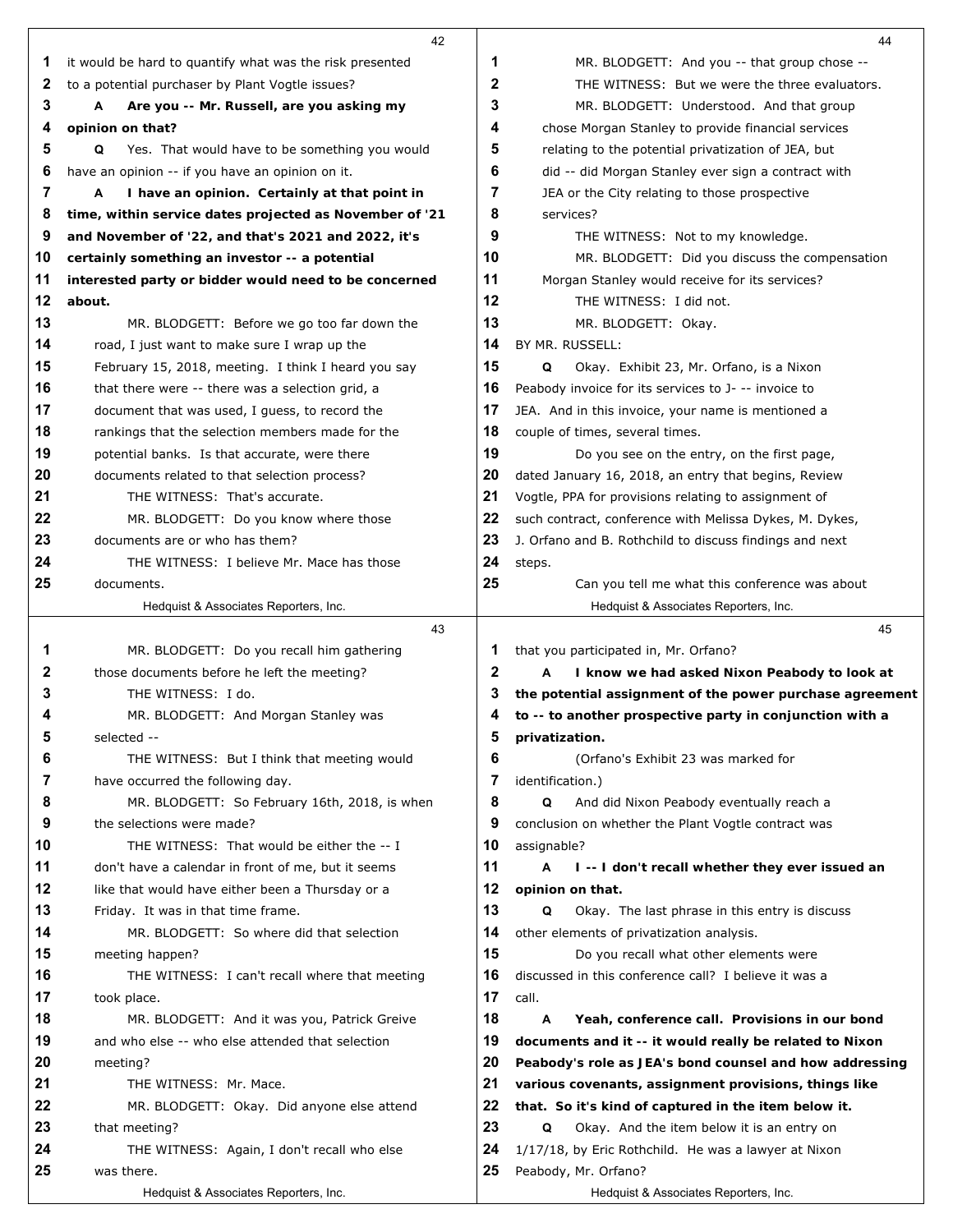|          | 46                                                                                                        |          | 48                                                       |
|----------|-----------------------------------------------------------------------------------------------------------|----------|----------------------------------------------------------|
| 1        | He is.<br>A                                                                                               | 1        | Okay.<br>Q                                               |
| 2        | And on that date, the day after the Columbo<br>Q                                                          | 2        | A<br>It was really from the lens of Nixon Peabody as     |
| 3        | entry, Mr. Rothchild -- Rothchild and you had a                                                           | 3        | our bond and disclosure counsel. And -- and the report,  |
| 4        | discussion regarding one item that's listed as an asset                                                   | 4        | for that matter, was made public and we included it in   |
| 5        | transfer agreement.                                                                                       | 5        | our website, in our investor section, right after it was |
| 6        | What asset -- can you tell me what that refers                                                            | 6        | presented.                                               |
| 7        | to, the asset transfer agreement?                                                                         | 7        | Okay. And the next entry that refers to you,<br>Q        |
| 8        | I--I believe at that time there would have<br>A                                                           | 8        | Mr. Orfano, is on March 26, 2018. And it was a call      |
| 9        | been a form of a document flowing around on an asset                                                      | 9        | with you, L. Boynton, C. Cicero and B. Rothchild, the -- |
| 10       | transfer. I -- again, I can't recall the specific                                                         | 10       | and Elizabeth Columbo. Those were four lawyers who       |
| 11       | agreement, but --                                                                                         | 11       | worked for Nixon Peabody?                                |
| 12       | Do you know, did the agreement relate to the<br>Q                                                         | 12       | А<br>No, these are colleagues of mine in treasury.       |
| 13       | transfer of substantially all of the assets of JEA?                                                       | 13       | Laurie Boynton and Chris Cicero.                         |
| 14       | I -- I don't -- I can't recall.<br>A                                                                      | 14       | Okay. And then Barry Rothchild and Elizabeth<br>Q        |
| 15       | Okay. Did you -- did you actually see a<br>Q                                                              | 15       | Columbo were the two lawyers who were on the phone       |
| 16       | document that was entitled Asset Transfer Agreement, at                                                   | 16       | call --                                                  |
| 17       | about this time, February -- excuse me, January 17,                                                       | 17       | Correct.<br>A                                            |
| 18       | 2018?                                                                                                     | 18       | -- with you and your two colleagues?<br>Q                |
| 19       | I just -- I vaguely recall seeing a rough form<br>A                                                       | 19       | Correct.<br>Α                                            |
| 20       | of a document.                                                                                            | 20       | Q<br>Okay. And what were the recent developments         |
| 21       | Okay. In the last entry on January 17, the<br>Q                                                           | 21       | you discussed with Nixon Peabody in this time entry?     |
| 22       | last portion on the time entry, says, Discuss                                                             | 22       | I believe this was the -- there was a board --<br>A      |
| 23       | conclusions from review with J. Orfano.                                                                   | 23       | they're referring to a board workshop on privatization.  |
| 24       | Do you know what conclusions you and                                                                      | 24       | So we would have released the -- a voluntary filing on   |
| 25       | Mr. Rothchild discussed on January 17, '18, January 17th                                                  | 25       | IMMA --                                                  |
|          | Hedquist & Associates Reporters, Inc.                                                                     |          | Hedquist & Associates Reporters, Inc.                    |
|          | 47                                                                                                        |          | 49                                                       |
| 1        | of 2018?                                                                                                  | 1        | Q<br>Okay.                                               |
| 2        | I -- I don't have specific knowledge on that.<br>A                                                        | 2        | -- to -- to disclose this. And that's what --<br>A       |
| 3        | On February the 7th, 2018, Mr. Rothchild has<br>Q                                                         | 3        | again, I don't have specific knowledge of that IMMA      |
| 4        | another entry in which it says, Discuss status of study                                                   | 4        | filing in it. It's an acronym and I can't recall what    |
| 5        | reviewing possible sale of JEA with Joe Orfano.                                                           | 5        | it -- it's an electronic -- it's similar to EDGAR with   |
| 6        | Do you know what study Mr. Orfano --                                                                      | 6        | the SEC --                                               |
| 7        | Mr. Rothchild -- Rothchild is referring to in this                                                        | 7        | Q<br>Right.                                              |
| 8        | entry?                                                                                                    | 8        | A<br>-- but IMMA -- IMMA is the MSRB's electronic        |
| 9        | Yeah, that would have been Mr. Mace's report.<br>A                                                        | 9        | repository for disclosure.                               |
| 10       | Okay. And do you recall the -- the lawyer,<br>Q                                                           | 10       | Did you participate in preparing that<br>Q               |
| 11       | Elizabeth Columbo, was on this call with Barry Rothchild                                                  | 11       | disclosure, Mr. Orfano, that was ultimately filed?       |
| 12       | and you?                                                                                                  | 12       | I did.<br>А                                              |
| 13       | Yes.<br>Α                                                                                                 | 13       | And give me, if you can, the substance of that<br>Q      |
| 14       | And do you recall -- can you give me the<br>Q                                                             | 14       | disclosure.                                              |
| 15       | substance of this discussion or what you recall about                                                     | 15       | A<br>I don't recall it. I'd have to go back and --       |
| 16       | it?                                                                                                       | 16       | and look at it.                                          |
| 17       | The -- yeah, as both our bond counsel and our<br>A                                                        | 17       | Q<br>Okay. Excuse me.                                    |
| 18       | disclosure counsel, they would have been reviewing the                                                    | 18       | MR. RUSSELL: Do we have that disclosure,                 |
| 19       | report to make sure that there wasn't any information                                                     | 19       | Kevin?                                                   |
| 20       | that -- that really shouldn't have been in there,                                                         | 20       | MR. BLODGETT: I believe so.                              |
| 21       | financial projections. They would have been reviewing                                                     | 21<br>22 | MR. RUSSELL: Okay. Thank you.                            |
| 22<br>23 | it for, basically, just ensuring that the report was                                                      | 23       | BY MR. RUSSELL:<br>And $-$<br>Q                          |
| 24       | accurate and correct, didn't contain any untrue<br>statements, but couldn't be used by our bond investors | 24       | I did participate in all of JEA's both<br>A              |
| 25       | to make an investment decision.                                                                           | 25       | mandatory and voluntary disclosure in my role as         |
|          | Hedquist & Associates Reporters, Inc.                                                                     |          | Hedquist & Associates Reporters, Inc.                    |
|          |                                                                                                           |          |                                                          |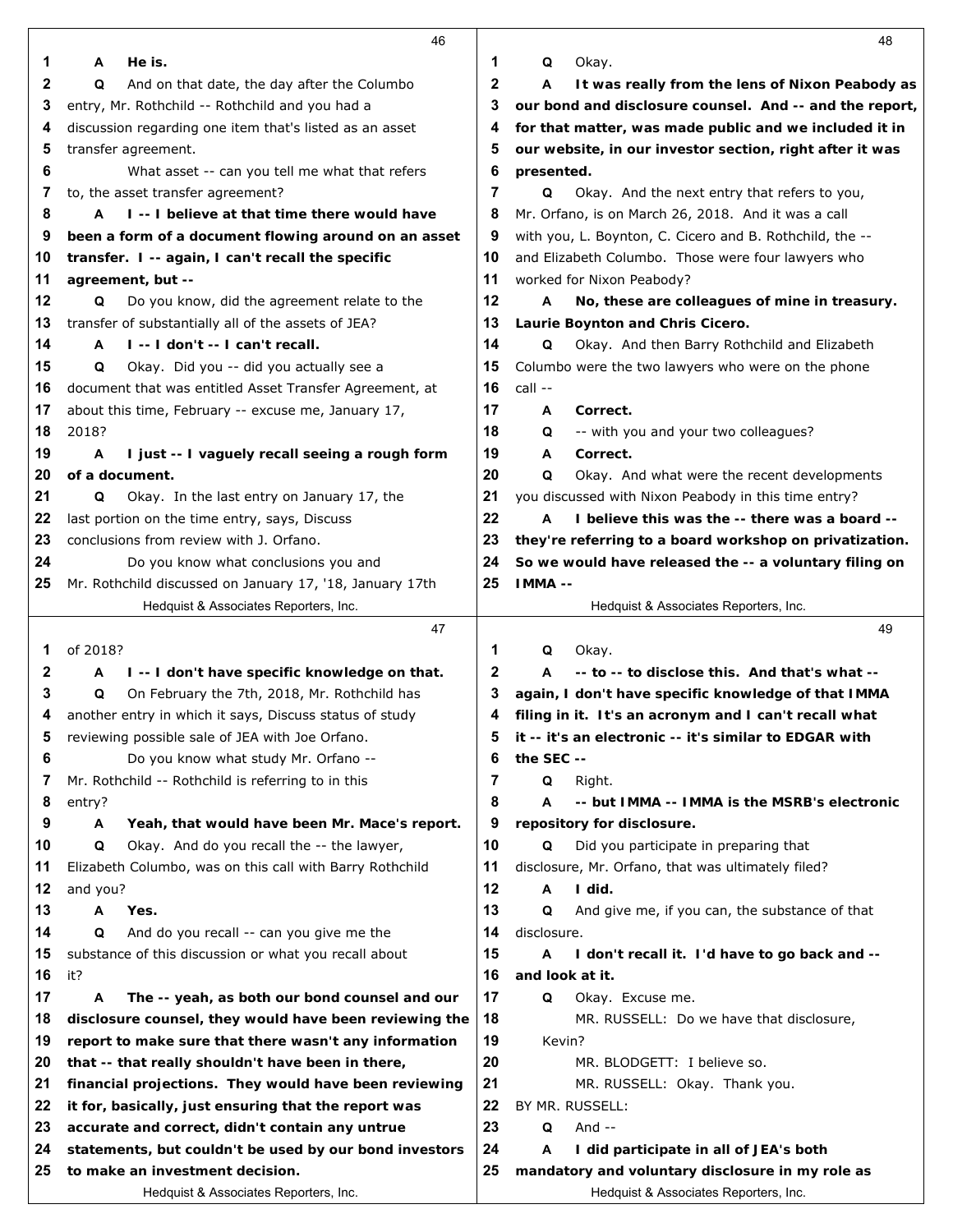|          | 50                                                                               |          | 52                                                                                             |
|----------|----------------------------------------------------------------------------------|----------|------------------------------------------------------------------------------------------------|
| 1        | treasurer.                                                                       | 1        | Yeah. Obviously, the documents that were in my<br>A                                            |
| 2        | Q<br>I see.                                                                      | 2        | possession -- or, yeah, absolutely.                                                            |
| 3        | And was it this disclosure that is being made                                    | 3        | Do you know if this document, Exhibit 23, was<br>Q                                             |
| 4        | that's discussed about proposal to sell JEA, did that                            | 4        | produced to the City Council Special Investigatory                                             |
| 5        | turn out to be a voluntary disclosure or mandatory                               | 5        | Committee?                                                                                     |
| 6        | disclosure?                                                                      | 6        | I -- I don't know.<br>A                                                                        |
| 7        | It would have been voluntary.<br>A                                               | 7        | Okay. Did you provide this document for the<br>Q                                               |
| 8        | Okay. And on 4/17/2018, there was a board<br>Q                                   | 8        | production of it to anybody?                                                                   |
| 9        | meeting that describes -- regarding the appointment of                           | 9        | I -- I don't recall --<br>A                                                                    |
| 10       | interim CEO and adoption of resolution providing for                             | 10       | Q<br>Okay.                                                                                     |
| 11       | signing authority and the lawyer making that time entry                          | 11       | A<br>-- providing it, no.                                                                      |
| 12       | is Elizabeth Orfano. And then she says she had a                                 | 12       | Well, I guess what I'm trying to find out, did<br>Q                                            |
| 13       | call --                                                                          | 13       | anybody come to you, Mr. Orfano, about a search for                                            |
| 14       | Elizabeth Columbo.<br>А                                                          | 14       | documents that were being asked by the Special                                                 |
| 15       | Q<br>Oh, I'm sorry. Yeah. Excuse me. Reading the                                 | 15       | Investigative Committee of the City Council?                                                   |
| 16       | bottom line.                                                                     | 16       | Yeah, I -- I turned over all the documents that<br>A                                           |
| 17       | A lawyer, Elizabeth Columbo, with Nixon Peabody                                  | 17       | I had in my possession either -- I -- I didn't routinely                                       |
| 18       | made that entry and the last part of the entry,                                  | 18       | save invoices in -- electronically.                                                            |
| 19       | Elizabeth Columbo describes a call with R. Hahn and you,                         | 19       | So you wouldn't have had this document?<br>Q                                                   |
| 20       | Mr. Orfano.                                                                      | 20       | A<br>I wasn't requested to specifically provide                                                |
| 21       | А<br>Yeah, Robert Hahn works with me in treasury,                                | 21       | Nixon Peabody invoices.                                                                        |
| 22       | JEA treasury as well.                                                            | 22       | Q<br>I understand. If you'll look at Exhibit 24,                                               |
| 23       | Okay. And what was that call about, if you<br>Q                                  | 23       | please, Mr. Orfano.                                                                            |
| 24       | recall?                                                                          | 24       | A<br>Okay.                                                                                     |
| 25       | The need for another voluntary IMMA filing.<br>А                                 | 25       | (Orfano's Exhibit 24 was marked for                                                            |
|          | Hedquist & Associates Reporters, Inc.                                            |          | Hedquist & Associates Reporters, Inc.                                                          |
|          | 51                                                                               |          | 53                                                                                             |
| 1        | And that IMMA filing concerns what?<br>Q                                         | 1        | identification.)                                                                               |
| 2        | The appointment of the interim CEO.<br>A                                         | 2        | Q<br>And that's an e-mail from Leslie Skipper of                                               |
|          |                                                                                  |          |                                                                                                |
| 3        | Okay.<br>Q                                                                       | 3        | Wells Fargo to you?                                                                            |
|          | The resignation of -- the resignation of --<br>A                                 | 4        | А<br>Yes.                                                                                      |
| 5        | well, retirement, not resignation. The retirement of                             | 5        | And it's dated Thursday, November 29th, 2018,<br>Q                                             |
| 6        | Mr. McElroy and the naming of an interim CEO.                                    | 6        | and the subject of the e-mail is Today's Meeting.                                              |
| 7        | Okay. The entries that were talked about in<br>Q                                 | 7        | Do you know what meeting Ms. Skipper is                                                        |
| 8        | this Nixon Peabody refer often to the sale of JEA. Are                           | 8        | referring to?                                                                                  |
| 9        | you aware of any non-sale options for JEA in connection                          | 9        | A<br>They would have had their -- this looks                                                   |
| 10       | with Nixon Peabody's work that were considered?                                  | 10       | familiar. They would have had the -- one of their chief                                        |
| 11       | I -- I don't recall any.<br>А                                                    | 11       | credit officers -- Wells Fargo's -- chief credit                                               |
| 12       | Okay. Do you know if there was a separate<br>Q                                   | 12       | officers of Wells Fargo and several other bankers to                                           |
| 13       | contract entered into with -- between JEA and Nixon                              | 13       | meet with senior management.                                                                   |
| 14       | Peabody for these privatization consider -- services?                            | 14       | Okay. And in the body of the e-mail, in item<br>Q                                              |
| 15       | No, there -- there was not.<br>А                                                 | 15       | $1(c)$ , it mentions privatization and the introductory                                        |
| 16       | And so this was done under the same engagement<br>Q                              | 16<br>17 | sentence is Aaron's top priorities over the next one to                                        |
| 17       | that hired Nixon Peabody to provide disclosure and bond                          |          | three years, A, B and C.                                                                       |
| 18<br>19 | counsel to JEA?<br>Correct.<br>A                                                 | 18<br>19 | B is privatization; is that correct?<br>A                                                      |
| 20       | Q                                                                                | 20       | That's the way I'm reading it, correct.<br>Q                                                   |
| 21       | Okay. This document -- do you have this<br>document in your custody, Mr. Orfano? | 21       | Do you know where Ms. Skipper got the<br>information that Aaron's top priorities would include |
| 22       | Yes, we -- well, not in my personal custody,<br>А                                | 22       | privatization?                                                                                 |
| 23       | but we do have it electronically.                                                | 23       | I do not.<br>Α                                                                                 |
| 24       | Did anybody ever speak with you about obtaining<br>Q                             | 24       | Q<br>And do you recall that it was on November 28th,                                           |
| 25       | documents relating to the potential JEA sale from you?                           | 25       | 2018, that was the day that the JEA board appointed                                            |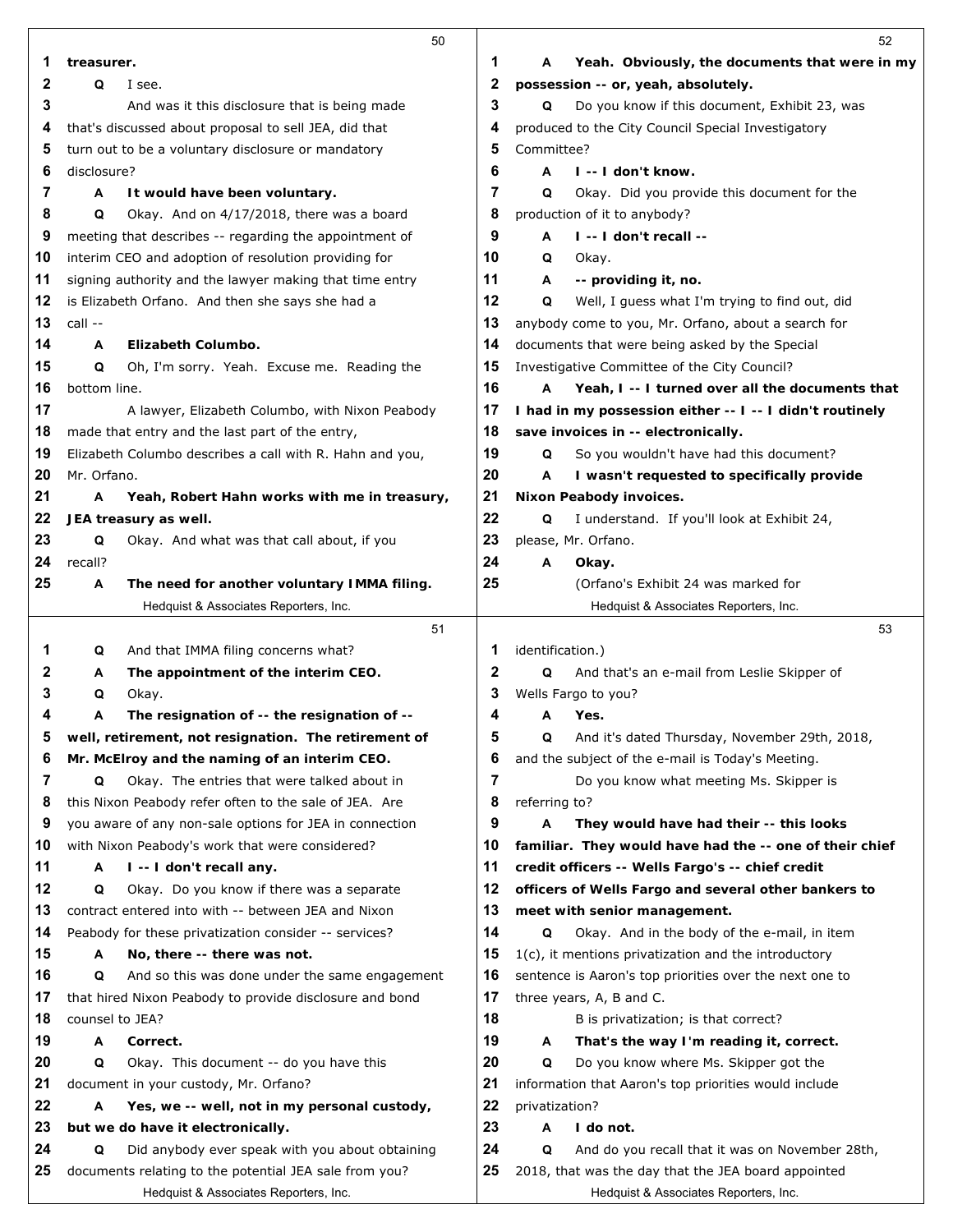| Aaron -- Mr. Aaron Zahn as CEO of JEA?<br>1<br>A<br>1<br>Yes.<br>2<br>2<br>I -- I cannot recall, but --<br>Q<br>Okay. If you'll turn -- actually -- well, I<br>А<br>3<br>guess it's hard to see, if you look in the lower<br>3<br>$So -$<br>Q<br>right-hand corner, you'll get in here to pages 58 and 59<br>A<br>-- certainly it was around that time frame. I<br>4<br>4<br>5<br>5<br>of the presentation.<br>don't have an exact date.<br>6<br>6<br>Based upon your knowledge as of February --<br>Q<br>Α<br>Okay.<br>7<br>7<br>November 29th, 2019 -- 2018, excuse me, do you believe<br>Q<br>And on -- well, no, that's page 5, I actually<br>8<br>had a question that's on page 5. On page 5, the<br>that privatization of JEA was a top priority of<br>8<br>9<br>Mr. Zahn?<br>9<br>statement is made in this submission of the rating<br>10<br>A<br>$l - l$ did not.<br>10<br>agency that, Financial metrics reflect a thriving<br>11<br>Q<br>Okay. Do you believe that privatization<br>11<br>utility today and long into the future.<br>12<br>12<br>eventually became one of the top priorities for Aaron<br>Do you believe that was an accurate statement<br>13<br>Zahn?<br>13<br>in this document, Mr. Orfano?<br>14<br>14<br>A<br>Based on everything that transpired in 2019,<br>A<br>Yes.<br>15<br>15<br>Q<br>And if you look in the excerpt further, on 58<br>yes.<br>16<br>Okay. And the meeting -- there's a -- in<br>16<br>and 59, there are five different forecasts presented on<br>Q<br>17<br>Leslie Skipper's e-mail, it refers to a meeting today,<br>17<br>those pages, including JEA's February 2019 IRP.<br>18<br>18<br>do you recall that meeting?<br>Can you help me understand what the difference<br>19<br>between these forecasts are, Mr. Orfano?<br>I -- I can't specifically recall this meeting.<br>19<br>A<br>Do you know if it actually happened?<br>20<br>20<br>The first one -- IRP stands for integrated<br>Q<br>A<br>21<br>21<br>I can't recall.<br>resource plan and that's what we file with the Florida<br>A<br>22<br>22<br>Q<br>Public Service Commission and that has some modest<br>Okay.<br>23<br>23<br>MR. BLODGETT: Lanny --<br>increases in kilowatt hours sale -- or megawatt hour<br>24<br>24<br>MR. RUSSELL: Go ahead, Kevin.<br>sales as is portrayed here.<br>25<br>25<br>MR. BLODGETT: This is going to be kind of a<br>The class sales is what we typically would<br>Hedquist & Associates Reporters, Inc.<br>Hedquist & Associates Reporters, Inc.<br>57<br>55<br>1<br>broad question so I apologize because it's a lot to<br>present for the rating agencies. We -- we haven't seen<br>1<br>2<br>chew on, but you may recall on May 15th, 2018, the<br>2<br>a tremendous amount -- while our customers continue to<br>3<br>JEA board passed a motion prohibiting any further<br>group at 2 percent per year, we haven't seen a<br>З<br>work relating to the privatization of JEA.<br>significant increase in megawatt hour sale and we like<br>4<br>4<br>to be conservative, so this would be the class sales<br>Are you aware of any activity by JEA senior<br>5<br>Ð<br>leadership team between May 15th, 2018, and Aaron<br>6<br>6<br>case, which also matches the current forecast.<br>7<br>7<br>Zahn's appointment as permanent CEO in late 2018<br>And then on the next page, again, we show the<br>8<br>8<br>that related to the privatization of JEA?<br>current forecast and then the -- the various scenarios,<br>9<br>THE WITNESS: I don't recall any. I -- I was<br>9<br>status quo and traditional utility response, that show<br>10<br>10<br>not involved in any activity.<br>declining sales.<br>11<br>11<br>BY MR. RUSSELL:<br>Q<br>Okay.<br>12<br>12<br>And Exhibit 25 is an e-mail, it's from you.<br>Q<br>A<br>And that's the -- that's the major difference<br>13<br>It's dated August 20, 2019, and you're sending this<br>13<br>in these sales forecasts.<br>e-mail to David Bodek -- if I said that right.<br>14<br>14<br>Historically, in presenting information to the<br>Q<br>15<br>15<br>Who is David Bodek?<br>rating agencies, had JEA provided the rating agencies<br>16<br>16<br>with multiple forecasts?<br>David Bodek, that's correct.<br>A<br>17<br>17<br>(Orfano's Exhibit 25 was marked for<br>At times, we would present the IRP sales case,<br>A<br>18<br>18<br>identification.)<br>particularly with S&P Global Ratings because it was just<br>19<br>19<br>Okay. And what does he -- what does Mr. Bodek<br>Q<br>another view. And I wouldn't call it an aggressive<br>do?<br>20<br>20<br>view, but it was maybe -- we're talking about over the<br>21<br>21<br>A<br>He is one of the senior rating analysts that's<br>last few years, we had shown both an IRP and a flat<br>22<br>22<br>at S&P Global Ratings.<br>sales forecast, but we had never presented the other<br>23<br>23<br>Okay. And what we've attached to that e-mail,<br>scenarios that we did here.<br>Q<br>24<br>24<br>I think, is an excerpt of what you actually sent to<br>Q<br>Okay. And I understood you to say that the<br>Mr. Bodek.<br>25<br>three forecasts that are presented on page 58 show that<br>25<br>Hedquist & Associates Reporters, Inc.<br>Hedquist & Associates Reporters, Inc. | 54 | 56 |
|---------------------------------------------------------------------------------------------------------------------------------------------------------------------------------------------------------------------------------------------------------------------------------------------------------------------------------------------------------------------------------------------------------------------------------------------------------------------------------------------------------------------------------------------------------------------------------------------------------------------------------------------------------------------------------------------------------------------------------------------------------------------------------------------------------------------------------------------------------------------------------------------------------------------------------------------------------------------------------------------------------------------------------------------------------------------------------------------------------------------------------------------------------------------------------------------------------------------------------------------------------------------------------------------------------------------------------------------------------------------------------------------------------------------------------------------------------------------------------------------------------------------------------------------------------------------------------------------------------------------------------------------------------------------------------------------------------------------------------------------------------------------------------------------------------------------------------------------------------------------------------------------------------------------------------------------------------------------------------------------------------------------------------------------------------------------------------------------------------------------------------------------------------------------------------------------------------------------------------------------------------------------------------------------------------------------------------------------------------------------------------------------------------------------------------------------------------------------------------------------------------------------------------------------------------------------------------------------------------------------------------------------------------------------------------------------------------------------------------------------------------------------------------------------------------------------------------------------------------------------------------------------------------------------------------------------------------------------------------------------------------------------------------------------------------------------------------------------------------------------------------------------------------------------------------------------------------------------------------------------------------------------------------------------------------------------------------------------------------------------------------------------------------------------------------------------------------------------------------------------------------------------------------------------------------------------------------------------------------------------------------------------------------------------------------------------------------------------------------------------------------------------------------------------------------------------------------------------------------------------------------------------------------------------------------------------------------------------------------------------------------------------------------------------------------------------------------------------------------------------------------------------------------------------------------------------------------------------------------------------------------------------------------------------------------------------------------------------------------------------------------------------------------------------------------------------------------------------------------------------------------------------------------------------------------------------------------------------------------------------------------------------------------------------------------------------------------------------------------------------------------------------------------------------------------------------------------------------------------------------------------------------------------------------------------------------------------------------------------------------------------------------------------------------------------------------------------------------------------------------------------------------------------------------------------------------------------------------------------------------------------------------------|----|----|
|                                                                                                                                                                                                                                                                                                                                                                                                                                                                                                                                                                                                                                                                                                                                                                                                                                                                                                                                                                                                                                                                                                                                                                                                                                                                                                                                                                                                                                                                                                                                                                                                                                                                                                                                                                                                                                                                                                                                                                                                                                                                                                                                                                                                                                                                                                                                                                                                                                                                                                                                                                                                                                                                                                                                                                                                                                                                                                                                                                                                                                                                                                                                                                                                                                                                                                                                                                                                                                                                                                                                                                                                                                                                                                                                                                                                                                                                                                                                                                                                                                                                                                                                                                                                                                                                                                                                                                                                                                                                                                                                                                                                                                                                                                                                                                                                                                                                                                                                                                                                                                                                                                                                                                                                                                                                           |    |    |
|                                                                                                                                                                                                                                                                                                                                                                                                                                                                                                                                                                                                                                                                                                                                                                                                                                                                                                                                                                                                                                                                                                                                                                                                                                                                                                                                                                                                                                                                                                                                                                                                                                                                                                                                                                                                                                                                                                                                                                                                                                                                                                                                                                                                                                                                                                                                                                                                                                                                                                                                                                                                                                                                                                                                                                                                                                                                                                                                                                                                                                                                                                                                                                                                                                                                                                                                                                                                                                                                                                                                                                                                                                                                                                                                                                                                                                                                                                                                                                                                                                                                                                                                                                                                                                                                                                                                                                                                                                                                                                                                                                                                                                                                                                                                                                                                                                                                                                                                                                                                                                                                                                                                                                                                                                                                           |    |    |
|                                                                                                                                                                                                                                                                                                                                                                                                                                                                                                                                                                                                                                                                                                                                                                                                                                                                                                                                                                                                                                                                                                                                                                                                                                                                                                                                                                                                                                                                                                                                                                                                                                                                                                                                                                                                                                                                                                                                                                                                                                                                                                                                                                                                                                                                                                                                                                                                                                                                                                                                                                                                                                                                                                                                                                                                                                                                                                                                                                                                                                                                                                                                                                                                                                                                                                                                                                                                                                                                                                                                                                                                                                                                                                                                                                                                                                                                                                                                                                                                                                                                                                                                                                                                                                                                                                                                                                                                                                                                                                                                                                                                                                                                                                                                                                                                                                                                                                                                                                                                                                                                                                                                                                                                                                                                           |    |    |
|                                                                                                                                                                                                                                                                                                                                                                                                                                                                                                                                                                                                                                                                                                                                                                                                                                                                                                                                                                                                                                                                                                                                                                                                                                                                                                                                                                                                                                                                                                                                                                                                                                                                                                                                                                                                                                                                                                                                                                                                                                                                                                                                                                                                                                                                                                                                                                                                                                                                                                                                                                                                                                                                                                                                                                                                                                                                                                                                                                                                                                                                                                                                                                                                                                                                                                                                                                                                                                                                                                                                                                                                                                                                                                                                                                                                                                                                                                                                                                                                                                                                                                                                                                                                                                                                                                                                                                                                                                                                                                                                                                                                                                                                                                                                                                                                                                                                                                                                                                                                                                                                                                                                                                                                                                                                           |    |    |
|                                                                                                                                                                                                                                                                                                                                                                                                                                                                                                                                                                                                                                                                                                                                                                                                                                                                                                                                                                                                                                                                                                                                                                                                                                                                                                                                                                                                                                                                                                                                                                                                                                                                                                                                                                                                                                                                                                                                                                                                                                                                                                                                                                                                                                                                                                                                                                                                                                                                                                                                                                                                                                                                                                                                                                                                                                                                                                                                                                                                                                                                                                                                                                                                                                                                                                                                                                                                                                                                                                                                                                                                                                                                                                                                                                                                                                                                                                                                                                                                                                                                                                                                                                                                                                                                                                                                                                                                                                                                                                                                                                                                                                                                                                                                                                                                                                                                                                                                                                                                                                                                                                                                                                                                                                                                           |    |    |
|                                                                                                                                                                                                                                                                                                                                                                                                                                                                                                                                                                                                                                                                                                                                                                                                                                                                                                                                                                                                                                                                                                                                                                                                                                                                                                                                                                                                                                                                                                                                                                                                                                                                                                                                                                                                                                                                                                                                                                                                                                                                                                                                                                                                                                                                                                                                                                                                                                                                                                                                                                                                                                                                                                                                                                                                                                                                                                                                                                                                                                                                                                                                                                                                                                                                                                                                                                                                                                                                                                                                                                                                                                                                                                                                                                                                                                                                                                                                                                                                                                                                                                                                                                                                                                                                                                                                                                                                                                                                                                                                                                                                                                                                                                                                                                                                                                                                                                                                                                                                                                                                                                                                                                                                                                                                           |    |    |
|                                                                                                                                                                                                                                                                                                                                                                                                                                                                                                                                                                                                                                                                                                                                                                                                                                                                                                                                                                                                                                                                                                                                                                                                                                                                                                                                                                                                                                                                                                                                                                                                                                                                                                                                                                                                                                                                                                                                                                                                                                                                                                                                                                                                                                                                                                                                                                                                                                                                                                                                                                                                                                                                                                                                                                                                                                                                                                                                                                                                                                                                                                                                                                                                                                                                                                                                                                                                                                                                                                                                                                                                                                                                                                                                                                                                                                                                                                                                                                                                                                                                                                                                                                                                                                                                                                                                                                                                                                                                                                                                                                                                                                                                                                                                                                                                                                                                                                                                                                                                                                                                                                                                                                                                                                                                           |    |    |
|                                                                                                                                                                                                                                                                                                                                                                                                                                                                                                                                                                                                                                                                                                                                                                                                                                                                                                                                                                                                                                                                                                                                                                                                                                                                                                                                                                                                                                                                                                                                                                                                                                                                                                                                                                                                                                                                                                                                                                                                                                                                                                                                                                                                                                                                                                                                                                                                                                                                                                                                                                                                                                                                                                                                                                                                                                                                                                                                                                                                                                                                                                                                                                                                                                                                                                                                                                                                                                                                                                                                                                                                                                                                                                                                                                                                                                                                                                                                                                                                                                                                                                                                                                                                                                                                                                                                                                                                                                                                                                                                                                                                                                                                                                                                                                                                                                                                                                                                                                                                                                                                                                                                                                                                                                                                           |    |    |
|                                                                                                                                                                                                                                                                                                                                                                                                                                                                                                                                                                                                                                                                                                                                                                                                                                                                                                                                                                                                                                                                                                                                                                                                                                                                                                                                                                                                                                                                                                                                                                                                                                                                                                                                                                                                                                                                                                                                                                                                                                                                                                                                                                                                                                                                                                                                                                                                                                                                                                                                                                                                                                                                                                                                                                                                                                                                                                                                                                                                                                                                                                                                                                                                                                                                                                                                                                                                                                                                                                                                                                                                                                                                                                                                                                                                                                                                                                                                                                                                                                                                                                                                                                                                                                                                                                                                                                                                                                                                                                                                                                                                                                                                                                                                                                                                                                                                                                                                                                                                                                                                                                                                                                                                                                                                           |    |    |
|                                                                                                                                                                                                                                                                                                                                                                                                                                                                                                                                                                                                                                                                                                                                                                                                                                                                                                                                                                                                                                                                                                                                                                                                                                                                                                                                                                                                                                                                                                                                                                                                                                                                                                                                                                                                                                                                                                                                                                                                                                                                                                                                                                                                                                                                                                                                                                                                                                                                                                                                                                                                                                                                                                                                                                                                                                                                                                                                                                                                                                                                                                                                                                                                                                                                                                                                                                                                                                                                                                                                                                                                                                                                                                                                                                                                                                                                                                                                                                                                                                                                                                                                                                                                                                                                                                                                                                                                                                                                                                                                                                                                                                                                                                                                                                                                                                                                                                                                                                                                                                                                                                                                                                                                                                                                           |    |    |
|                                                                                                                                                                                                                                                                                                                                                                                                                                                                                                                                                                                                                                                                                                                                                                                                                                                                                                                                                                                                                                                                                                                                                                                                                                                                                                                                                                                                                                                                                                                                                                                                                                                                                                                                                                                                                                                                                                                                                                                                                                                                                                                                                                                                                                                                                                                                                                                                                                                                                                                                                                                                                                                                                                                                                                                                                                                                                                                                                                                                                                                                                                                                                                                                                                                                                                                                                                                                                                                                                                                                                                                                                                                                                                                                                                                                                                                                                                                                                                                                                                                                                                                                                                                                                                                                                                                                                                                                                                                                                                                                                                                                                                                                                                                                                                                                                                                                                                                                                                                                                                                                                                                                                                                                                                                                           |    |    |
|                                                                                                                                                                                                                                                                                                                                                                                                                                                                                                                                                                                                                                                                                                                                                                                                                                                                                                                                                                                                                                                                                                                                                                                                                                                                                                                                                                                                                                                                                                                                                                                                                                                                                                                                                                                                                                                                                                                                                                                                                                                                                                                                                                                                                                                                                                                                                                                                                                                                                                                                                                                                                                                                                                                                                                                                                                                                                                                                                                                                                                                                                                                                                                                                                                                                                                                                                                                                                                                                                                                                                                                                                                                                                                                                                                                                                                                                                                                                                                                                                                                                                                                                                                                                                                                                                                                                                                                                                                                                                                                                                                                                                                                                                                                                                                                                                                                                                                                                                                                                                                                                                                                                                                                                                                                                           |    |    |
|                                                                                                                                                                                                                                                                                                                                                                                                                                                                                                                                                                                                                                                                                                                                                                                                                                                                                                                                                                                                                                                                                                                                                                                                                                                                                                                                                                                                                                                                                                                                                                                                                                                                                                                                                                                                                                                                                                                                                                                                                                                                                                                                                                                                                                                                                                                                                                                                                                                                                                                                                                                                                                                                                                                                                                                                                                                                                                                                                                                                                                                                                                                                                                                                                                                                                                                                                                                                                                                                                                                                                                                                                                                                                                                                                                                                                                                                                                                                                                                                                                                                                                                                                                                                                                                                                                                                                                                                                                                                                                                                                                                                                                                                                                                                                                                                                                                                                                                                                                                                                                                                                                                                                                                                                                                                           |    |    |
|                                                                                                                                                                                                                                                                                                                                                                                                                                                                                                                                                                                                                                                                                                                                                                                                                                                                                                                                                                                                                                                                                                                                                                                                                                                                                                                                                                                                                                                                                                                                                                                                                                                                                                                                                                                                                                                                                                                                                                                                                                                                                                                                                                                                                                                                                                                                                                                                                                                                                                                                                                                                                                                                                                                                                                                                                                                                                                                                                                                                                                                                                                                                                                                                                                                                                                                                                                                                                                                                                                                                                                                                                                                                                                                                                                                                                                                                                                                                                                                                                                                                                                                                                                                                                                                                                                                                                                                                                                                                                                                                                                                                                                                                                                                                                                                                                                                                                                                                                                                                                                                                                                                                                                                                                                                                           |    |    |
|                                                                                                                                                                                                                                                                                                                                                                                                                                                                                                                                                                                                                                                                                                                                                                                                                                                                                                                                                                                                                                                                                                                                                                                                                                                                                                                                                                                                                                                                                                                                                                                                                                                                                                                                                                                                                                                                                                                                                                                                                                                                                                                                                                                                                                                                                                                                                                                                                                                                                                                                                                                                                                                                                                                                                                                                                                                                                                                                                                                                                                                                                                                                                                                                                                                                                                                                                                                                                                                                                                                                                                                                                                                                                                                                                                                                                                                                                                                                                                                                                                                                                                                                                                                                                                                                                                                                                                                                                                                                                                                                                                                                                                                                                                                                                                                                                                                                                                                                                                                                                                                                                                                                                                                                                                                                           |    |    |
|                                                                                                                                                                                                                                                                                                                                                                                                                                                                                                                                                                                                                                                                                                                                                                                                                                                                                                                                                                                                                                                                                                                                                                                                                                                                                                                                                                                                                                                                                                                                                                                                                                                                                                                                                                                                                                                                                                                                                                                                                                                                                                                                                                                                                                                                                                                                                                                                                                                                                                                                                                                                                                                                                                                                                                                                                                                                                                                                                                                                                                                                                                                                                                                                                                                                                                                                                                                                                                                                                                                                                                                                                                                                                                                                                                                                                                                                                                                                                                                                                                                                                                                                                                                                                                                                                                                                                                                                                                                                                                                                                                                                                                                                                                                                                                                                                                                                                                                                                                                                                                                                                                                                                                                                                                                                           |    |    |
|                                                                                                                                                                                                                                                                                                                                                                                                                                                                                                                                                                                                                                                                                                                                                                                                                                                                                                                                                                                                                                                                                                                                                                                                                                                                                                                                                                                                                                                                                                                                                                                                                                                                                                                                                                                                                                                                                                                                                                                                                                                                                                                                                                                                                                                                                                                                                                                                                                                                                                                                                                                                                                                                                                                                                                                                                                                                                                                                                                                                                                                                                                                                                                                                                                                                                                                                                                                                                                                                                                                                                                                                                                                                                                                                                                                                                                                                                                                                                                                                                                                                                                                                                                                                                                                                                                                                                                                                                                                                                                                                                                                                                                                                                                                                                                                                                                                                                                                                                                                                                                                                                                                                                                                                                                                                           |    |    |
|                                                                                                                                                                                                                                                                                                                                                                                                                                                                                                                                                                                                                                                                                                                                                                                                                                                                                                                                                                                                                                                                                                                                                                                                                                                                                                                                                                                                                                                                                                                                                                                                                                                                                                                                                                                                                                                                                                                                                                                                                                                                                                                                                                                                                                                                                                                                                                                                                                                                                                                                                                                                                                                                                                                                                                                                                                                                                                                                                                                                                                                                                                                                                                                                                                                                                                                                                                                                                                                                                                                                                                                                                                                                                                                                                                                                                                                                                                                                                                                                                                                                                                                                                                                                                                                                                                                                                                                                                                                                                                                                                                                                                                                                                                                                                                                                                                                                                                                                                                                                                                                                                                                                                                                                                                                                           |    |    |
|                                                                                                                                                                                                                                                                                                                                                                                                                                                                                                                                                                                                                                                                                                                                                                                                                                                                                                                                                                                                                                                                                                                                                                                                                                                                                                                                                                                                                                                                                                                                                                                                                                                                                                                                                                                                                                                                                                                                                                                                                                                                                                                                                                                                                                                                                                                                                                                                                                                                                                                                                                                                                                                                                                                                                                                                                                                                                                                                                                                                                                                                                                                                                                                                                                                                                                                                                                                                                                                                                                                                                                                                                                                                                                                                                                                                                                                                                                                                                                                                                                                                                                                                                                                                                                                                                                                                                                                                                                                                                                                                                                                                                                                                                                                                                                                                                                                                                                                                                                                                                                                                                                                                                                                                                                                                           |    |    |
|                                                                                                                                                                                                                                                                                                                                                                                                                                                                                                                                                                                                                                                                                                                                                                                                                                                                                                                                                                                                                                                                                                                                                                                                                                                                                                                                                                                                                                                                                                                                                                                                                                                                                                                                                                                                                                                                                                                                                                                                                                                                                                                                                                                                                                                                                                                                                                                                                                                                                                                                                                                                                                                                                                                                                                                                                                                                                                                                                                                                                                                                                                                                                                                                                                                                                                                                                                                                                                                                                                                                                                                                                                                                                                                                                                                                                                                                                                                                                                                                                                                                                                                                                                                                                                                                                                                                                                                                                                                                                                                                                                                                                                                                                                                                                                                                                                                                                                                                                                                                                                                                                                                                                                                                                                                                           |    |    |
|                                                                                                                                                                                                                                                                                                                                                                                                                                                                                                                                                                                                                                                                                                                                                                                                                                                                                                                                                                                                                                                                                                                                                                                                                                                                                                                                                                                                                                                                                                                                                                                                                                                                                                                                                                                                                                                                                                                                                                                                                                                                                                                                                                                                                                                                                                                                                                                                                                                                                                                                                                                                                                                                                                                                                                                                                                                                                                                                                                                                                                                                                                                                                                                                                                                                                                                                                                                                                                                                                                                                                                                                                                                                                                                                                                                                                                                                                                                                                                                                                                                                                                                                                                                                                                                                                                                                                                                                                                                                                                                                                                                                                                                                                                                                                                                                                                                                                                                                                                                                                                                                                                                                                                                                                                                                           |    |    |
|                                                                                                                                                                                                                                                                                                                                                                                                                                                                                                                                                                                                                                                                                                                                                                                                                                                                                                                                                                                                                                                                                                                                                                                                                                                                                                                                                                                                                                                                                                                                                                                                                                                                                                                                                                                                                                                                                                                                                                                                                                                                                                                                                                                                                                                                                                                                                                                                                                                                                                                                                                                                                                                                                                                                                                                                                                                                                                                                                                                                                                                                                                                                                                                                                                                                                                                                                                                                                                                                                                                                                                                                                                                                                                                                                                                                                                                                                                                                                                                                                                                                                                                                                                                                                                                                                                                                                                                                                                                                                                                                                                                                                                                                                                                                                                                                                                                                                                                                                                                                                                                                                                                                                                                                                                                                           |    |    |
|                                                                                                                                                                                                                                                                                                                                                                                                                                                                                                                                                                                                                                                                                                                                                                                                                                                                                                                                                                                                                                                                                                                                                                                                                                                                                                                                                                                                                                                                                                                                                                                                                                                                                                                                                                                                                                                                                                                                                                                                                                                                                                                                                                                                                                                                                                                                                                                                                                                                                                                                                                                                                                                                                                                                                                                                                                                                                                                                                                                                                                                                                                                                                                                                                                                                                                                                                                                                                                                                                                                                                                                                                                                                                                                                                                                                                                                                                                                                                                                                                                                                                                                                                                                                                                                                                                                                                                                                                                                                                                                                                                                                                                                                                                                                                                                                                                                                                                                                                                                                                                                                                                                                                                                                                                                                           |    |    |
|                                                                                                                                                                                                                                                                                                                                                                                                                                                                                                                                                                                                                                                                                                                                                                                                                                                                                                                                                                                                                                                                                                                                                                                                                                                                                                                                                                                                                                                                                                                                                                                                                                                                                                                                                                                                                                                                                                                                                                                                                                                                                                                                                                                                                                                                                                                                                                                                                                                                                                                                                                                                                                                                                                                                                                                                                                                                                                                                                                                                                                                                                                                                                                                                                                                                                                                                                                                                                                                                                                                                                                                                                                                                                                                                                                                                                                                                                                                                                                                                                                                                                                                                                                                                                                                                                                                                                                                                                                                                                                                                                                                                                                                                                                                                                                                                                                                                                                                                                                                                                                                                                                                                                                                                                                                                           |    |    |
|                                                                                                                                                                                                                                                                                                                                                                                                                                                                                                                                                                                                                                                                                                                                                                                                                                                                                                                                                                                                                                                                                                                                                                                                                                                                                                                                                                                                                                                                                                                                                                                                                                                                                                                                                                                                                                                                                                                                                                                                                                                                                                                                                                                                                                                                                                                                                                                                                                                                                                                                                                                                                                                                                                                                                                                                                                                                                                                                                                                                                                                                                                                                                                                                                                                                                                                                                                                                                                                                                                                                                                                                                                                                                                                                                                                                                                                                                                                                                                                                                                                                                                                                                                                                                                                                                                                                                                                                                                                                                                                                                                                                                                                                                                                                                                                                                                                                                                                                                                                                                                                                                                                                                                                                                                                                           |    |    |
|                                                                                                                                                                                                                                                                                                                                                                                                                                                                                                                                                                                                                                                                                                                                                                                                                                                                                                                                                                                                                                                                                                                                                                                                                                                                                                                                                                                                                                                                                                                                                                                                                                                                                                                                                                                                                                                                                                                                                                                                                                                                                                                                                                                                                                                                                                                                                                                                                                                                                                                                                                                                                                                                                                                                                                                                                                                                                                                                                                                                                                                                                                                                                                                                                                                                                                                                                                                                                                                                                                                                                                                                                                                                                                                                                                                                                                                                                                                                                                                                                                                                                                                                                                                                                                                                                                                                                                                                                                                                                                                                                                                                                                                                                                                                                                                                                                                                                                                                                                                                                                                                                                                                                                                                                                                                           |    |    |
|                                                                                                                                                                                                                                                                                                                                                                                                                                                                                                                                                                                                                                                                                                                                                                                                                                                                                                                                                                                                                                                                                                                                                                                                                                                                                                                                                                                                                                                                                                                                                                                                                                                                                                                                                                                                                                                                                                                                                                                                                                                                                                                                                                                                                                                                                                                                                                                                                                                                                                                                                                                                                                                                                                                                                                                                                                                                                                                                                                                                                                                                                                                                                                                                                                                                                                                                                                                                                                                                                                                                                                                                                                                                                                                                                                                                                                                                                                                                                                                                                                                                                                                                                                                                                                                                                                                                                                                                                                                                                                                                                                                                                                                                                                                                                                                                                                                                                                                                                                                                                                                                                                                                                                                                                                                                           |    |    |
|                                                                                                                                                                                                                                                                                                                                                                                                                                                                                                                                                                                                                                                                                                                                                                                                                                                                                                                                                                                                                                                                                                                                                                                                                                                                                                                                                                                                                                                                                                                                                                                                                                                                                                                                                                                                                                                                                                                                                                                                                                                                                                                                                                                                                                                                                                                                                                                                                                                                                                                                                                                                                                                                                                                                                                                                                                                                                                                                                                                                                                                                                                                                                                                                                                                                                                                                                                                                                                                                                                                                                                                                                                                                                                                                                                                                                                                                                                                                                                                                                                                                                                                                                                                                                                                                                                                                                                                                                                                                                                                                                                                                                                                                                                                                                                                                                                                                                                                                                                                                                                                                                                                                                                                                                                                                           |    |    |
|                                                                                                                                                                                                                                                                                                                                                                                                                                                                                                                                                                                                                                                                                                                                                                                                                                                                                                                                                                                                                                                                                                                                                                                                                                                                                                                                                                                                                                                                                                                                                                                                                                                                                                                                                                                                                                                                                                                                                                                                                                                                                                                                                                                                                                                                                                                                                                                                                                                                                                                                                                                                                                                                                                                                                                                                                                                                                                                                                                                                                                                                                                                                                                                                                                                                                                                                                                                                                                                                                                                                                                                                                                                                                                                                                                                                                                                                                                                                                                                                                                                                                                                                                                                                                                                                                                                                                                                                                                                                                                                                                                                                                                                                                                                                                                                                                                                                                                                                                                                                                                                                                                                                                                                                                                                                           |    |    |
|                                                                                                                                                                                                                                                                                                                                                                                                                                                                                                                                                                                                                                                                                                                                                                                                                                                                                                                                                                                                                                                                                                                                                                                                                                                                                                                                                                                                                                                                                                                                                                                                                                                                                                                                                                                                                                                                                                                                                                                                                                                                                                                                                                                                                                                                                                                                                                                                                                                                                                                                                                                                                                                                                                                                                                                                                                                                                                                                                                                                                                                                                                                                                                                                                                                                                                                                                                                                                                                                                                                                                                                                                                                                                                                                                                                                                                                                                                                                                                                                                                                                                                                                                                                                                                                                                                                                                                                                                                                                                                                                                                                                                                                                                                                                                                                                                                                                                                                                                                                                                                                                                                                                                                                                                                                                           |    |    |
|                                                                                                                                                                                                                                                                                                                                                                                                                                                                                                                                                                                                                                                                                                                                                                                                                                                                                                                                                                                                                                                                                                                                                                                                                                                                                                                                                                                                                                                                                                                                                                                                                                                                                                                                                                                                                                                                                                                                                                                                                                                                                                                                                                                                                                                                                                                                                                                                                                                                                                                                                                                                                                                                                                                                                                                                                                                                                                                                                                                                                                                                                                                                                                                                                                                                                                                                                                                                                                                                                                                                                                                                                                                                                                                                                                                                                                                                                                                                                                                                                                                                                                                                                                                                                                                                                                                                                                                                                                                                                                                                                                                                                                                                                                                                                                                                                                                                                                                                                                                                                                                                                                                                                                                                                                                                           |    |    |
|                                                                                                                                                                                                                                                                                                                                                                                                                                                                                                                                                                                                                                                                                                                                                                                                                                                                                                                                                                                                                                                                                                                                                                                                                                                                                                                                                                                                                                                                                                                                                                                                                                                                                                                                                                                                                                                                                                                                                                                                                                                                                                                                                                                                                                                                                                                                                                                                                                                                                                                                                                                                                                                                                                                                                                                                                                                                                                                                                                                                                                                                                                                                                                                                                                                                                                                                                                                                                                                                                                                                                                                                                                                                                                                                                                                                                                                                                                                                                                                                                                                                                                                                                                                                                                                                                                                                                                                                                                                                                                                                                                                                                                                                                                                                                                                                                                                                                                                                                                                                                                                                                                                                                                                                                                                                           |    |    |
|                                                                                                                                                                                                                                                                                                                                                                                                                                                                                                                                                                                                                                                                                                                                                                                                                                                                                                                                                                                                                                                                                                                                                                                                                                                                                                                                                                                                                                                                                                                                                                                                                                                                                                                                                                                                                                                                                                                                                                                                                                                                                                                                                                                                                                                                                                                                                                                                                                                                                                                                                                                                                                                                                                                                                                                                                                                                                                                                                                                                                                                                                                                                                                                                                                                                                                                                                                                                                                                                                                                                                                                                                                                                                                                                                                                                                                                                                                                                                                                                                                                                                                                                                                                                                                                                                                                                                                                                                                                                                                                                                                                                                                                                                                                                                                                                                                                                                                                                                                                                                                                                                                                                                                                                                                                                           |    |    |
|                                                                                                                                                                                                                                                                                                                                                                                                                                                                                                                                                                                                                                                                                                                                                                                                                                                                                                                                                                                                                                                                                                                                                                                                                                                                                                                                                                                                                                                                                                                                                                                                                                                                                                                                                                                                                                                                                                                                                                                                                                                                                                                                                                                                                                                                                                                                                                                                                                                                                                                                                                                                                                                                                                                                                                                                                                                                                                                                                                                                                                                                                                                                                                                                                                                                                                                                                                                                                                                                                                                                                                                                                                                                                                                                                                                                                                                                                                                                                                                                                                                                                                                                                                                                                                                                                                                                                                                                                                                                                                                                                                                                                                                                                                                                                                                                                                                                                                                                                                                                                                                                                                                                                                                                                                                                           |    |    |
|                                                                                                                                                                                                                                                                                                                                                                                                                                                                                                                                                                                                                                                                                                                                                                                                                                                                                                                                                                                                                                                                                                                                                                                                                                                                                                                                                                                                                                                                                                                                                                                                                                                                                                                                                                                                                                                                                                                                                                                                                                                                                                                                                                                                                                                                                                                                                                                                                                                                                                                                                                                                                                                                                                                                                                                                                                                                                                                                                                                                                                                                                                                                                                                                                                                                                                                                                                                                                                                                                                                                                                                                                                                                                                                                                                                                                                                                                                                                                                                                                                                                                                                                                                                                                                                                                                                                                                                                                                                                                                                                                                                                                                                                                                                                                                                                                                                                                                                                                                                                                                                                                                                                                                                                                                                                           |    |    |
|                                                                                                                                                                                                                                                                                                                                                                                                                                                                                                                                                                                                                                                                                                                                                                                                                                                                                                                                                                                                                                                                                                                                                                                                                                                                                                                                                                                                                                                                                                                                                                                                                                                                                                                                                                                                                                                                                                                                                                                                                                                                                                                                                                                                                                                                                                                                                                                                                                                                                                                                                                                                                                                                                                                                                                                                                                                                                                                                                                                                                                                                                                                                                                                                                                                                                                                                                                                                                                                                                                                                                                                                                                                                                                                                                                                                                                                                                                                                                                                                                                                                                                                                                                                                                                                                                                                                                                                                                                                                                                                                                                                                                                                                                                                                                                                                                                                                                                                                                                                                                                                                                                                                                                                                                                                                           |    |    |
|                                                                                                                                                                                                                                                                                                                                                                                                                                                                                                                                                                                                                                                                                                                                                                                                                                                                                                                                                                                                                                                                                                                                                                                                                                                                                                                                                                                                                                                                                                                                                                                                                                                                                                                                                                                                                                                                                                                                                                                                                                                                                                                                                                                                                                                                                                                                                                                                                                                                                                                                                                                                                                                                                                                                                                                                                                                                                                                                                                                                                                                                                                                                                                                                                                                                                                                                                                                                                                                                                                                                                                                                                                                                                                                                                                                                                                                                                                                                                                                                                                                                                                                                                                                                                                                                                                                                                                                                                                                                                                                                                                                                                                                                                                                                                                                                                                                                                                                                                                                                                                                                                                                                                                                                                                                                           |    |    |
|                                                                                                                                                                                                                                                                                                                                                                                                                                                                                                                                                                                                                                                                                                                                                                                                                                                                                                                                                                                                                                                                                                                                                                                                                                                                                                                                                                                                                                                                                                                                                                                                                                                                                                                                                                                                                                                                                                                                                                                                                                                                                                                                                                                                                                                                                                                                                                                                                                                                                                                                                                                                                                                                                                                                                                                                                                                                                                                                                                                                                                                                                                                                                                                                                                                                                                                                                                                                                                                                                                                                                                                                                                                                                                                                                                                                                                                                                                                                                                                                                                                                                                                                                                                                                                                                                                                                                                                                                                                                                                                                                                                                                                                                                                                                                                                                                                                                                                                                                                                                                                                                                                                                                                                                                                                                           |    |    |
|                                                                                                                                                                                                                                                                                                                                                                                                                                                                                                                                                                                                                                                                                                                                                                                                                                                                                                                                                                                                                                                                                                                                                                                                                                                                                                                                                                                                                                                                                                                                                                                                                                                                                                                                                                                                                                                                                                                                                                                                                                                                                                                                                                                                                                                                                                                                                                                                                                                                                                                                                                                                                                                                                                                                                                                                                                                                                                                                                                                                                                                                                                                                                                                                                                                                                                                                                                                                                                                                                                                                                                                                                                                                                                                                                                                                                                                                                                                                                                                                                                                                                                                                                                                                                                                                                                                                                                                                                                                                                                                                                                                                                                                                                                                                                                                                                                                                                                                                                                                                                                                                                                                                                                                                                                                                           |    |    |
|                                                                                                                                                                                                                                                                                                                                                                                                                                                                                                                                                                                                                                                                                                                                                                                                                                                                                                                                                                                                                                                                                                                                                                                                                                                                                                                                                                                                                                                                                                                                                                                                                                                                                                                                                                                                                                                                                                                                                                                                                                                                                                                                                                                                                                                                                                                                                                                                                                                                                                                                                                                                                                                                                                                                                                                                                                                                                                                                                                                                                                                                                                                                                                                                                                                                                                                                                                                                                                                                                                                                                                                                                                                                                                                                                                                                                                                                                                                                                                                                                                                                                                                                                                                                                                                                                                                                                                                                                                                                                                                                                                                                                                                                                                                                                                                                                                                                                                                                                                                                                                                                                                                                                                                                                                                                           |    |    |
|                                                                                                                                                                                                                                                                                                                                                                                                                                                                                                                                                                                                                                                                                                                                                                                                                                                                                                                                                                                                                                                                                                                                                                                                                                                                                                                                                                                                                                                                                                                                                                                                                                                                                                                                                                                                                                                                                                                                                                                                                                                                                                                                                                                                                                                                                                                                                                                                                                                                                                                                                                                                                                                                                                                                                                                                                                                                                                                                                                                                                                                                                                                                                                                                                                                                                                                                                                                                                                                                                                                                                                                                                                                                                                                                                                                                                                                                                                                                                                                                                                                                                                                                                                                                                                                                                                                                                                                                                                                                                                                                                                                                                                                                                                                                                                                                                                                                                                                                                                                                                                                                                                                                                                                                                                                                           |    |    |
|                                                                                                                                                                                                                                                                                                                                                                                                                                                                                                                                                                                                                                                                                                                                                                                                                                                                                                                                                                                                                                                                                                                                                                                                                                                                                                                                                                                                                                                                                                                                                                                                                                                                                                                                                                                                                                                                                                                                                                                                                                                                                                                                                                                                                                                                                                                                                                                                                                                                                                                                                                                                                                                                                                                                                                                                                                                                                                                                                                                                                                                                                                                                                                                                                                                                                                                                                                                                                                                                                                                                                                                                                                                                                                                                                                                                                                                                                                                                                                                                                                                                                                                                                                                                                                                                                                                                                                                                                                                                                                                                                                                                                                                                                                                                                                                                                                                                                                                                                                                                                                                                                                                                                                                                                                                                           |    |    |
|                                                                                                                                                                                                                                                                                                                                                                                                                                                                                                                                                                                                                                                                                                                                                                                                                                                                                                                                                                                                                                                                                                                                                                                                                                                                                                                                                                                                                                                                                                                                                                                                                                                                                                                                                                                                                                                                                                                                                                                                                                                                                                                                                                                                                                                                                                                                                                                                                                                                                                                                                                                                                                                                                                                                                                                                                                                                                                                                                                                                                                                                                                                                                                                                                                                                                                                                                                                                                                                                                                                                                                                                                                                                                                                                                                                                                                                                                                                                                                                                                                                                                                                                                                                                                                                                                                                                                                                                                                                                                                                                                                                                                                                                                                                                                                                                                                                                                                                                                                                                                                                                                                                                                                                                                                                                           |    |    |
|                                                                                                                                                                                                                                                                                                                                                                                                                                                                                                                                                                                                                                                                                                                                                                                                                                                                                                                                                                                                                                                                                                                                                                                                                                                                                                                                                                                                                                                                                                                                                                                                                                                                                                                                                                                                                                                                                                                                                                                                                                                                                                                                                                                                                                                                                                                                                                                                                                                                                                                                                                                                                                                                                                                                                                                                                                                                                                                                                                                                                                                                                                                                                                                                                                                                                                                                                                                                                                                                                                                                                                                                                                                                                                                                                                                                                                                                                                                                                                                                                                                                                                                                                                                                                                                                                                                                                                                                                                                                                                                                                                                                                                                                                                                                                                                                                                                                                                                                                                                                                                                                                                                                                                                                                                                                           |    |    |
|                                                                                                                                                                                                                                                                                                                                                                                                                                                                                                                                                                                                                                                                                                                                                                                                                                                                                                                                                                                                                                                                                                                                                                                                                                                                                                                                                                                                                                                                                                                                                                                                                                                                                                                                                                                                                                                                                                                                                                                                                                                                                                                                                                                                                                                                                                                                                                                                                                                                                                                                                                                                                                                                                                                                                                                                                                                                                                                                                                                                                                                                                                                                                                                                                                                                                                                                                                                                                                                                                                                                                                                                                                                                                                                                                                                                                                                                                                                                                                                                                                                                                                                                                                                                                                                                                                                                                                                                                                                                                                                                                                                                                                                                                                                                                                                                                                                                                                                                                                                                                                                                                                                                                                                                                                                                           |    |    |
|                                                                                                                                                                                                                                                                                                                                                                                                                                                                                                                                                                                                                                                                                                                                                                                                                                                                                                                                                                                                                                                                                                                                                                                                                                                                                                                                                                                                                                                                                                                                                                                                                                                                                                                                                                                                                                                                                                                                                                                                                                                                                                                                                                                                                                                                                                                                                                                                                                                                                                                                                                                                                                                                                                                                                                                                                                                                                                                                                                                                                                                                                                                                                                                                                                                                                                                                                                                                                                                                                                                                                                                                                                                                                                                                                                                                                                                                                                                                                                                                                                                                                                                                                                                                                                                                                                                                                                                                                                                                                                                                                                                                                                                                                                                                                                                                                                                                                                                                                                                                                                                                                                                                                                                                                                                                           |    |    |
|                                                                                                                                                                                                                                                                                                                                                                                                                                                                                                                                                                                                                                                                                                                                                                                                                                                                                                                                                                                                                                                                                                                                                                                                                                                                                                                                                                                                                                                                                                                                                                                                                                                                                                                                                                                                                                                                                                                                                                                                                                                                                                                                                                                                                                                                                                                                                                                                                                                                                                                                                                                                                                                                                                                                                                                                                                                                                                                                                                                                                                                                                                                                                                                                                                                                                                                                                                                                                                                                                                                                                                                                                                                                                                                                                                                                                                                                                                                                                                                                                                                                                                                                                                                                                                                                                                                                                                                                                                                                                                                                                                                                                                                                                                                                                                                                                                                                                                                                                                                                                                                                                                                                                                                                                                                                           |    |    |
|                                                                                                                                                                                                                                                                                                                                                                                                                                                                                                                                                                                                                                                                                                                                                                                                                                                                                                                                                                                                                                                                                                                                                                                                                                                                                                                                                                                                                                                                                                                                                                                                                                                                                                                                                                                                                                                                                                                                                                                                                                                                                                                                                                                                                                                                                                                                                                                                                                                                                                                                                                                                                                                                                                                                                                                                                                                                                                                                                                                                                                                                                                                                                                                                                                                                                                                                                                                                                                                                                                                                                                                                                                                                                                                                                                                                                                                                                                                                                                                                                                                                                                                                                                                                                                                                                                                                                                                                                                                                                                                                                                                                                                                                                                                                                                                                                                                                                                                                                                                                                                                                                                                                                                                                                                                                           |    |    |
|                                                                                                                                                                                                                                                                                                                                                                                                                                                                                                                                                                                                                                                                                                                                                                                                                                                                                                                                                                                                                                                                                                                                                                                                                                                                                                                                                                                                                                                                                                                                                                                                                                                                                                                                                                                                                                                                                                                                                                                                                                                                                                                                                                                                                                                                                                                                                                                                                                                                                                                                                                                                                                                                                                                                                                                                                                                                                                                                                                                                                                                                                                                                                                                                                                                                                                                                                                                                                                                                                                                                                                                                                                                                                                                                                                                                                                                                                                                                                                                                                                                                                                                                                                                                                                                                                                                                                                                                                                                                                                                                                                                                                                                                                                                                                                                                                                                                                                                                                                                                                                                                                                                                                                                                                                                                           |    |    |
|                                                                                                                                                                                                                                                                                                                                                                                                                                                                                                                                                                                                                                                                                                                                                                                                                                                                                                                                                                                                                                                                                                                                                                                                                                                                                                                                                                                                                                                                                                                                                                                                                                                                                                                                                                                                                                                                                                                                                                                                                                                                                                                                                                                                                                                                                                                                                                                                                                                                                                                                                                                                                                                                                                                                                                                                                                                                                                                                                                                                                                                                                                                                                                                                                                                                                                                                                                                                                                                                                                                                                                                                                                                                                                                                                                                                                                                                                                                                                                                                                                                                                                                                                                                                                                                                                                                                                                                                                                                                                                                                                                                                                                                                                                                                                                                                                                                                                                                                                                                                                                                                                                                                                                                                                                                                           |    |    |
|                                                                                                                                                                                                                                                                                                                                                                                                                                                                                                                                                                                                                                                                                                                                                                                                                                                                                                                                                                                                                                                                                                                                                                                                                                                                                                                                                                                                                                                                                                                                                                                                                                                                                                                                                                                                                                                                                                                                                                                                                                                                                                                                                                                                                                                                                                                                                                                                                                                                                                                                                                                                                                                                                                                                                                                                                                                                                                                                                                                                                                                                                                                                                                                                                                                                                                                                                                                                                                                                                                                                                                                                                                                                                                                                                                                                                                                                                                                                                                                                                                                                                                                                                                                                                                                                                                                                                                                                                                                                                                                                                                                                                                                                                                                                                                                                                                                                                                                                                                                                                                                                                                                                                                                                                                                                           |    |    |
|                                                                                                                                                                                                                                                                                                                                                                                                                                                                                                                                                                                                                                                                                                                                                                                                                                                                                                                                                                                                                                                                                                                                                                                                                                                                                                                                                                                                                                                                                                                                                                                                                                                                                                                                                                                                                                                                                                                                                                                                                                                                                                                                                                                                                                                                                                                                                                                                                                                                                                                                                                                                                                                                                                                                                                                                                                                                                                                                                                                                                                                                                                                                                                                                                                                                                                                                                                                                                                                                                                                                                                                                                                                                                                                                                                                                                                                                                                                                                                                                                                                                                                                                                                                                                                                                                                                                                                                                                                                                                                                                                                                                                                                                                                                                                                                                                                                                                                                                                                                                                                                                                                                                                                                                                                                                           |    |    |
|                                                                                                                                                                                                                                                                                                                                                                                                                                                                                                                                                                                                                                                                                                                                                                                                                                                                                                                                                                                                                                                                                                                                                                                                                                                                                                                                                                                                                                                                                                                                                                                                                                                                                                                                                                                                                                                                                                                                                                                                                                                                                                                                                                                                                                                                                                                                                                                                                                                                                                                                                                                                                                                                                                                                                                                                                                                                                                                                                                                                                                                                                                                                                                                                                                                                                                                                                                                                                                                                                                                                                                                                                                                                                                                                                                                                                                                                                                                                                                                                                                                                                                                                                                                                                                                                                                                                                                                                                                                                                                                                                                                                                                                                                                                                                                                                                                                                                                                                                                                                                                                                                                                                                                                                                                                                           |    |    |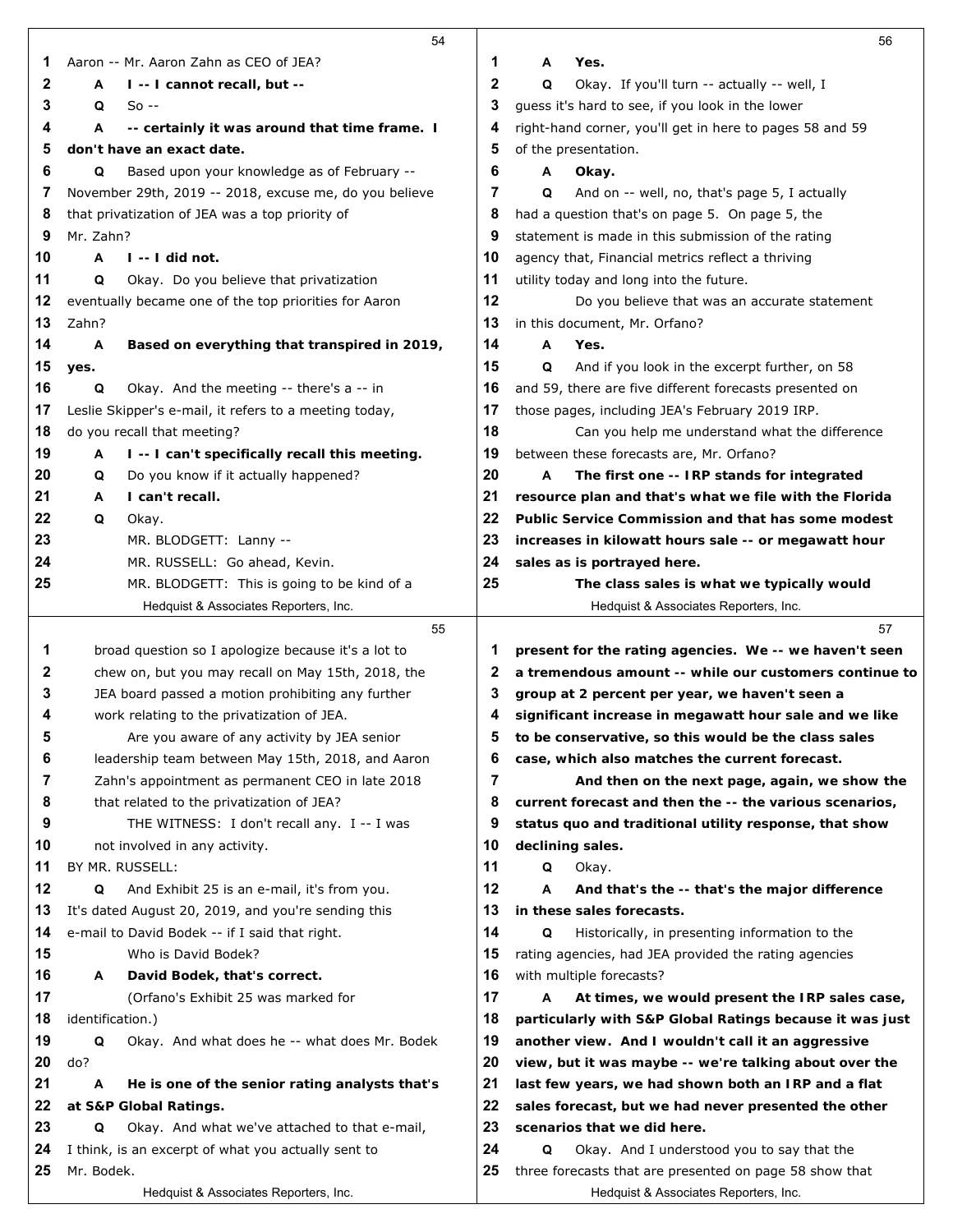|    | 58                                                      |              | 60                                                    |
|----|---------------------------------------------------------|--------------|-------------------------------------------------------|
| 1  | the electric system sales of electricity are either     | 1            | 23rd, 2019, board meeting?                            |
| 2  | increasing or remaining flat for the --                 | 2            | THE WITNESS: I can only comment on what --            |
| 3  | Correct.<br>A                                           | 3            | what my opinion is.                                   |
| 4  | Q<br>-- period covered by the disclosure.               | 4            | MR. BLODGETT: That's fair.                            |
| 5  | Do you know if the information in this document         | 5            | THE WITNESS: In my opinion, these two                 |
| 6  | that was given to the rating agency was also ever given | 6            | scenarios were commonly provided to the rating        |
| 7  | to the JEA board?                                       | 7            | agency so -- so should the board have seen these?     |
| 8  | A<br>I believe they saw the status quo and              | 8            | Again, my opinion is yes, because the -- the board    |
| 9  | traditional utility response figures in the -- in -- in | 9            | chair would typically participate in these meetings   |
| 10 | the summer of last year -- of 2019.                     | 10           | if we're meeting face-to-face. So that's my           |
| 11 | Okay. And you don't recall, this would be a<br>Q        | 11           | opinion, that yes, the board should have been         |
| 12 | JEA board meeting that occurred in the summer of 2019?  | 12           | presented with the -- these forecast assumptions.     |
| 13 | I don't remember which one, but they definitely<br>A    | 13           | MR. BLODGETT: Do you have any knowledge as to         |
| 14 | saw forecast information on the status quo and the      | 14           | why the board was not provided with that              |
| 15 | traditional utility response.                           | 15           | information?                                          |
| 16 | MR. BLODGETT: Mr. Orfano, from my                       | 16           | THE WITNESS: I do not.                                |
| 17 | understanding, the IRP, at least the preliminary        | 17           | MR. BLODGETT: Do you recall any discussions           |
| 18 | results, were completed by March of 2019.               | 18           | about the discrepancy between the IRP modeling and    |
| 19 | Do you know if the -- those IRP results were            | 19           | the status quo, traditional modeling that was         |
| 20 | ever provided to any JEA board member before the        | 20           | provided to the JEA board during the May, June and    |
| 21 | July 23, 2019, board meeting?                           | 21           | July 2019 board meetings?                             |
| 22 | THE WITNESS: I'm not aware of whether they              | 22           | THE WITNESS: I recall specific conversations          |
| 23 | were or not.                                            | 23           | with -- with S&P.                                     |
| 24 | MR. BLODGETT: You stated you agreed with the            | 24           | MR. BLODGETT: That would have been after the          |
| 25 | statement on page 5 of the rating agency                | 25           | July 23rd, 2019, board meeting, though, correct?      |
|    | Hedquist & Associates Reporters, Inc.                   |              | Hedquist & Associates Reporters, Inc.                 |
|    | 59                                                      |              | 61                                                    |
| 1  | presentation, that JEA metrics reflect a thriving       | 1            | THE WITNESS: It would have been, correct.             |
| 2  | utility today and long into the future.                 | $\mathbf{2}$ | MR. BLODGETT: And you're referring to --              |
| 3  | And you still believe that to be true today,            | 3            | THE WITNESS: Because we met with -- we met            |
| 4  | correct?                                                | 4            | with S&P in August.                                   |
| Ð  | THE WITNESS: I very much believe that.                  | Ð            | MR. BLODGETT: Could you just briefly summarize        |
| 6  | MR. BLODGETT: Okay. Do you know whether the             | 6            | those conversations for us?                           |
| 7  | JEA board or any of its members were told that in       | 7            | MR. RUSSELL: With S&P?                                |
| 8  | 2019, prior to the July 23, 2019, board meeting?        | 8            | MR. BLODGETT: Correct.                                |
| 9  | THE WITNESS: I do not know.                             | 9            | MR. RUSSELL: Okay.                                    |
| 10 | MR. BLODGETT: And do you have any insight into          | 10           | THE WITNESS: They've recently been reported --        |
| 11 | why, other than what you've already talked about,       | 11           | the e-mails have been reported on in the media.       |
| 12 | the IRP modeling and then the flat sales modeling       | 12           | And, frankly, I -- I agreed with the -- the           |
| 13 | were not provided or discussed with the JEA board in    | 13           | colleague of Mr. Bodek was Mr. Panger, Jeffrey        |
| 14 | 2019 prior to the July 23rd, 2019, board meeting?       | 14           | Panger. And I, frankly, agreed with his assessment    |
| 15 | THE WITNESS: I do not know why.                         | 15           | that -- that he should be utilizing either the flat   |
| 16 | MR. BLODGETT: Who was typically in charge of            | 16           | sales or if he wanted to be a little more             |
| 17 | making decisions about what type of modeling            | 17           | aggressive, the IRP case. And because he asked me     |
| 18 | information and forecast information were provided      | 18           | point blank whether I agreed with the projections on  |
| 19 | to the JEA board in 2019?                               | 19           | the following page, on page 59 and I told him $I - I$ |
| 20 | THE WITNESS: Mr. Wannemacher and Mr. Zahn.              | 20           | did not -- I -- I personally did not agree with       |
| 21 | MR. BLODGETT: Do you believe that the IRP               | 21           | those sales forecasts.                                |
| 22 | forecast and flat modeling forecast and the             | 22           | MR. BLODGETT: And I believe I know the e-mail         |
| 23 | optimistic statements on page 5 of this rating          | 23           | that you referenced with Mr. Panger. My               |
| 24 | agency presentation were material that should have      | 24           | recollection, it was in October of 2019, but maybe    |
| 25 | been provided to the JEA board prior to the July        | 25           | I'm wrong, but the e-mail -- in the e-mail,           |
|    | Hedquist & Associates Reporters, Inc.                   |              | Hedquist & Associates Reporters, Inc.                 |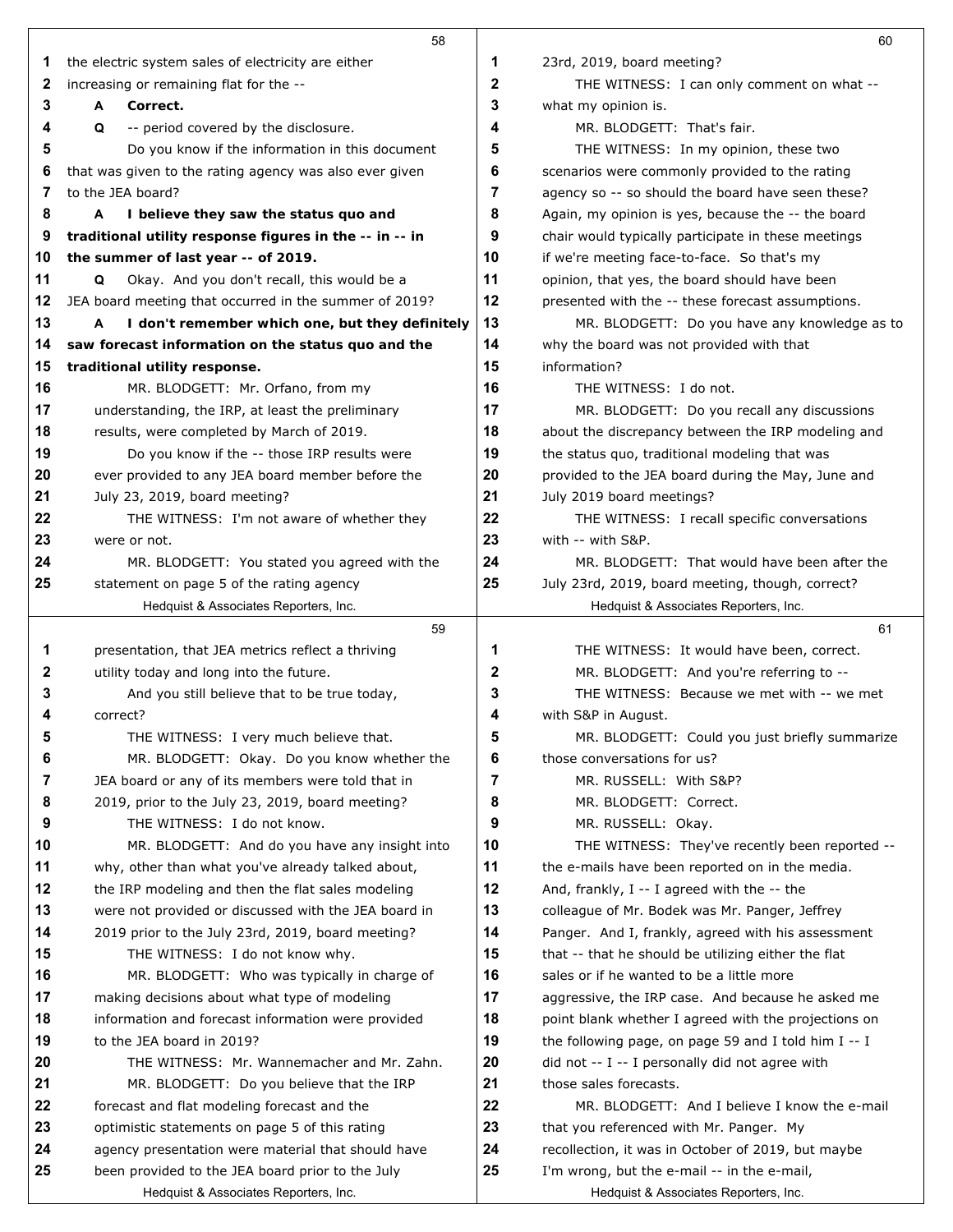|              | 62                                                   |              | 64                                                       |
|--------------|------------------------------------------------------|--------------|----------------------------------------------------------|
| 1            | Mr. Panger laid out, I think, nine issues that he    | 1            | November of 2017 and then the RFP was issued about       |
| 2            | saw with JEA's representations and modeling          | 2            | three weeks later by the City.                           |
| 3            | assertions made to the JEA board at the July 2019    | 3            | To your knowledge, was -- did JEA and the City           |
| 4            | board meeting. Is that the e-mail you think you're   | 4            | in any way coordinate or work together to                |
| 5            | referring to?                                        | 5            | conceptualize or develop that RFP?                       |
| 6            | THE WITNESS: Well, we had conversations prior        | 6            | THE WITNESS: Not to my knowledge.                        |
| 7            | to that e-mail, but, yeah, that -- that's the e-mail | 7            | MR. BLODGETT: Okay. That's all I've got.                 |
| 8            | that I was referring to.                             | 8            | BY MR. RUSSELL:                                          |
| 9            | MR. BLODGETT: Okay. And -- and you said you          | 9            | Q<br>One last question, I just want to make sure         |
| 10           | agreed with Mr. Panger's comments and issues with    | 10           | we've gotten all the information that is relevant to our |
| 11           | the modeling presented to the JEA board at the July  | 11           | investigation.                                           |
| 12           | 19 board meeting, correct?                           | 12           | Mr. Orfano, you're aware that Kevin and I                |
| 13           | MR. RUSSELL: July 23rd.                              | 13           | represent the City Council Committee Special             |
| 14           | THE WITNESS: Again, that's my opinion.               | 14           | Investigative Committee concerning JEA and particularly  |
| 15           | MR. BLODGETT: Okay. Do you know what Ryan            | 15           | the matters surrounding privatization.                   |
| 16           | Wannemacher and the other senior leadership team     | 16           | Are you aware of any events that occurred in             |
| 17           | members involved in those communications believed    | 17           | connection with that potential privatization that would  |
| 18           | about Mr. Panger's issues?                           | 18           | be material to our investigation that we haven't talked  |
| 19           | THE WITNESS: I -- well, I do know that the           | 19           | about today?                                             |
| 20           | tone of the e-mail was very negative and we did not  | 20           | I'm not aware of any.<br>A                               |
| 21           | respond directly to that e-mail. And then he         | 21           | MR. RUSSELL: All right. Thank you for your               |
| 22           | subsequently sent a follow-up e-mail that was        | 22           | time, Mr. Orfano, Steve.                                 |
| 23           | more -- that was toned down and we -- we ultimately  | 23           | MR. POWELL: Thank you. Y'all have a good                 |
| 24           | responded to a follow up e-mail.                     | 24           | weekend.                                                 |
| 25           | MR. BLODGETT: Do you know why the initial            | 25           | MR. RUSSELL: All right. Appreciate it.                   |
|              | Hedquist & Associates Reporters, Inc.                |              | Hedquist & Associates Reporters, Inc.                    |
|              | 63                                                   |              | 65                                                       |
| 1            | negative e-mail from Mr. Panger was not responded to | 1            | THE WITNESS: All right. You guys, appreciate             |
| $\mathbf{2}$ | directly?                                            | $\mathbf{2}$ | it.                                                      |
| 3            | THE WITNESS: I -- I can't recall specifically        | 3            | (Witness excused.)                                       |
| 4            | why, but -- but Mr. Wannemacher indicated that we -- | 4            | (The interview was concluded at 11:42 a.m.)              |
| 5            | we wouldn't respond to that. He was upset with the   | 5            |                                                          |
| 6            | e-mail.                                              | 6            |                                                          |
| 7            | MR. BLODGETT: Did he state his rationale for         | 7            |                                                          |
| 8            | not responding to you?                               | 8            |                                                          |
| 9            | THE WITNESS: I -- I don't recall specifically.       | 9            |                                                          |
| 10           | MR. BLODGETT: Okay. Thank you.                       | 10           |                                                          |
| 11           | MR. RUSSELL: Give us just a moment please and        | 11           |                                                          |
| 12           | see where we are in winding this up.                 | 12           |                                                          |
| 13           | THE WITNESS: Sure.                                   | 13           |                                                          |
| 14           | (Off-the-record discussion.)                         | 14           |                                                          |
| 15           | MR. RUSSELL: Kevin has just a few more               | 15           |                                                          |
| 16           | questions, then I may have one or two.               | 16           |                                                          |
| 17           | Kevin, would you go ahead and do yours now?          | 17           |                                                          |
| 18           | MR. BLODGETT: Right.                                 | 18           |                                                          |
| 19           | So, Mr. Orfano, we've talked a lot today about       | 19           |                                                          |
| 20           | what happened after the City's privatization RFP     | 20           |                                                          |
| 21           | that's dated December 20th, 2017. I just have a few  | 21           |                                                          |
| 22           | questions about the period of time immediately       | 22           |                                                          |
| 23           | before that.                                         | 23           |                                                          |
| 24           | So Mr. Petway made his recommendation or             | 24           |                                                          |
| 25           | suggestion that JEA explore privatization in         | 25           |                                                          |
|              | Hedquist & Associates Reporters, Inc.                |              | Hedquist & Associates Reporters, Inc.                    |
|              |                                                      |              |                                                          |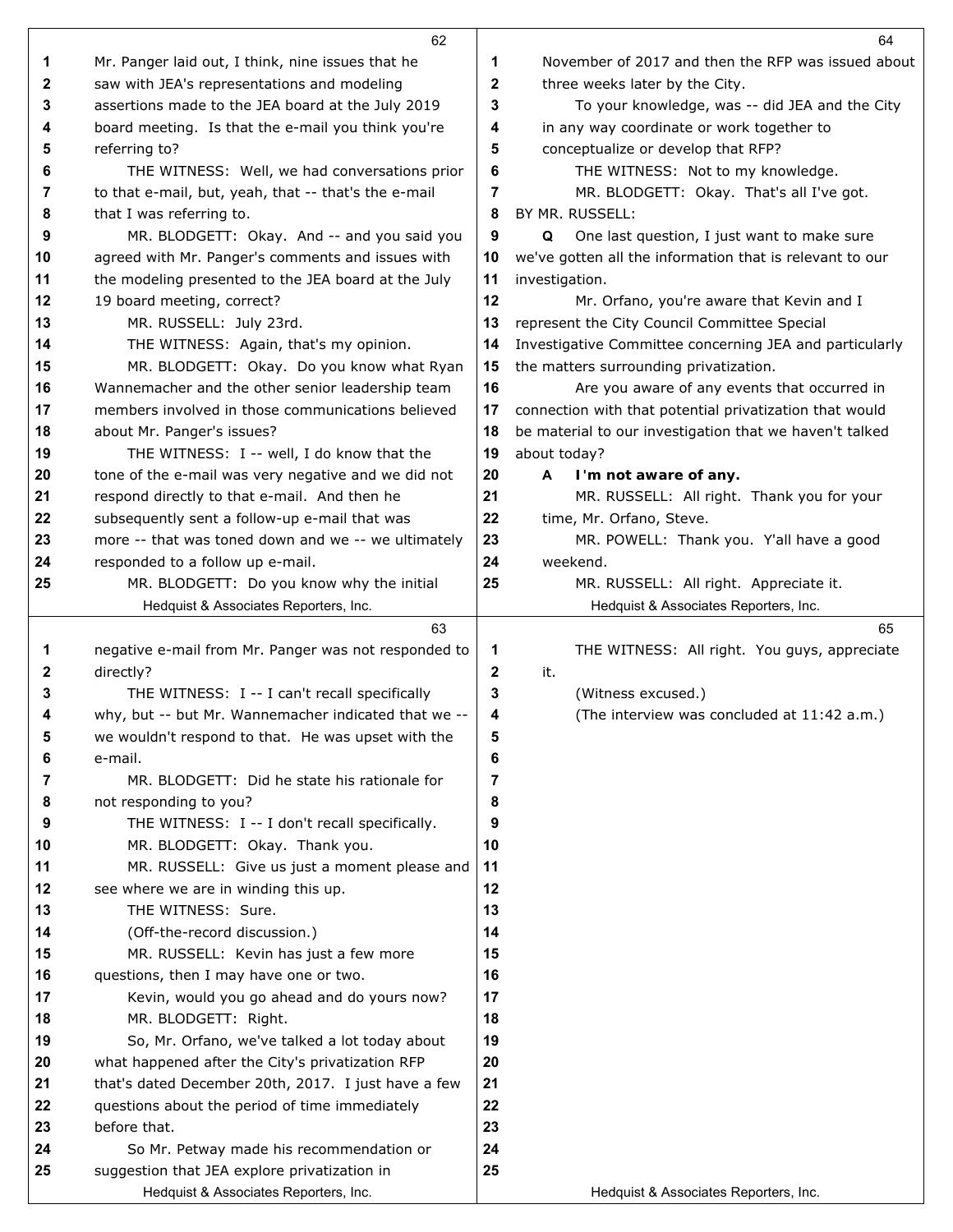|          | 66                                                                                                        |
|----------|-----------------------------------------------------------------------------------------------------------|
| 1<br>2   | REPORTER'S CERTIFICATE                                                                                    |
| 3        | STATE OF FLORIDA                                                                                          |
| 4        | COUNTY OF DUVAL                                                                                           |
| 5        |                                                                                                           |
| 6<br>7   | I, Terrie L. Cook, RPR, CRR, FPR, certify that I<br>was authorized to and did stenographically report the |
| 8        | interview of JOE ORFANO; that a review of the transcript                                                  |
| 9        | was requested; and that the foregoing transcript, pages                                                   |
| 10       | 1 through 67 is a true record of my stenographic notes.                                                   |
| 11<br>12 |                                                                                                           |
| 13       | I further certify that I am not a relative,<br>employee, attorney, or counsel of any of the parties,      |
| 14       | nor am I a relative or employee of any of the parties'                                                    |
| 15       | attorney or counsel connected with the action, nor am I                                                   |
| 16<br>17 | financially interested in the action.                                                                     |
| 18       | DATED on September 17, 2020.                                                                              |
| 19       |                                                                                                           |
|          |                                                                                                           |
| 20       |                                                                                                           |
| 21       |                                                                                                           |
|          |                                                                                                           |
| 22       |                                                                                                           |
|          | Terri L Cash                                                                                              |
|          |                                                                                                           |
| 23       | Terrie L. Cook, RPR, CRR, FPR                                                                             |
|          |                                                                                                           |
| 24       |                                                                                                           |
| 25       |                                                                                                           |
|          | Hedquist & Associates Reporters, Inc.<br>67                                                               |
| 1<br>2   | ERRATA SHEET<br>DO NOT WRITE ON TRANSCRIPT - ENTER CHANGES                                                |
| 3        | JACKSONVILLE CITY COUNCIL<br>In Re:<br>SPECIAL INVESTIGATORY COMMITTEE ON JEA MATTER                      |
| 4        | INTERVIEW OF JOE ORFANO                                                                                   |
| 5        | TAKEN – September 11, 2020                                                                                |
| 6        | PAGE NUMBER LINE NUMBER CHANGE/REASON                                                                     |
| 7        |                                                                                                           |
|          |                                                                                                           |
| 8        |                                                                                                           |
| 9        |                                                                                                           |
| 10       |                                                                                                           |
| 11       |                                                                                                           |

| ັ  |                                                                                                                  |  |
|----|------------------------------------------------------------------------------------------------------------------|--|
| 10 |                                                                                                                  |  |
| 11 |                                                                                                                  |  |
| 12 |                                                                                                                  |  |
| 13 |                                                                                                                  |  |
| 14 |                                                                                                                  |  |
| 15 |                                                                                                                  |  |
| 16 |                                                                                                                  |  |
| 17 |                                                                                                                  |  |
| 18 |                                                                                                                  |  |
| 19 |                                                                                                                  |  |
| 20 |                                                                                                                  |  |
| 21 | under penalties of perjury, I declare that I have read<br>the foregoing document and that the facts stated in it |  |
| 22 | are true.                                                                                                        |  |
| 23 |                                                                                                                  |  |
| 24 | <b>JOE ORFANO</b><br>Date                                                                                        |  |
| 25 |                                                                                                                  |  |

|  | Hedquist & Associates Reporters, Inc. |  |
|--|---------------------------------------|--|
|  |                                       |  |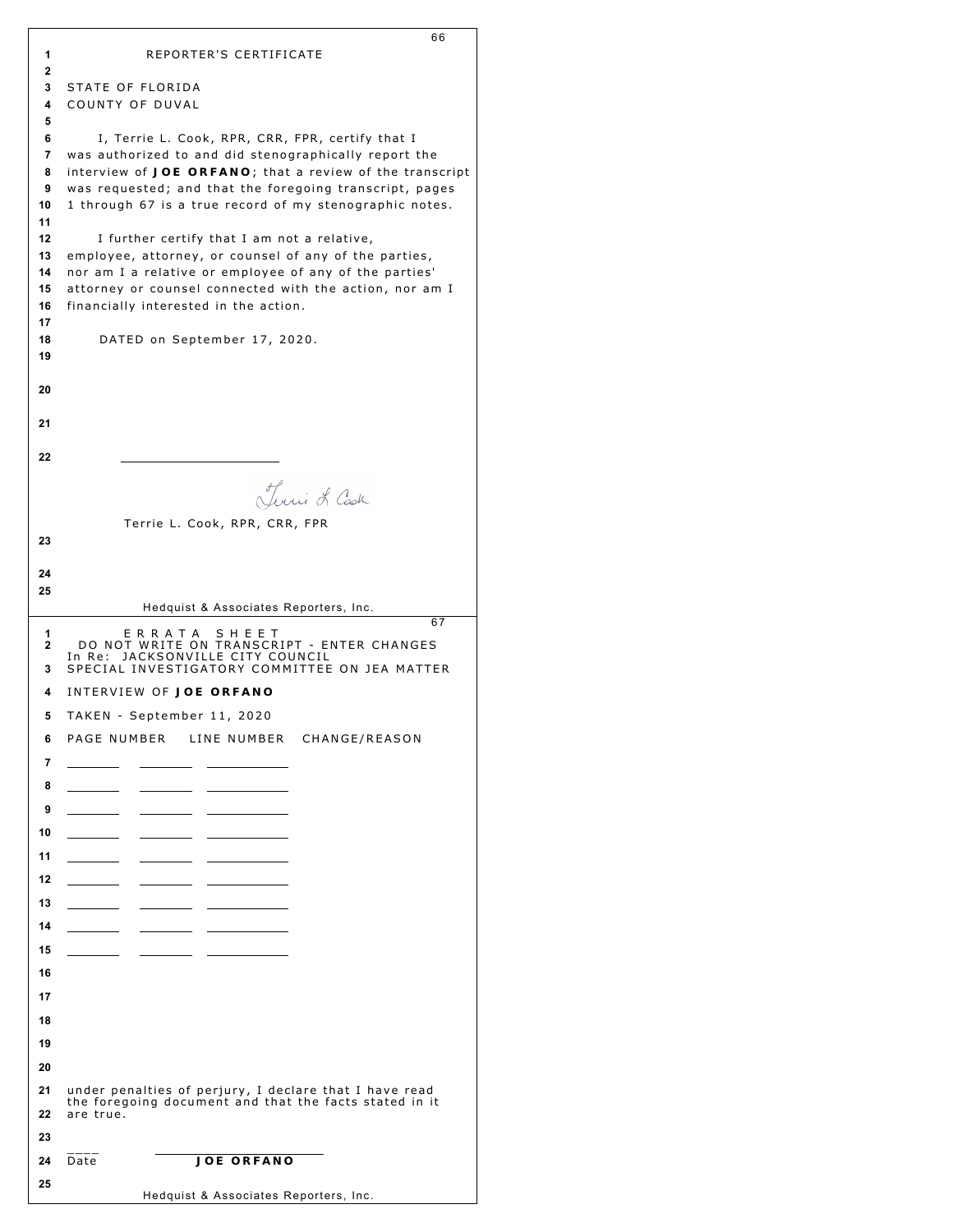|                                                     | $\mathbf{2}$                           | 2.5, 2.9                       | absolutely [1] - 52:2                          | 54:24, 63:17                                                 |
|-----------------------------------------------------|----------------------------------------|--------------------------------|------------------------------------------------|--------------------------------------------------------------|
| $'18$ [4] - 21:17, 22:1,                            | $2$ [7] - 4:4, 5:23, 7:13,             | $33$ [1] - 4:16                | access [7] - 31:22,                            | airport [14] - 7:25, 9:6,<br>9:16, 16:13, 16:15,             |
| 32:19, 46:25                                        | 7:15, 8:5, 25:11,                      | 3300 [2] - 1:12, 2:5           | 33:14, 33:18, 33:25,                           | 22:17, 22:18, 22:20,                                         |
| $'21$ [1] - 42:8                                    | 57:3                                   | $345$ [1] - 1:22               | 34:7, 34:19, 34:23                             |                                                              |
| $22$ [1] - 42:9                                     | $20$ [2] - 4:11, 55:13                 | $35$ [1] - 4:17                | <b>according</b> $[1] - 24:11$                 | 22:23, 24:16, 24:19,<br>37:20, 39:18, 39:19                  |
|                                                     | <b>2017</b> [5] $-6.7$ , $7.14$ ,      | 37 $[1] - 4:18$                | accurate [4] - 42:19,<br>42:21, 47:23, 56:12   | <b>Airport</b> [1] - 23:6                                    |
| 1                                                   | 16:25, 63:21, 64:1                     |                                | acquisition [1] - 29:17                        | almost [1] - 12:7                                            |
|                                                     | 2018 [41] - 12:6, 12:23,               | 4                              | acquisitions [1] -                             | amount [1] - 57:2                                            |
| 1 [14] - 4:3, 5:15, 5:23,                           | 13:11, 14:11, 16:15,                   | $4$ [6] - 4:6, 12:13,          | 14:20                                          | <b>analysis</b> $[2] - 13:1$ ,                               |
| 6:4, 6:9, 7:21, 10:2,                               | 19:9, 20:18, 22:5,                     | 12.17, 14:4, 14:7,             | acronym $[1] - 49.4$                           | 45:14                                                        |
| 10:23, 11:1, 11:22,                                 | 23.4, 23.11, 23.17,                    | 15:17                          | act [1] - 25:19                                | analysts [1] - 55:21                                         |
| 17:9, 18:24, 30:25,                                 | 25:11, 27:19, 27:23,                   | 4/17/2018 [1] - 50:8           | action $[2] - 66:15$ ,                         | <b>announced</b> [1] - 10:14                                 |
| 66:10                                               | 29:10, 29:17, 30:18,                   | 45 [1] - 4:19                  | 66:16                                          | answer [9] - 6:14,                                           |
| 1(c [1] - 53:15                                     | 32.4, 33.13, 34:11,                    | 480 $[1] - 2:9$                | activities $[7] - 28.8$ ,                      | 9:11, 9:12, 9:14,                                            |
| $1/17/18$ [1] - 45:24                               | 34:14, 34:20, 34:24,                   |                                | 28:9, 28:13, 28:16,                            | 21:20, 21:21, 21:23,                                         |
| <b>10</b> [5] $-$ 4:5, 4:10,                        | 35:20, 36:12, 37:6,                    | 5                              | 28:21, 30:20                                   | 31:3                                                         |
| 18:16, 18:21, 19:24                                 | 38:14, 38:22, 42:15,                   | $5$ [11] - 3:5, 4:7, 14:4,     | activity [3] - 21:4,                           | <b>Answer</b> [2] - 9:15,                                    |
| $10:00$ [1] - 1:10                                  | 43.8, 44.20, 46.18,                    | 14.8, 14.14, 15.19,            | 55:5, 55:10                                    | 21:24                                                        |
| 11 [6] $- 1.9, 4.11, 20.8,$                         | 47:1, 47:3, 48:8,                      | 56:7, 56:8, 58:25,             | additional [1] - 12:11                         | answers [1] - 30:1                                           |
| 20:9, 23:13, 67:5                                   | 53.5, 53.25, 54.7,                     | 59:23                          | address [2] - 13:4,                            | apologize [1] - 55:1                                         |
| 117 $[1] - 2:8$                                     | 55:2, 55:6, 55:7                       | 52 [1] - 4:20                  | 23:10                                          | APPEARANCES [1] -                                            |
| 11:42 $[2] - 1:10, 65:4$                            | 2019 [21] - 21:18, 22:2,               | $55$ [1] - 4:21                | addressing $[1]$ - 45:20                       | 2:1                                                          |
| 12 $[5] - 4:6, 4:12, 25:3,$<br>25.4, 25:9           | 27:6, 54:7, 54:14,                     | $58$ [3] - 56:4, 56:15,        | adjacent [1] - 39:19                           | <b>appearing</b> $[1] - 5:13$                                |
|                                                     | 55:13, 56:17, 58:10,                   | 57:25                          | <b>adoption</b> $[1] - 50:10$                  | applicable [1] - 30:2                                        |
| 12/20/17 [1] - 12:7<br>12/2017 [1] - 10:20          | 58:12, 58:18, 58:21,                   | $59$ [3] - 56:4, 56:16,        | advice [1] - 24:5                              | appointed [1] - 53:25                                        |
| $13$ [5] - 4:12, 23:4,                              | 59.8, 59.14, 59.19,                    | 61:19                          | advises [1] - 18:3                             | appointment $[3]$ -                                          |
| 25:4, 25:9, 26:2                                    | 60:1, 60:21, 60:25,<br>61:24, 62:3     |                                | advising [1] - 14:21                           | 50:9, 51:2, 55:7                                             |
| <b>13th</b> $[1]$ - 23:11                           | 2020 [3] - 1:9, 66:18,                 | 6                              | advisor [9] - 13:24,                           | appreciate [3] - 5:12,                                       |
| 14 [5] - 4:7, 4:12, 25:4,                           | 67:5                                   |                                | 21:16, 21:25, 22:5,                            | 64:25, 65:1                                                  |
| 25:9, 36:15                                         | 2021 [1] - 42:9                        | 6 $[7] - 4.3, 4.8, 15.14,$     | 22:11, 25:20, 27:2,                            | appropriate [4] - 20:4,                                      |
| <b>14th</b> $[3] - 12:6, 35:20,$                    | 2022 [1] - 42:9                        | 15:19, 16:11, 16:17,           | 32:22, 40:24                                   | 20:7, 20:17, 21:1                                            |
| 36:11                                               | 20th [6] - 6:7, 7:14,                  | 29:10<br>67 $[1] - 66:10$      | advisors [3] - 30:12,                          | <b>approve</b> [1] - 12:5                                    |
| $15$ [7] - 4:13, 29:6,                              | 16:25, 17:14, 17:19,                   |                                | 30:16, 31:1                                    | <b>approved</b> $[1] - 10.4$                                 |
| 29:7, 29:14, 29:22,                                 | 63:21                                  | $\overline{7}$                 | advisory [7] - 8:2,                            | <b>April</b> [1] - 28:2                                      |
| 30:2, 42:15                                         | 21 [4] - 4:18, 37:11,                  |                                | 19.5, 24:4, 32:7,                              | area [1] - 14:21                                             |
| 15th [6] - 38:13, 38:15,                            | 37:15, 37:24                           | $7$ [6] - 4:8, 15:19,          | 32:25, 39:6, 39:7                              | article [2] - 14:5, 14:6                                     |
| 38:22, 39:13, 55:2,                                 | $23$ [7] - 4:19, 14:11,                | 15:21, 16:11, 16:17,           | <b>Advisory</b> [1] - 9:25                     | assertions $[1] - 62:3$                                      |
| 55:6                                                | 44:15, 45:6, 52:3,                     | 33:13                          | affiliates [1] - 25:21<br>agencies [3] - 57:1, | assessing [1] - 36:21                                        |
| 16 [7] - 4:8, 4:14, 29:6,                           | 58:21, 59:8                            | <b>7th</b> $[1] - 47:3$        | 57:15                                          | assessment $[2] - 37:1$ ,<br>61:14                           |
| 29:22, 30:3, 30:6,                                  | 23rd [4] - 59:14, 60:1,                |                                | <b>agency</b> [5] - 56:10,                     | Asset [1] - 46:16                                            |
| 44:20                                               | 60:25, 62:13                           | 8                              | 58:6, 58:25, 59:24,                            | <b>asset</b> [5] - 26:14, 46:4,                              |
| 16th $[1]$ - 43:8                                   | <b>24</b> [3] - 4:20, 52:22,           | 8 [5] - 4:4, 4:8, 15:21,       | 60:7                                           | 46:6, 46:7, 46:9                                             |
| <b>17</b> [11] - 4.9, 4.15,<br>29:21, 29:25, 31:21, | 52:25                                  | 16:11, 16:17                   | aggressive [2] -                               | <b>assets</b> [7] - 6:22, 16:6,                              |
| 31:25, 32:9, 46:17,                                 | <b>24th</b> [1] - 16:15                |                                | 57:19, 61:17                                   | 25:18, 25:25, 26:8,                                          |
| 46:21, 46:25, 66:18                                 | $25$ [4] - 4:12, 4:21,<br>55:12, 55:17 | 9                              | agree [2] - 9:2, 61:20                         | 26:13, 46:13                                                 |
| <b>17's</b> $[1]$ - 29:25                           | $26$ [1] - 48:8                        | $9$ [3] - 4:9, 17:5, 17:7      | agreed [6] - 5:2,                              | <b>Assets</b> [1] - 33:16                                    |
| 17th $[1] - 46:25$                                  | 28th [1] - 53:24                       | 904)354-4111 [1] -             | 58:24, 61:12, 61:14,                           | <b>assignable</b> $[1] - 45:10$                              |
| <b>18</b> $[4]$ - 4.10, 4.16,                       | $29$ [1] - 4:13                        | 1:23                           | 61:18, 62:10                                   | assignment [3] -                                             |
| 33:11, 33:21                                        | 29th [2] - 53:5, 54:7                  | 904)791-9103 [1] -             | Agreement [1] - 46:16                          | 44:21, 45:3, 45:21                                           |
| <b>18th</b> [1] - 11:5                              |                                        | 1:23                           | agreement [15] -                               | assisted [1] - 21:7                                          |
| <b>19</b> [5] $- 4.17$ , 35.3,                      | 3                                      |                                | 18:19, 18:23, 19:16,                           | Associates $[1] - 1:21$                                      |
| 35:6, 36:13, 62:12                                  |                                        | A                              | 20:18, 25:5, 25:15,                            | assume [1] - 8:1                                             |
| <b>19th</b> [1] - 10:3                              | $3$ [8] - 4:5, 5:23, 9:24,             | $a.m_{[3]} - 1:10, 65:4$       | 25:23, 26:3, 26:7,<br>26:15, 45:3, 46:5,       | assumptions [1] -                                            |
| <b>1st</b> [3] - $20:18$ , $23:12$ ,                | 10:6, 11:6, 12:1,<br>12:6, 25:14       | <b>Aaron</b> [4] - 54:1,       | 46:7, 46:11, 46:12                             | 60:12                                                        |
| 23:17                                               | 30 $[1] - 4:14$                        | 54:12, 55:6                    | agreements [1] -                               | <b>attached</b> [1] - 55:23<br><b>attend</b> $[4] - 14:25$ , |
|                                                     | 31 $[1] - 4:15$                        | <b>Aaron's</b> $[2] - 53:16$ , | 23:18                                          | 16:14, 40:1, 43:22                                           |
|                                                     | 32202 [4] - 1:12, 1:22,                | 53:21                          | <b>ahead</b> $[3] - 38:5$ ,                    | <b>attended</b> [8] - 14:24,                                 |
|                                                     |                                        |                                |                                                |                                                              |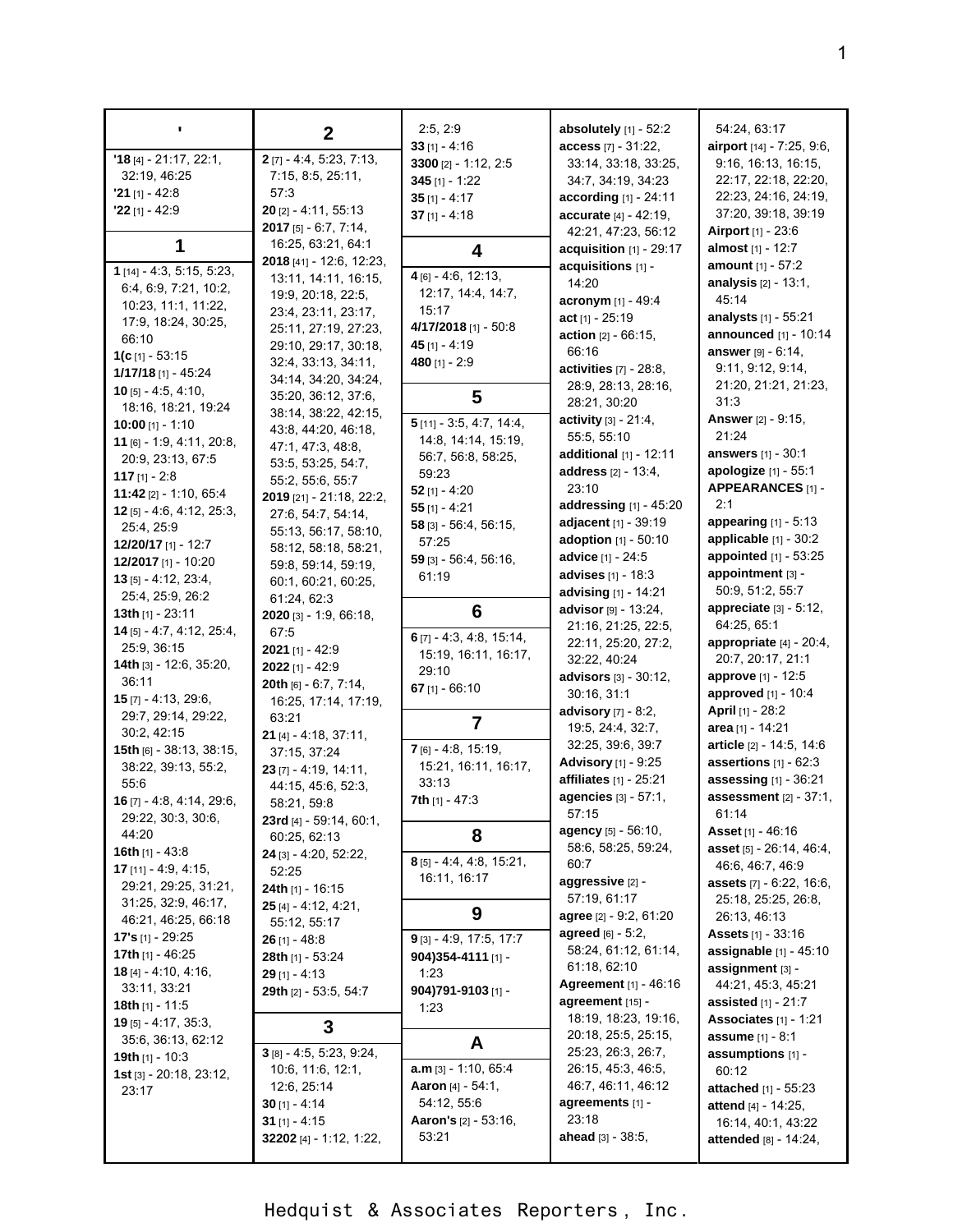| 16:22, 38:18, 38:20,<br>38:25, 39:11, 39:21,<br>43:19<br>attendees $[1] - 38:8$<br><b>attention</b> $[1] - 6:16$<br>attorney [2] - 66:13,<br>66:15<br><b>attorneys</b> [1] - 29:17<br><b>August</b> [2] - 55:13,<br>61.4<br><b>authored</b> $[1] - 8:16$<br>authority [1] - 50:11<br>authorized [2] - 11:25,<br>66:7<br>award [2] - 11:21,<br>17:14<br><b>aware</b> [16] - 6:15,<br>6.18, 6.20, 27:16,<br>28:8, 28:9, 28:13,<br>28:20, 34:11, 36:7,<br>51:9, 55:5, 58:22,<br>64:12, 64:16, 64:20<br>В<br><b>bank</b> $[4] - 14:10$ ,<br>14:18, 21:2, 27:11<br><b>Bank</b> [1] - $7:17$<br>banker [2] - 6:15, 11:9 | <b>bidder</b> $[1] - 42:11$<br><b>billing</b> [1] - 12:11<br><b>blank</b> $[1] - 61:18$<br><b>Blodgett</b> [1] - 2:3<br><b>BLODGETT</b> [71] -<br>5:20, 5:22, 6:1,<br>15:22, 16:4, 17:25,<br>18.4, 18.10, 18.14,<br>22:14, 22:21, 22:24,<br>23:2, 23:15, 24:18,<br>24:20, 27:14, 27:20,<br>28.4, 28.12, 28.16,<br>28:20, 29:3, 29:16,<br>31:17, 34:17, 34:22,<br>35:1, 35:22, 36:3,<br>36:8, 37:5, 38:4,<br>38:7, 39:17, 42:13,<br>42.22, 43.1, 43.4,<br>43.8, 43.14, 43.18,<br>43:22, 44:1, 44:3,<br>44:10, 44:13, 49:20,<br>54:23, 54:25, 58:16,<br>58:24, 59:6, 59:10,<br>59:16, 59:21, 60:4,<br>60:13, 60:17, 60:24,<br>61:2, 61:5, 61:8,<br>61:22, 62:9, 62:15,<br>62:25, 63:7, 63:10,<br>63:18, 64:7 | <b>bulk</b> $[1]$ - 10:16<br><b>bullet</b> $[1] - 14:7$<br><b>Busey</b> [2] - 1:11, 2:4<br>businesses [1] -<br>25:18<br>BY $[21] - 3.5, 5.10, 6.3,$<br>8:14, 9:19, 16:10,<br>18:15, 22:3, 23:23,<br>25.2, 29.4, 29.19,<br>31.19, 35.2, 36.9,<br>37:9, 38:11, 44:14,<br>49:22, 55:11, 64:8<br>C<br>calendar [1] - 43:11<br>candidates [1] - 27:9<br>cannot $[3] - 21:17$ ,<br>22:1, 54:2<br>capabilities [3] - 32:8,<br>39:7<br>capital [3] - 5:22, 5:23<br>captured [1] - 45:22<br>career [1] - 16:9<br>case [4] - 13:14, 57:6,<br>57:17, 61:17<br>cc'd $[1]$ - 23:8<br>CEO $[5] - 50:10, 51:2,$<br>51:6, 54:1, 55:7 | 13:23, 14:21, 16:5,<br>16:24, 18:3, 23:21,<br>24:12, 27:17, 28:7,<br>28:8, 30:24, 34:22,<br>38:3, 38:4, 38:8,<br>38:9, 40:4, 40:8,<br>40.10, 41:13, 44:7,<br>52:4, 52:15, 64:2,<br>64.3, 64.13<br>city [3] - 35:19, 36:11,<br>36:14<br>City's $[4] - 24.22$ ,<br>30:23, 31:15, 63:20<br>clarify [1] - 23:16<br>class [2] - 56:25, 57:5<br>clear $[5] - 8.8, 8.9,$<br>15:24, 23:3, 27:15<br>closing $[1] - 6.16$<br>colleague [1] - 61:13<br>colleagues [4] -<br>12:24, 13:2, 48:12,<br>48:18<br>Columbo [7] - 46:2,<br>47:11, 48:10, 48:15,<br>50:14, 50:17, 50:19<br>comment [2] - 28:25,<br>60:2<br><b>comments</b> [1] - 62:10<br>commercial [1] - | 46.23, 46.24<br>conference [5] -<br>22:17, 44:22, 44:25,<br>45:16, 45:18<br>confidential $[1]$ - 32:6<br>confidentiality [4] -<br>26:3, 26:6, 26:7,<br>26:15<br>confirm [1] - 39:12<br>confirmed [2] - 26:19,<br>39:16<br>conjunction $[1] - 45:4$<br>connected [2] - 22:22,<br>66:15<br>connection [14] -<br>6:24, 7:11, 9:25,<br>15:6, 19:6, 21:12,<br>24:5, 26:23, 30:2,<br>30.12, 36:15, 41:3,<br>51:9, 64:17<br>conservative [1] -<br>57:5<br>consider [1] - 51:14<br>consideration [3] -<br>41:19, 41:23, 41:25<br>considered [1] - 51:10<br>consultants $[1] - 6:12$<br>contain [1] - 47:23<br>continuation [1] - |
|-------------------------------------------------------------------------------------------------------------------------------------------------------------------------------------------------------------------------------------------------------------------------------------------------------------------------------------------------------------------------------------------------------------------------------------------------------------------------------------------------------------------------------------------------------------------------------------------------------------------|------------------------------------------------------------------------------------------------------------------------------------------------------------------------------------------------------------------------------------------------------------------------------------------------------------------------------------------------------------------------------------------------------------------------------------------------------------------------------------------------------------------------------------------------------------------------------------------------------------------------------------------------------------------------------------------------------------|----------------------------------------------------------------------------------------------------------------------------------------------------------------------------------------------------------------------------------------------------------------------------------------------------------------------------------------------------------------------------------------------------------------------------------------------------------------------------------------------------------------------------------------------------------------------------------------------------------------------|-------------------------------------------------------------------------------------------------------------------------------------------------------------------------------------------------------------------------------------------------------------------------------------------------------------------------------------------------------------------------------------------------------------------------------------------------------------------------------------------------------------------------------------------------------------------------------------------------------------------------------------------------------|--------------------------------------------------------------------------------------------------------------------------------------------------------------------------------------------------------------------------------------------------------------------------------------------------------------------------------------------------------------------------------------------------------------------------------------------------------------------------------------------------------------------------------------------------------------------------------------------------------------------------|
| <b>bankers</b> $[3] - 11:15$ ,<br>11:20, 53:12<br><b>banking</b> $[2] - 14:18$ ,<br>25:21                                                                                                                                                                                                                                                                                                                                                                                                                                                                                                                         | <b>board</b> $[36] - 7:24$ , $8:20$ ,<br>10:22, 28:9, 28:10,<br>28:12, 28:20, 36:24,                                                                                                                                                                                                                                                                                                                                                                                                                                                                                                                                                                                                                       | <b>certain</b> $[1] - 7:1$<br>certainly [10] - 9:7,<br>9:17, 11:14, 22:6,                                                                                                                                                                                                                                                                                                                                                                                                                                                                                                                                            | 25:22<br>Commission [1] -<br>56:22                                                                                                                                                                                                                                                                                                                                                                                                                                                                                                                                                                                                                    | 5:12<br>continue [1] - 57:2<br>contract [6] - 11:24,                                                                                                                                                                                                                                                                                                                                                                                                                                                                                                                                                                     |
| <b>banks</b> $[23] - 13:16$ ,<br>18:1, 21:3, 21:17,<br>22:2, 22:6, 22:10,<br>23:16, 23:18, 24:3,<br>24:9, 24:14, 24:22,<br>24:24, 28:17, 28:22,<br>31:7, 31:10, 32:7,<br>32:24, 33:4, 39:6,<br>42:19<br><b>Barry</b> $[2] - 47:11$ ,                                                                                                                                                                                                                                                                                                                                                                              | 37:6, 48:22, 48:23,<br>50.8, 53.25, 55.3,<br>58:7, 58:12, 58:20,<br>58:21, 59:7, 59:8,<br>59:13, 59:14, 59:19,<br>59:25, 60:1, 60:7,<br>60.8, 60.11, 60.14,<br>60:20, 60:21, 60:25,<br>62:3, 62:4, 62:11,<br>62:12<br>Bodek [3] - 55:14,                                                                                                                                                                                                                                                                                                                                                                                                                                                                   | 32:21, 41:19, 41:22,<br>42.7, 42.10, 54.4<br><b>CERTIFICATE [1] -</b><br>66:1<br>certify [2] - 66:6,<br>66:12<br><b>CFO</b> $[1]$ - 14:9<br>chair [1] - 60:9<br><b>CHANGE/REASON</b><br>$[1] - 67:6$<br><b>CHANGES</b> [1] - 67:2                                                                                                                                                                                                                                                                                                                                                                                    | <b>COMMITTEE</b> $[2] - 1:2$<br>67:3<br><b>committee</b> $[1] - 40:17$<br>Committee $[5] - 2.2$ ,<br>52.5, 52.15, 64.13,<br>64:14<br>commonly [2] - 33:17,<br>60:6<br>communicated [1] -<br>24:22<br>communications [3] -                                                                                                                                                                                                                                                                                                                                                                                                                             | 12:4, 44:6, 44:22,<br>45:9, 51:13<br>conversations [8] -<br>11:17, 17:1, 25:1,<br>33:1, 33:2, 60:22,<br>61:6, 62:6<br>Conway [2] - 33:14,<br>33:15<br>Cook [3] - 1:14, 66:6,<br>66:22<br>coordinate [3] - 20:2,                                                                                                                                                                                                                                                                                                                                                                                                          |
| 48:14<br>based [3] - 9:1, 54:6,<br>54:14<br><b>became</b> $[3] - 6:17$ ,<br>28:13, 54:12<br><b>become</b> $[1] - 6:15$<br><b>becoming</b> $[1] - 6:20$<br><b>began</b> $[2] - 12:7$ ,<br>36:21<br><b>beginning</b> $[1] - 37:1$<br><b>begins</b> $[1] - 44:20$<br><b>behalf</b> $[2] - 2:2, 2:6$<br><b>below</b> $[2] - 45:22$ ,<br>45:23<br><b>between</b> $[6] - 5:2$<br>41:3, 51:13, 55:6,<br>56:19, 60:18                                                                                                                                                                                                     | 55:15, 55:16<br><b>bodek</b> [3] - 55:19,<br>55:25, 61:13<br><b>body</b> [1] - 53:14<br><b>bond</b> $[7] - 6.16$ , 45:18,<br>45:20, 47:17, 47:24,<br>48:3, 51:17<br><b>bonds</b> $[1] - 41:13$<br><b>bottom</b> $[1] - 50:16$<br><b>boynton</b> $[1] - 48.9$<br><b>Boynton</b> [1] - 48:13<br><b>Brief</b> $[1]$ - 17:12<br><b>briefly</b> $[1]$ - 61:5<br><b>broad</b> $[1] - 55:1$<br><b>Brooks</b> [2] - 18:17,<br>19:25<br>brought [1] - 6:15                                                                                                                                                                                                                                                          | characterize [1] -<br>41:22<br>charge [3] - 10:13,<br>10:18, 59:16<br>charges [1] - 10:16<br>chew $[1] - 55.2$<br>chief [2] - 53:10, 53:11<br>chose [2] - 44:1, 44:4<br>chosen $[3] - 24.9$ ,<br>27:10, 31:11<br><b>Chris</b> $[1]$ - 48:13<br>Cicero [2] - 48:9,<br>48:13<br>Citi $[2] - 7:16, 8:11$<br><b>CITY</b> $[2] - 1:1, 67:2$<br>City $[31] - 6:22, 7:15,$<br>11:1, 11:21, 13:20,                                                                                                                                                                                                                           | 28:17, 28:21, 62:17<br><b>Company</b> [4] - 14:10,<br>15:5, 26:4, 26:12<br>compensation [1] -<br>44:10<br>completed [1] - 58:18<br>components [2] - 9:8,<br>9:18<br>concept [1] - 30:19<br>conceptualize [1] -<br>64.5<br>concerned [1] - 42:11<br>concerning [1] - 64:14<br>concerns [1] - 51:1<br>concluded [1] - 65:4<br>conclusion $[1] - 45.9$<br>conclusions [2] -                                                                                                                                                                                                                                                                              | 36:17, 64:4<br>coordinated [1] -<br>20:23<br>coordinating [3] -<br>20:16, 20:24, 21:3<br>copied [1] - 19:25<br>copies $[1] - 37:18$<br>copy [2] - 10:19, 18:17<br><b>corner</b> $[1] - 56:4$<br>correct [29] - 8:13,<br>9:22, 10:5, 12:20,<br>13.5, 13.7, 15.20,<br>20:8, 21:8, 21:9,<br>24:10, 26:5, 27:18,<br>28:19, 30:5, 33:20,<br>47:23, 48:17, 48:19,<br>51:19, 53:18, 53:19,                                                                                                                                                                                                                                      |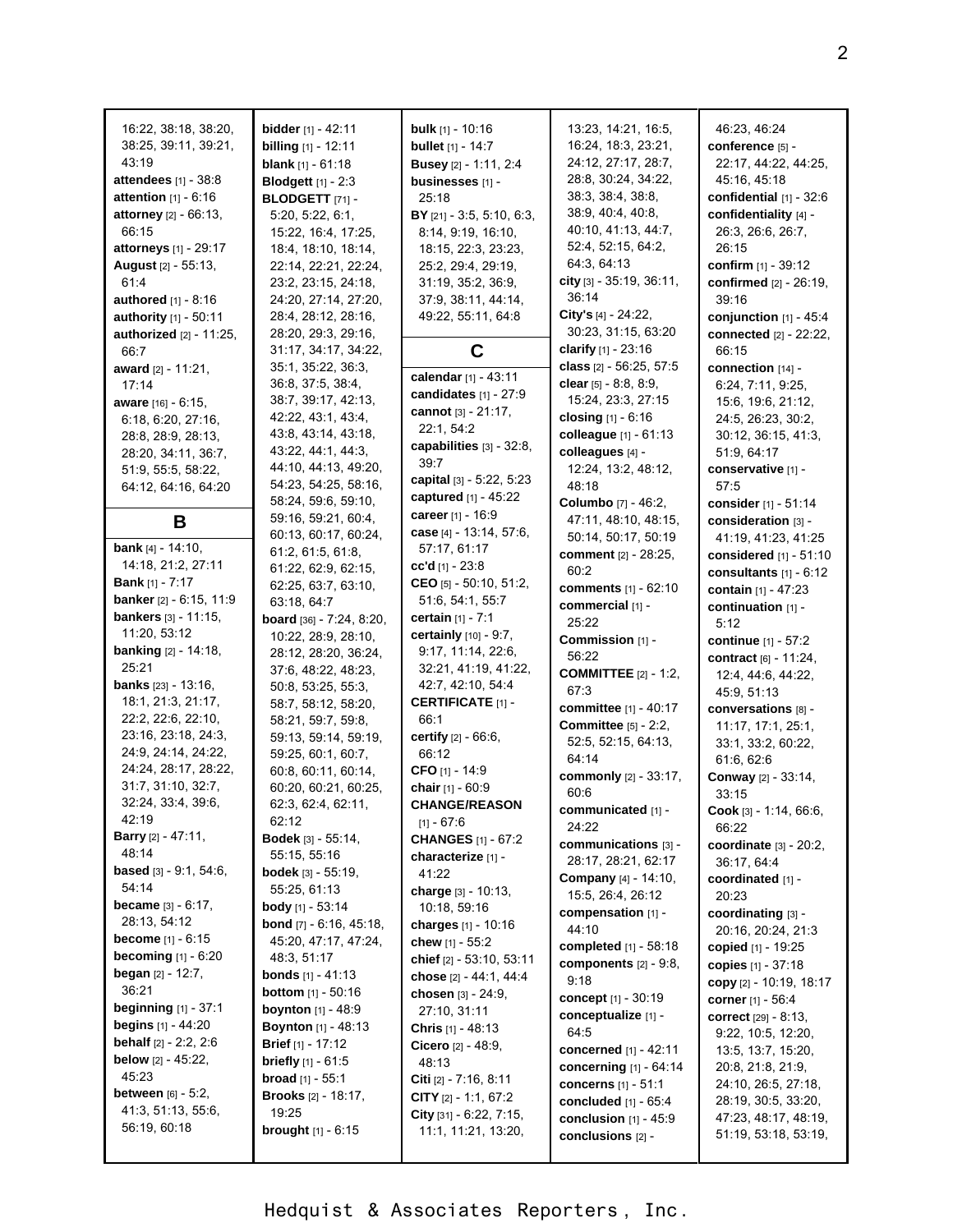| 55:16, 58:3, 59:4,         | delayed [1] - 12:8               | 46:16, 46:20, 51:20,             | 32:20, 40:8, 40:10                | 18:21, 19:24, 20:8,           |
|----------------------------|----------------------------------|----------------------------------|-----------------------------------|-------------------------------|
| 60:25, 61:1, 61:8,         | department [1] - 34:23           | 51:21, 52:3, 52:7,               | end [2] - 15:5, 25:15             | 20:9, 23:13, 25:9,            |
| 62:12                      |                                  | 52:19, 56:13, 58:5,              |                                   | 26:2, 29:7, 29:14,            |
|                            | described $[3] - 11:22$ ,        | 67:21                            | engaged [1] - 25:19               |                               |
| council [4] - 35:19,       | 12:1, 27:8                       |                                  | engagement [3] -                  | 29:21, 30:3, 30:6,            |
| 36.11, 36.14, 36.17        | describes $[2] - 50.9$ ,         | documents [9] -                  | 12:3, 19:5, 51:16                 | 30:25, 31:21, 31:25,          |
| <b>COUNCIL</b> [2] - 1:1,  | 50:19                            | 42:20, 42:23, 42:25,             | ensuring [1] - 47:22              | 32.9, 33.11, 33.21,           |
| 67:2                       | describing $[1]$ - 11:12         | 43:2, 45:19, 51:25,              | <b>ENTER</b> $[1] - 67:2$         | 34:16, 35:3, 35:6,            |
| <b>Council</b> [4] - 28:8, | description [1] - 10:21          | 52:1, 52:14, 52:16               | entered [1] - 51:13               | 35:21, 36:13, 37:11,          |
| 52:4, 52:15, 64:13         | detail [1] - 10:9                | done [2] - 20:21,                | entities [1] - 34:12              | 37:15, 37:24, 45:6,           |
| counsel [10] - 5:3,        | determine $[1] - 20:3$           | 51:16                            | entitled [1] - 46:16              | 52:3, 52:22, 52:25,           |
| 29:8, 29:9, 45:20,         | determined [2] -                 | down [3] - 22:19,                | entries [2] - 10:10,              | 55:12, 55:17                  |
| 47:17, 47:18, 48:3,        | 19:13, 28:10                     | 42:13, 62:23                     | 51:7                              | exhibit [6] - 7:3,            |
| 51:18, 66:13, 66:15        | determines [1] - 25:17           | downgraded [2] -                 | entry [17] - 11:5, 11:8,          | 15:12, 15:20, 15:23,          |
| <b>COUNSEL</b> [1] - 2:1   | develop [1] - 64:5               | 41:10, 41:12                     | 11:10, 44:19, 44:20,              | 24:11, 44:15                  |
| <b>Counsel's</b> [1] - 2:8 | developments [1] -               | <b>draft</b> $[1]$ - 18:18       | 45:13, 45:23, 46:3,               | exhibits [4] - 15:13,         |
| <b>COUNTY</b> [1] - 66:4   | 48:20                            | Drive [2] - 1:11, 2:4            | 46:21, 46:22, 47:4,               | 15:14, 15:17, 29:6            |
| couple [2] - 22:15,        | difference [2] - 56:18,          | dropped [1] - 27:9               | 47:8, 48:7, 48:21,                | <b>Exhibits</b> $[3] - 4.8$ , |
| 44:18                      | 57:12                            | during [1] - 60:20               | 50:11, 50:18                      | 16:17, 25:3                   |
| court [1] - 21:19          | different [2] - 29:25,           | <b>Duval</b> $[1] - 2:8$         | <b>Eric</b> $[1] - 45.24$         | <b>existing</b> $[1] - 12.3$  |
| covenants $[1] - 45:21$    |                                  | <b>DUVAL</b> [1] - 66:4          | <b>Esquire</b> [3] - 2:3, 2:3,    | expert [1] - 35:16            |
| covered [1] - 58:4         | 56:16                            | Dykes [8] - 18:18,               | 2:7                               | expired [1] - 5:25            |
|                            | dinner $[1] - 6:16$              |                                  |                                   | explain [1] - 35:23           |
| credit [2] - 53:11         | direct [8] - 7:4, 18:5,          | 19.25, 23.5, 23.8,               | eval $[2] - 11:8$                 | explore [1] - 63:25           |
| CRR $[3] - 1.14, 66.6,$    | 18:7, 18:11, 28:24,              | 37:22, 39:24, 44:22              | evaluation $[4] - 10.14$ .        |                               |
| 66:22                      | 29:11, 33:24, 34:6               |                                  | 10:15, 10:21, 35:25               | exploring [1] - 34:13         |
| current [2] - 57:6, 57:8   | <b>DIRECT</b> [1] - 5:9          | E.                               | evaluators $[1] - 44:2$           | expressed $[5] - 31.4$ .      |
| Curry [2] - 14:9, 35:23    | directed $[1] - 9:3$             | e-mail [32] - 7:16, 8:9,         | event [2] - 25:15,                | 31:5, 31:6, 31:7,             |
| custody [2] - 51:21,       | direction $[2] - 11:4$ ,         | 8:15, 12:14, 13:4,               | 25:16                             | 31:12                         |
| 51:22                      | 36:24                            | 18:16, 19:10, 19:24,             | events [3] - 28:2, 28:4,          | expressly [1] - 11:25         |
| customers [1] - 57:2       | directly $[3] - 11.4$ ,          | 23:4, 31:21, 32:9,               | 64:16                             |                               |
|                            | 62:21, 63:2                      | 33:12, 53:2, 53:6,               | eventually $[2] - 45.8$ ,         | F                             |
|                            |                                  |                                  |                                   |                               |
| D                          | director [2] - 12:25,            |                                  | 54:12                             |                               |
|                            | 13:1                             | 53:14, 54:17, 55:12,             | exact [2] - 19:1, 54:5            | face [2] - 60:10              |
| DA [1] - 19:3              | disclose [1] - 49:2              | 55:14, 55:23, 61:22,             | Examination $[1]$ - 1:13          | face-to-face [1] -            |
| data [10] - 11:9, 32:2,    | disclosing $[4]$ - 18:24,        | 61:25, 62:4, 62:7,               | <b>EXAMINATION [2] -</b>          | 60:10                         |
| 32:3, 32:16, 33:6,         | 19:6, 25:16, 25:19               | 62:20, 62:21, 62:22,             | 3.5, 5.9                          | fact $[1] - 8:16$             |
| 33.9, 33.14, 33.19,        | disclosure [12] -                | 62:24, 63:1, 63:6                | excerpt [2] - 55:24,              | facts [1] - 67:21             |
| 34:19, 34:24               |                                  | e-mails [1] - 61:11              | 56:15                             | fair $[1] - 60.4$             |
| Date [1] - 67:24           | 47:18, 48:3, 49:9,               | early [2] - 28:2, 30:18          |                                   | familiar [6] - 30:19,         |
| <b>DATE</b> $[1] - 1:9$    | 49:11, 49:14, 49:18,             | East $[1] - 1:22$                | <b>Exchange</b> [1] - 31:22       | 35:8, 35:15, 37:12,           |
| date [6] - 6:6, 10:20,     | 49:25, 50:3, 50:5,               | <b>EDGAR</b> [1] - 49:5          | excuse [10] - 14:4,               | 40:25, 53:10                  |
| 10.23, 10:24, 46:2,        | 50:6, 51:17, 58:4                | effort [1] - 28:3                | 15:19, 17:11, 18:24,              | far $[1] - 42:13$             |
| 54:5                       | discrepancy [1] -                | efforts [1] - 28:5               | 20:2, 25:4, 46:17,                | Fargo [2] - 53:3, 53:12       |
| DATED [1] - 66:18          | 60:18                            | either $[5] - 43:10$ ,           | 49:17, 50:15, 54:7                | Fargo's [1] - 53:11           |
| dated [10] - 6:6, 7:13,    | <b>Discuss</b> $[2] - 46:22$ ,   | 43.12, 52:17, 58:1,              | <b>excused</b> $[1] - 65:3$       | <b>FAX</b> $[1] - 1.23$       |
| 12.6, 23.4, 23.11,         | 47:4                             | 61:15                            | <b>executed</b> [1] - 19:14       | February [29] - 13:9,         |
| 25:11, 44:20, 53:5,        | discuss [4] - 10:21,             | electric [3] - 13:14,            | executive [1] - 33:15             | 17:9, 19:9, 20:18,            |
| 55.13, 63.21               | 44:10, 44:23, 45:13              | 41:10, 58:1                      | executives $[1] - 40.2$           | 21:16, 22:1, 23:4,            |
| <b>dates</b> $[1] - 42:8$  | <b>discussed</b> $[8] - 14:16$ , | electricity $[1]$ - 58:1         | <b>Exhibit</b> $[77] - 4.3, 4.4,$ | 23:11, 23:12, 23:17,          |
|                            | 30:23, 38:14, 45:16,             | electronic [2] - 49:5,           | 4.5, 4.6, 4.7, 4.9,               | 25:11, 29:10, 32:19,          |
| David [3] - 55:14,         | 46:25, 48:21, 50:4,              | 49.8                             | 4:10, 4:11, 4:12,                 | 33:13, 35:20, 36:11,          |
| 55:15, 55:16               | 59:13                            | electronically [2] -             | 4:13, 4:14, 4:15,                 | 36.15, 38.6, 38.13,           |
| debt [2] - 35:12, 35:13    | discussing $[1] - 32:18$         | 51:23, 52:18                     | 4:16, 4:17, 4:18,                 | 38:15, 38:22, 39:11,          |
| debts [1] - 35:13          | discussion $[4] - 6:2$ ,         | <b>elements</b> $[2] - 45:14$ ,  | 4:19, 4:20, 4:21,                 | 39:13, 42:15, 43:8,           |
| December [6] - 6:7,        | 46:4, 47:15, 63:14               | 45:15                            | 5:15, 6:4, 6:9, 7:13,             | 46:17, 47:3, 54:6,            |
| 7:14, 16:25, 17:14,        | discussions [5] -                |                                  | 7:15, 7:21, 8:5, 9:24,            |                               |
| 17:19, 63:21               | 11:9, 32:21, 35:10,              | <b>Elizabeth</b> $[7] - 47:11$ , | 10.6, 10.23, 11.1,                | 56:17                         |
| decision $[1] - 47:25$     | 37:6, 60:17                      | 48:10, 48:14, 50:12,             | 11:5, 11:22, 12:1,                | fee $[1] - 10:13$             |
| decisions [1] - 59:17      | DO $[1] - 67:2$                  | 50:14, 50:17, 50:19              | 12:5, 12:13, 12:17,               | female [1] - 20:3             |
| declare [1] - 67:21        | document [16] -                  | employee [2] - 66:13,            | 14:4, 14:8, 14:14,                | few $[5] - 7:23$ , 8:20,      |
| declining [1] - 57:10      | 37:12, 37:18, 37:23,             | 66:14                            | 15:14, 15:19, 16:11,              | 57:21, 63:15, 63:21           |
| definitely $[1]$ - 58:13   | 38:1, 42:17, 46:9,               | employees [4] - 25:20,           | 17:5, 17:7, 18:16,                | <b>figures</b> $[1] - 58.9$   |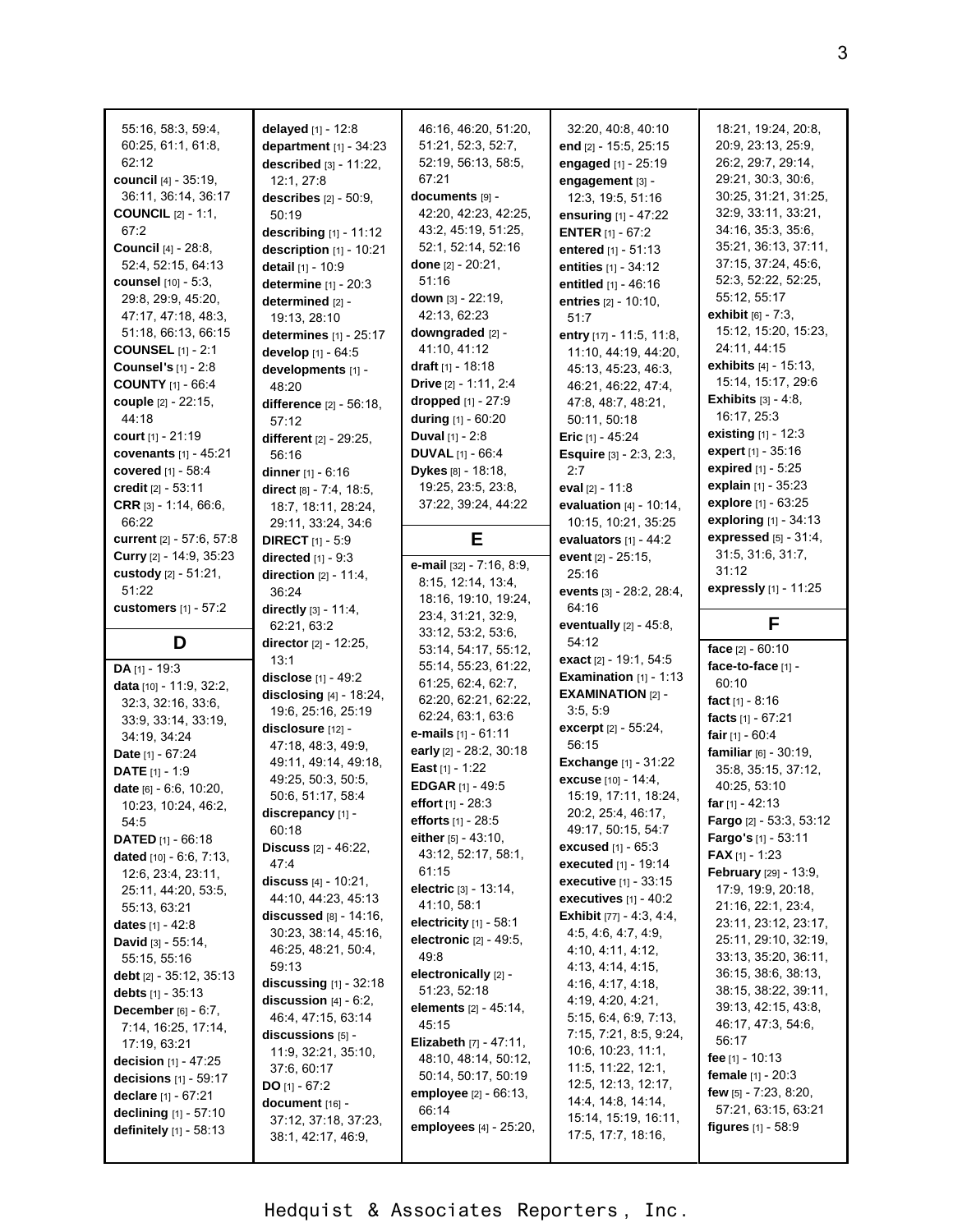| file $[3] - 5:21, 5:25,$<br>56:21<br>filed $[1] - 49:11$<br>filing [4] - 48:24, 49:4,<br>50:25, 51:1<br>final $[1]$ - 11:14 | 66:22<br>frame [2] - 43:13, 54:4<br>frankly $[2] - 61:12$ ,<br>61:14<br>friday $[1] - 1.9$<br>Friday [1] - 43:13 | <b>hope</b> $[1] - 34.1$<br>hotel [7] - 22:17,<br>22:18, 22:19, 22:20,<br>24:19, 37:20, 39:15<br>hour [2] - 56:23, 57:4<br><b>hours</b> $[1] - 56:23$ | Infrastructure [1] -<br>33:16<br><b>initial</b> $[1] - 62:25$<br>initiative $[1] - 6.6$<br>input [2] - 17:17, 33:5<br>insight [1] - 59:10 | 36:2<br>involving $[1]$ - 36:4<br>IRP [11] - 13:13, 56:17,<br>56:20, 57:17, 57:21,<br>58:17, 58:19, 59:12,<br>59:21, 60:18, 61:17 |
|-----------------------------------------------------------------------------------------------------------------------------|------------------------------------------------------------------------------------------------------------------|-------------------------------------------------------------------------------------------------------------------------------------------------------|-------------------------------------------------------------------------------------------------------------------------------------------|-----------------------------------------------------------------------------------------------------------------------------------|
| finance [1] - 13:2<br><b>Financial</b> $[4] - 7:7$ ,<br>7:11, 9:24, 56:10                                                   | front [3] - 5:15, 6:4,<br>43:11<br><b>Future</b> $[1] - 35:3$                                                    | Hulsey [2] - 1:11, 2:4                                                                                                                                | instance [1] - 35:14<br>integrated $[1]$ - 56:20<br>interested $[4] - 8:2$ ,                                                              | issue [4] - 6:6, 10:23,<br>30:11, 30:15<br><b>issued</b> $[4] - 7:15$ ,                                                           |
| <b>financial</b> $[23] - 6.6$ .                                                                                             | future [2] - 56:11, 59:2                                                                                         | <b>IDENTIFICATION [1] -</b>                                                                                                                           | 14:21, 42:11, 66:16                                                                                                                       | 16:24, 45:11, 64:1                                                                                                                |
| 12:25, 13:24, 19:5,<br>19:12, 21:16, 21:25,                                                                                 | G                                                                                                                | 4:2<br>identification [19] -                                                                                                                          | interesting $[2] - 7:20$ ,<br>8:18                                                                                                        | issues [5] - 38:14,<br>42:2, 62:1, 62:10,                                                                                         |
| 22:11, 24:4, 24:5,<br>25:20, 27:2, 30:12,                                                                                   | gathering [1] - 43:1                                                                                             | 6:10, 8:6, 10:7,                                                                                                                                      | interim $[3] - 50:10$ ,<br>51:2, 51:6                                                                                                     | 62:18<br>item [4] - 45:22, 45:23,                                                                                                 |
| 30:16, 32:7, 32:22,<br>32:25, 34:23, 39:7,                                                                                  | General [1] - 2:8<br>generally [3] - 28:7,                                                                       | 12:18, 14:15, 16:18,<br>17:8, 18:22, 20:10,                                                                                                           | <b>interpret</b> $[2] - 16:2$ ,<br>37:3                                                                                                   | 46:4, 53:14<br>itself [1] - 18:23                                                                                                 |
| 40:24, 41:8, 44:4,<br>47:21                                                                                                 | 33:7, 35:15<br>given [5] - 22:16,                                                                                | 25:10, 29:15, 30:7,<br>32:1, 33:22, 35:7,                                                                                                             | interpretation $[4]$ -                                                                                                                    |                                                                                                                                   |
| financially $[1]$ - $66:16$                                                                                                 | 30:23, 33:18, 58:6                                                                                               | 37:16, 45:7, 53:1,                                                                                                                                    | 19:23, 26:1, 26:9,<br>26:17                                                                                                               | J                                                                                                                                 |
| findings $[1] - 44:23$                                                                                                      | Global [2] - 55:22,<br>57:18                                                                                     | 55:18<br>identified $[6]$ - 19:19,                                                                                                                    | interruption $[1]$ -                                                                                                                      | J.P $[11] - 11:18, 17:15,$<br>21:5, 21:6, 22:8,                                                                                   |
| <b>firm</b> $[1]$ - 14:19<br>firms [2] - 24:12.                                                                             | goldman [1] - 21:10                                                                                              | 30:25, 37:21, 38:13,                                                                                                                                  | 17:12<br><b>INTERVIEW [2] - 1:5,</b>                                                                                                      | 25:6, 25:12, 27:5,                                                                                                                |
| 31:13                                                                                                                       | Goldman [13] - 11:19,<br>17:15, 21:5, 21:10,                                                                     | 39:9, 41:21<br><b>identifies</b> [2] - 17:10,                                                                                                         | 67:4                                                                                                                                      | 27:15, 28:18, 29:7<br>JACKSONVILLE [2] -                                                                                          |
| first $[9] - 5.14, 6.17$ ,<br>10:18, 14:7, 25:5,                                                                            | 21:14, 22:8, 26:11,                                                                                              | 17:13                                                                                                                                                 | interview $[4] - 5.4$ ,                                                                                                                   | 1:1, 67:2                                                                                                                         |
| 37:1, 39:11, 44:19,                                                                                                         | 26:20, 26:22, 27:9,                                                                                              | identities [1] - 24:21                                                                                                                                | 5:12, 65:4, 66:8<br>interviewed [1] - 5:11                                                                                                | Jacksonville [13] -                                                                                                               |
| 56:20                                                                                                                       | 27:15, 28:18, 29:23                                                                                              | IMMA [6] - 48:25, 49:3,                                                                                                                               | <b>Intralinks</b> $[2] - 31:22$ ,                                                                                                         | 1:12, 1:22, 2:5, 2:9,<br>6:17, 7:15, 11:2,                                                                                        |
| five $[1] - 56.16$                                                                                                          | Graeme [2] - 33:14,<br>33:15                                                                                     | 49:8, 50:25, 51:1<br><b>immediate</b> $[1] - 41:13$                                                                                                   | 32:16                                                                                                                                     | 11:21, 16:13, 16:15,                                                                                                              |
| flat $[5] - 57:21, 58:2,$                                                                                                   | granted $[2] - 33:25$ ,                                                                                          | immediately [1] -                                                                                                                                     | introductory [1] -                                                                                                                        | 28:7, 39:18, 39:19                                                                                                                |
| 59:12, 59:22, 61:15<br><b>FLORIDA</b> $[1] - 66.3$                                                                          | 34:6                                                                                                             | 63:22                                                                                                                                                 | 53:15                                                                                                                                     | January [9] - 11:5,                                                                                                               |
| Florida [5] - 1:12,                                                                                                         | Greive [4] - 17:10,                                                                                              | <b>impact</b> $[3] - 41.6$ ,                                                                                                                          | investigation [2] -<br>64:11, 64:18                                                                                                       | 12:23, 14:11, 16:15,                                                                                                              |
| 1:22, 2:5, 2:9, 56:21                                                                                                       | 40.7, 40.19, 43.18                                                                                               | 41:12, 41:14                                                                                                                                          | Investigative [2] -                                                                                                                       | 44:20, 46:17, 46:21,                                                                                                              |
| flowing $[1] - 46.9$                                                                                                        | grid [2] - 40:14, 42:16                                                                                          | <b>include</b> [2] - 28:16,                                                                                                                           | 52:15, 64:14                                                                                                                              | 46:25                                                                                                                             |
| follow [2] - 62:22,                                                                                                         | group [3] - 44:1, 44:3,                                                                                          | 53:21<br>included [1] - 48:4                                                                                                                          | <b>INVESTIGATORY [2] -</b>                                                                                                                | <b>Jax</b> $[1]$ - 23:6<br><b>JEA</b> $[124] - 1.2, 6.11$ ,                                                                       |
| 62:24                                                                                                                       | 57:3<br>guess [9] - 5:16, 5:25,                                                                                  | including $[3] - 24:13$ ,                                                                                                                             | 1:2, 67:3                                                                                                                                 | 6:21, 7:4, 7:10, 7:23,                                                                                                            |
| follow-up $[1]$ - 62:22                                                                                                     | 7:2, 20:15, 23:15,                                                                                               | 34:23, 56:17                                                                                                                                          | Investigatory [2] - 2:2,                                                                                                                  | 7:24, 8:19, 8:20,                                                                                                                 |
| following $[4] - 9:14$ ,                                                                                                    | 25:23, 42:17, 52:12,                                                                                             | increase [1] - 57:4                                                                                                                                   | 52:4                                                                                                                                      | 8:24, 9:4, 9:20, 9:25,                                                                                                            |
| 21:23, 43:7, 61:19<br>follows [1] - 5:8                                                                                     | 56:3                                                                                                             | increases [1] - 56:23                                                                                                                                 | investment [8] -<br>11:20, 14:10, 14:18,                                                                                                  | 10:3, 10:12, 10:21,                                                                                                               |
| <b>FOR</b> [1] - 4:2                                                                                                        | guys [1] - 65:1                                                                                                  | increasing $[1]$ - 58:2                                                                                                                               | 25:21, 28:17, 35:12,                                                                                                                      | 11:4, 11:24, 13:13,                                                                                                               |
| <b>forecast</b> $[8] - 57:6$ ,                                                                                              |                                                                                                                  | Independent [2] -                                                                                                                                     | 35:14, 47:25                                                                                                                              | 13:23, 14:3, 14:11,<br>14:22, 15:6, 15:7,                                                                                         |
| 57:8, 57:22, 58:14,                                                                                                         | Н                                                                                                                | 1:11, 2:4<br><b>indicate</b> $[2] - 31:13$ ,                                                                                                          | <b>Investor</b> $[1] - 41.9$                                                                                                              | 16:1, 17:17, 17:23,                                                                                                               |
| 59:18, 59:22, 60:12                                                                                                         | Hahn [2] - 50:19,                                                                                                | 33:8                                                                                                                                                  | <b>investor</b> $[2] - 42:10$ ,                                                                                                           | 18:11, 19:6, 19:8,                                                                                                                |
| <b>forecasts</b> $[6] - 56:16$ ,<br>56:19, 57:13, 57:16,                                                                    | 50:21                                                                                                            | <b>indicated</b> [3] - 27:1,                                                                                                                          | 48:5<br>investors [1] - 47:24                                                                                                             | 19:10, 19:22, 21:7,                                                                                                               |
| 57:25, 61:21                                                                                                                | halt [2] - 28:1, 28:5<br><b>halted</b> $[1] - 28:3$                                                              | 40:22, 63:4                                                                                                                                           | <b>invited</b> $[2] - 15:2$ ,                                                                                                             | 21:8, 21:11, 21:13,<br>22:5, 24:2, 24:6,                                                                                          |
| foregoing [2] - 66:9,                                                                                                       | hand [1] - 56:4                                                                                                  | individual $[1]$ - 39:6                                                                                                                               | 24:15                                                                                                                                     | 24.9, 24.23, 25.13,                                                                                                               |
| 67:21                                                                                                                       | hard [2] - 42:1, 56:3                                                                                            | individuals $[9] - 16.8$ ,<br>20.4, 20.7, 20.17,                                                                                                      | invoice [6] - 9:24,                                                                                                                       | 25:24, 26:16, 26:23,                                                                                                              |
| <b>form</b> $[2] - 46.9, 46.19$                                                                                             | heard [1] - 42:15                                                                                                | 21:1, 37:19, 40:15,                                                                                                                                   | 12:5, 12:9, 44:16,                                                                                                                        | 27:16, 27:18, 27:22,                                                                                                              |
| forma $[2] - 13:13$ ,<br>13:16                                                                                              | Hedquist [1] - 1:21                                                                                              | 40.16, 40.18                                                                                                                                          | 44:17<br>invoices [2] - 52:18,                                                                                                            | 28:8, 28:10, 28:12,                                                                                                               |
| <b>Forsyth</b> $[1]$ - 1:22                                                                                                 | held $[1]$ - 39:15                                                                                               | <b>info</b> $[1]$ - $7:25$                                                                                                                            | 52:21                                                                                                                                     | 28:20, 29:8, 29:10,<br>29:16, 30:11, 30:15,                                                                                       |
| <b>forward</b> $[1] - 26:20$                                                                                                | help [1] - 56:18<br>helps [1] - 29:20                                                                            | information [17] -                                                                                                                                    | <b>involved</b> $[10] - 6:12$ ,                                                                                                           | 30:24, 31:2, 32:2,                                                                                                                |
| forwarded [1] - 8:17                                                                                                        | highlighted [2] -                                                                                                | 12:12, 13:16, 19:12,                                                                                                                                  | 17:22, 17:24, 18:1,                                                                                                                       | 32.3, 32.10, 32:11,                                                                                                               |
| four [6] - 23:21, 24:12,                                                                                                    | 10:18, 18:25                                                                                                     | 32:6, 32:23, 32:24,<br>33:5, 35:15, 47:19,                                                                                                            | 28:25, 29:12, 30:18,                                                                                                                      | 32:14, 32:19, 32:20,                                                                                                              |
| 24:14, 24:21, 31:13,                                                                                                        | hired [1] - 51:17                                                                                                | 53:21, 57:14, 58:5,                                                                                                                                   | 35:10, 55:10, 62:17                                                                                                                       | 33:19, 34:8, 34:13,                                                                                                               |
| 48:10                                                                                                                       | historically $[1]$ - 57:14                                                                                       | 58:14, 59:18, 60:15,                                                                                                                                  | involvement [7] -<br>30.4, 30:10, 33.8,                                                                                                   | 35:3, 36:16, 36:17,                                                                                                               |
| fourth [1] - 24:14<br><b>FPR</b> $[3] - 1.14, 66.6$ ,                                                                       | hold $[1]$ - 15:17                                                                                               | 64:10                                                                                                                                                 | 33:24, 34:6, 35:24,                                                                                                                       | 36:20, 36:24, 36:25,<br>37.6, 37.7, 37.17,                                                                                        |
|                                                                                                                             |                                                                                                                  |                                                                                                                                                       |                                                                                                                                           |                                                                                                                                   |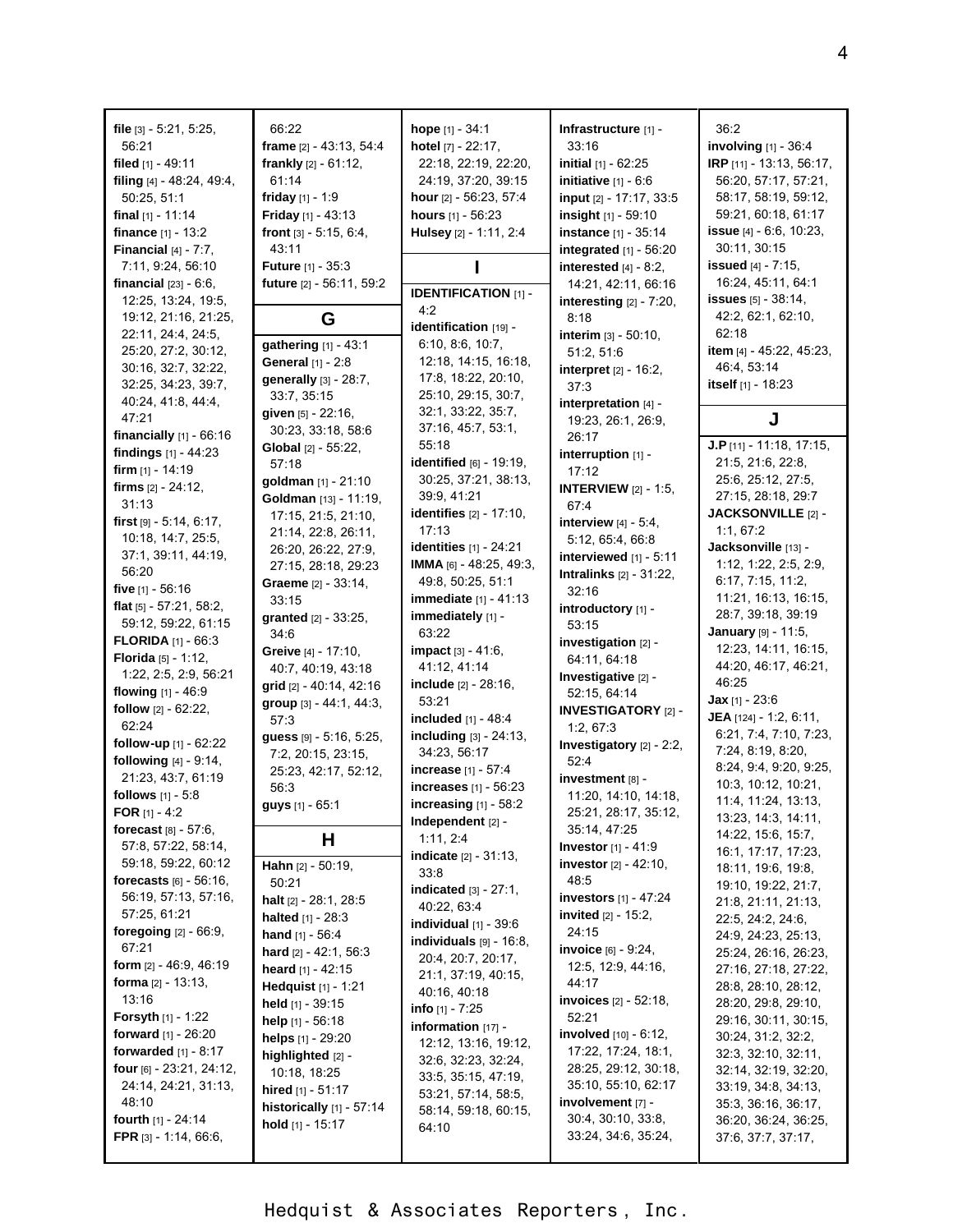| 37:25, 38:2, 38:14,               | <b>Lanny</b> $[5]$ - 2:3, 8:8,     | <b>Macquarie</b> [2] - 33:15,  | 54:19, 58:12, 58:21,          | 12:9                                         |
|-----------------------------------|------------------------------------|--------------------------------|-------------------------------|----------------------------------------------|
| 39:11, 39:21, 40:2,               | 23:16, 23:25, 54:23                | 33:20                          | 59:8, 59:14, 60:1,            | Moody's [1] - 41:9                           |
|                                   |                                    |                                |                               |                                              |
| 41.4, 41.12, 41.17,               | Lanny's [1] - 15:22                | mail [32] - 7:16, 8:9,         | 60:10, 60:25, 62:4,           | Morgan [35] - 11:18,                         |
| 44.5, 44.7, 44.17,                | last [10] - 7:24, 8:20,            | 8:15, 12:14, 13:4,             | 62:12                         | 13.3, 13.13, 17:15,                          |
| 46:13, 47:5, 50:4,                | 26:11, 45:13, 46:21,               | 18:16, 19:10, 19:24,           | Meeting [1] - 53:6            | 19:4, 19:9, 19:12,                           |
| 50:22, 51:8, 51:9                 | 46:22, 50:18, 57:21,               | 23:4, 31:21, 32:9,             | meetings [19] - 16:13,        | 21:5, 21:6, 22:7,                            |
| 51:13, 51:18, 51:25,              | 58:10, 64:9                        | 33:12, 53:2, 53:6,             | 16:14, 16:23, 17:2,           | 22:8, 22:13, 25:6,                           |
| 53:25, 54:1, 54:8,                | late $[1] - 55:7$                  | 53:14, 54:17, 55:12,           | 24:15, 36:4, 37:20,           | 25:12, 26:3, 27:1,                           |
| 55:3, 55:4, 55:5,                 | Laurie [1] - 48:13                 | 55:14, 55:23, 61:22,           | 38:15, 38:16, 38:20,          | 27:5, 27:11, 27:15,                          |
| 55.8, 57.15, 58.7,                | lawyer [4] - 45:24,                | 61:25, 62:4, 62:7,             | 38:21, 38:25, 39:3,           | 27:21, 28:17, 28:18,                         |
| 58:12, 58:20, 59:1,               | 47:10, 50:11, 50:17                | 62:20, 62:21, 62:22,           | 39:12, 39:22, 40:1,           | 29:7, 37:24, 40:23,                          |
| 59:7, 59:13, 59:19,               | lawyers [2] - 48:10,               | 62:24, 63:1, 63:6              | 40:9, 60:9, 60:21             | 43.4, 44.4, 44.6,                            |
| 59:25, 60:20, 62:3,               | 48:15                              | mails $[1] - 61:11$            | megawatt [2] - 56:23,         | 44 11                                        |
| 62:11, 63:25, 64:3,               | leadership [3] - 14:9,             | major [5] - 9:8, 9:18,         | 57:4                          | <b>motion</b> $[1] - 55:3$                   |
| 64:14, 67:3                       | 55:6, 62:16                        | 10:13, 57:12                   | Melissa [6] - 18:18,          | Mousa [1] - 40:6                             |
| <b>JEA's</b> $[10] - 26.8$ ,      | least $[1] - 58:17$                | Management [2] - 7:7,          | 19:25, 23:5, 23:8,            | move $[1] - 31:20$                           |
| 26:13, 30:12, 35:12,              | $led$ [5] - 21:15, 21:24,          | 7:11                           | 37:22, 44:22                  | MR $[115] - 3.5, 5.10,$                      |
| 41:7, 41:10, 45:20,               | 27:4, 28:2, 28:4                   | management [3] -               | member [1] - 58:20            | 5:16, 5:18, 5:20,                            |
| 49:24, 56:17, 62:2                | left $[1] - 43:2$                  | 11:4, 13:20, 53:13             | members [7] - 7:24,           | 5:21, 5:22, 5:24, 6:1,                       |
| <b>Jeffrey</b> [1] - $61:13$      | lens $[1] - 48:2$                  | mandatory [2] - 49:25,         | 8:20, 17:23, 37:6,            | 6.3, 8.4, 8.7, 8.8,                          |
| <b>Jody</b> [4] - 18:17,          | Leslie [2] - 53:2, 54:17           | 50:5                           | 42:18, 59:7, 62:17            | 8:12, 8:14, 9:9, 9:12,                       |
| 19:25, 20:1                       | letter [3] - 12:3, 17:9,           | March [3] - 28:2, 48:8,        | memory [2] - 33:7,            | 9:19, 15:22, 16:4,                           |
| JOE $[6] - 1.6, 3.4, 5.7,$        | 17:13                              | 58:18                          | 33:10                         | 16.10, 17:25, 18.4,                          |
| 66:8, 67:4, 67:24                 | level [1] - 13:2                   | Mark [3] - 7:16, 8:16,         | mentioned [3] - 22:6,         | 18:10, 18:14, 18:15,                         |
| Joe [3] - 15:22, 20:2,            | life [1] - 22:18                   | 8:22                           | 36:10, 44:17                  | 21:21, 22:3, 22:14,                          |
| 47.5                              | limited [1] - 35:13                | marked [22] - 5:15,            | mentions [1] - 53:15          | 22:21, 22:24, 23:2,                          |
| <b>Joey</b> $[2] - 17.9$          | <b>LINE</b> $[1] - 67:6$           | 6:9, 8:5, 10:6, 12:13,         | merger $[1]$ - 29:17          | 23:15, 23:23, 24:1,                          |
| John [1] - 8:17                   | line [2] - 32:10, 50:16            | 12:17, 14:14, 16:17,           | mergers [1] - 14:20           | 24:18, 24:20, 25:2,                          |
| July [9] - 58:21, 59:8,           | $link$ [2] - 5:20, 6:1             | 17.7, 18.21, 20.9,             | met $[2] - 61:3$              | 27:14, 27:20, 28:4,                          |
| 59:14, 59:25, 60:21,              |                                    | 25:9, 29:14, 30:6,             | <b>metrics</b> [2] - 56:10,   | 28:12, 28:16, 28:20,                         |
| 60:25, 62:3, 62:11,               | list [1] - 39:25                   | 31:25, 33:21, 34:16,           | 59:1                          | 29:3, 29:4, 29:16,                           |
| 62:13                             | listed [1] - 46:4                  | 35.6, 37:15, 45.6,             | Michael [12] - 10:19,         | 29:19, 31:17, 31:19,                         |
| <b>June</b> $[1] - 60:20$         | litigation $[4] - 41.1$ ,          | 52:25, 55:17                   |                               |                                              |
|                                   |                                    |                                |                               |                                              |
|                                   | 41.4, 41.10, 41.14                 |                                | 10:24, 10:25, 14:8,           | 34:17, 34:22, 35:1,                          |
|                                   | LLC $[1] - 25.6$                   | matches [1] - 57:6             | 19:25, 20:1, 20:16,           | 35:2, 35:22, 36:3,<br>36:8, 36:9, 37:5,      |
| K                                 | <b>LOCATION</b> $[1]$ - 1:11       | material [2] - 59:24,          | 23:6, 23:7, 29:7,             | 37:9, 38:4, 38:7,                            |
| Kevin [8] - 2:3, 24:1,            | look [12] - 14:4, 15:12,           | 64:18                          | 36:4                          | 38:11, 39:17, 42:13,                         |
| 30:1, 49:19, 54:24,               | 16:11, 25:3, 29:6,                 | <b>matter</b> $[3] - 30:10$ ,  | might [1] - 18:11             | 42.22, 43.1, 43.4,                           |
| 63:15, 63:17, 64:12               | 33:11, 37:11, 45:2,                | 35:16, 48:4                    | Mike [3] - 17:10,             | 43.8, 43.14, 43.18,                          |
| kilowatt [1] - 56:23              | 49:16, 52:22, 56:3,                | <b>MATTER</b> $[2] - 1.2$ ,    | 17:13, 36:3                   |                                              |
| <b>kind</b> [3] - $28:11, 45:22,$ | 56:15                              | 67:3                           | Miller [2] - 8:11, 8:17       | 43:22, 44:1, 44:3,<br>44:10, 44:13, 44:14,   |
| 54:25                             | looked $[1] - 10:23$               | <b>matters</b> $[1] - 64:15$   | mine $[1] - 48.12$            |                                              |
| knowledge [27] - 6:11,            | <b>looking</b> $[1] - 15:22$       | Mayor [2] - 14:9, 35:23        | minute [2] - 5:18,            | 49:18, 49:20, 49:21,<br>49.22, 54.23, 54.24, |
| 7:5, 9:5, 9:15, 12:2,             | <b>looks</b> $[2] - 23:10, 53:9$   | <b>mayor's</b> $[2] - 14:23$ , | 37:10                         | 54:25, 55:11, 58:16,                         |
| 13:15, 15:8, 17:20,               | <b>lower</b> $[1] - 56:3$          | 36:16                          | <b>MIRA</b> [7] - 33:17,      | 58:24, 59:6, 59:10,                          |
| 18:2, 18:5, 18:8,                 |                                    | McElroy [3] - 37:22,           | 33:18, 34:1, 34:2,            | 59:16, 59:21, 60:4,                          |
| 18:11, 28:24, 29:11,              | M                                  | 39:23, 51:6                    | 34:8, 34:12, 34:19            | 60:13, 60:17, 60:24,                         |
| 29:18, 30:8, 30:13,               |                                    | mean [2] - 27:3, 28:1          | missing $[1]$ - 15:19         | 61:2, 61:5, 61:7,                            |
| 30:14, 34:10, 35:11,              | <b>M&amp;A</b> $[2] - 15.25, 16.5$ | media $[1] - 61:11$            | misstated $[1] - 8:13$        | 61:8, 61:9, 61:22,                           |
| 44.9, 47.2, 49.3,                 | <b>Mace</b> $[27] - 10.19$ ,       | meet [2] - 13:9, 53:13         | modeling [8] - 59:12,         | 62:9, 62:13, 62:15,                          |
| 54.6, 60.13, 64.3,                | 10:24, 10:25, 11:15,               | meeting [41] - 14:12,          | 59:17, 59:22, 60:18,          | 62.25, 63:7, 63:10,                          |
| 64.6                              | 14:8, 18:17, 19:25,                | 14:17, 14:24, 15:3,            | 60:19, 62:2, 62:11            | 63:11, 63:15, 63:18,                         |
| <b>known</b> $[1] - 16.8$         | 20:1, 20:6, 20:16,                 | 16:19, 16:22, 16:23,           | modest $[1] - 56:22$          | 64.7, 64.8, 64.21,                           |
| <b>KPMG</b> $[2] - 17:16$ ,       | 20:21, 20:23, 20:25,               | 23:9, 23:12, 24:8,             | Moelis [6] - 14:10,           | 64:23, 64:25                                 |
| 24:13                             | 23:7, 23:8, 29:7,                  | 35:20, 36:11, 36:15,           | 14:18, 15:2, 15:5,            | <b>MSRB's</b> $[1] - 49.8$                   |
|                                   | 31:18, 35:11, 36:4,                | 36:17, 38:8, 38:12,            | 15:9, 15:24                   | <b>multiple</b> [1] - 57:16                  |
| L                                 | 36:12, 38:18, 38:20,               | 38:13, 38:15, 40:15,           | <b>moment</b> $[2] - 15:16$ , |                                              |
|                                   | 40:3, 40:14, 40:19,                | 42:15, 43:2, 43:6,             | 63:11                         |                                              |
| <b>lack</b> $[2] - 30.3, 30.8$    | 42:24, 43:21                       | 43:15, 43:16, 43:20,           | money $[1] - 7:10$            | N                                            |
| laid $[1] - 62:1$                 | <b>Mace's</b> $[4] - 11.8$ ,       | 43:23, 50:9, 53:7,             | month $[2] - 7:24, 8:21$      | name [2] - 12:15,                            |
| language $[1] - 26:12$            | 11:14, 29:12, 47:9                 | 54:16, 54:17, 54:18,           | months $[2] - 12:7$ ,         | 44:17                                        |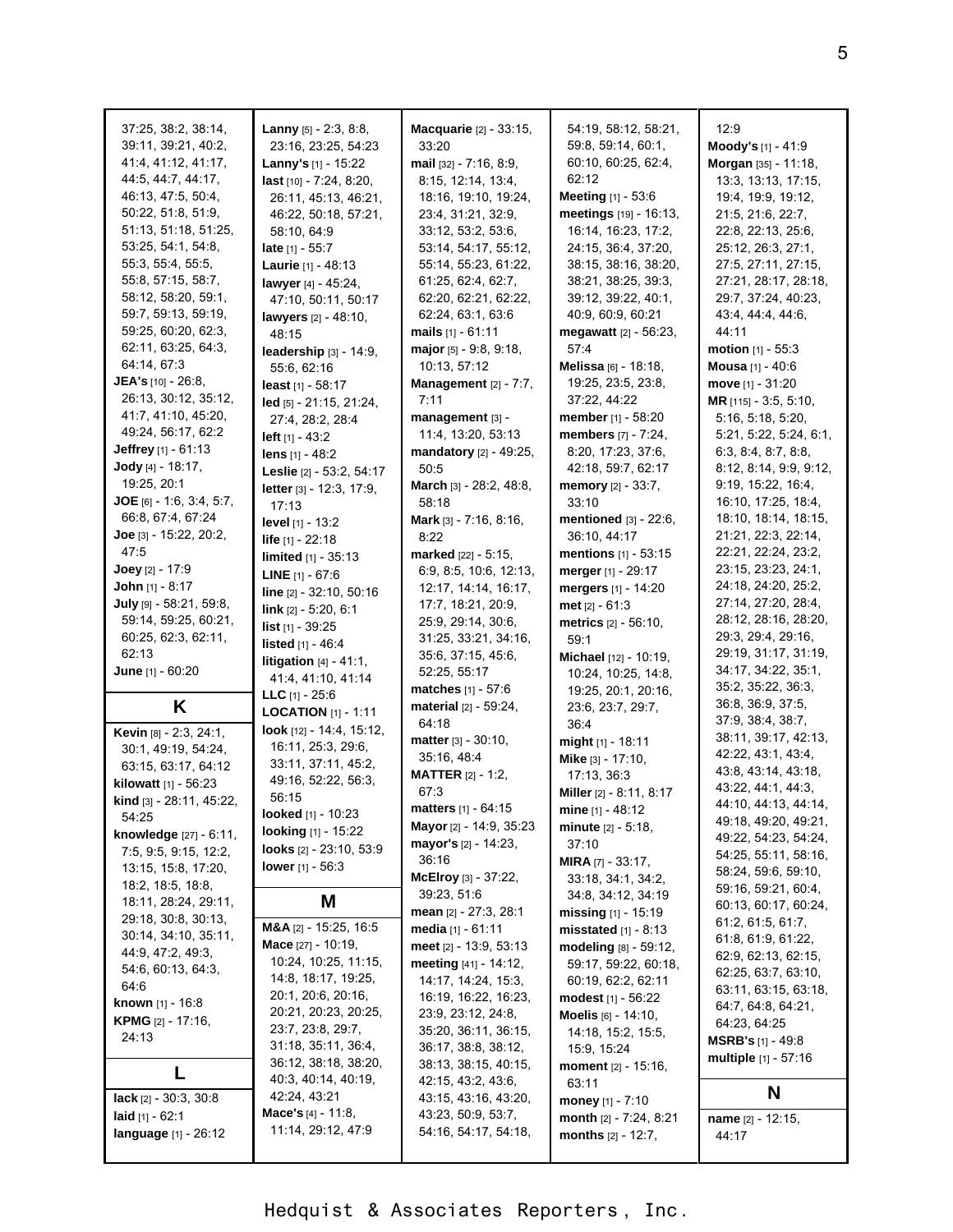| naming [1] - 51:6                                   | ON [3] - 1:2, 67:2, 67:3                              | own [1] - 30:11                                    | <b>percent</b> $[1] - 57:3$      | 36:21, 42:2, 42:10,                      |
|-----------------------------------------------------|-------------------------------------------------------|----------------------------------------------------|----------------------------------|------------------------------------------|
| NDA [4] - 19:3, 19:13,                              | one [24] - 9:8, 9:18,                                 |                                                    | perform [4] - 7:3,               | 42:19, 44:5, 45:3,                       |
| 21:2                                                | 15:16, 16:21, 22:10,                                  | P                                                  | 24:3, 24:9, 25:12                | 51:25, 64:17                             |
| need [3] - 15:21,                                   | 22:12, 25:5, 26:3,                                    |                                                    | performance [1] -                | <b>POWELL</b> $[6] - 5:18$               |
| 42:11, 50:25                                        | 26:11, 27:11, 34:1,                                   | PAGE [1] - 67:6                                    | 41:8                             | 5:21, 5:24, 8:4, 8:8,                    |
| negative [2] - 62:20,                               | 34:17, 35:22, 38:24,                                  | page [17] - 10:2, 10:9,                            | period [2] - 58:4,               | 64:23                                    |
| 63:1                                                | 41:24, 46:4, 53:10,                                   | 11:6, 14:7, 18:24,                                 | 63:22                            | Powell [2] - 2:7, 5:17                   |
| never [1] - 57:22                                   | 53:16, 54:12, 55:21,                                  | 25:14, 44:19, 56:7,                                | perjury [1] - 67:21              | power $[1] - 45:3$                       |
| new [1] - 6:1                                       | 56:20, 58:13, 63:16,                                  | 56.8, 57:7, 57:25,<br>58:25, 59:23, 61:19          | permanent [1] - 55:7             | PPA [1] - 44:21                          |
| New [1] - 14:18                                     | 64.9                                                  |                                                    | personal [1] - 51:22             | preliminary [1] - 58:17                  |
| news [2] - 14:5, 14:6                               | One [2] - 1:11, 2:4                                   | Page [2] - 3:3, 4:2<br><b>pages</b> $[3] - 56.4$ , | personally $[5] - 6:17$ ,        | preparation [2] -                        |
| next [5] - 33:10, 44:23,                            | ones [1] - 11:20                                      | 56:17, 66:9                                        | 16:3, 17:22, 17:23,              | 35:24, 36:5                              |
| 48:7, 53:16, 57:7                                   | opinion [12] - 9:2,                                   | paid [2] - 7:6, 7:10                               | 61:20                            | prepared [1] - 37:24                     |
| nine $[1] - 62:1$                                   | 41:15, 42:4, 42:6,                                    | Panger [5] - 61:13,                                | pertains [1] - 7:2               | preparing [2] - 13:16,                   |
| Nixon [14] - 44:15,                                 | 42:7, 45:12, 60:3,                                    | 61.14, 61:23, 62.1,                                | Petway [1] - 63:24               | 49:10                                    |
| 45:2, 45:8, 45:19,                                  | 60:5, 60:8, 60:11,                                    | 63:1                                               | PFM [23] - 6:24, 7:7,            | present [4] - 24:15,                     |
| 45.24, 48.2, 48.11,                                 | 62:14                                                 | Panger's [2] - 62:10,                              | 9:24, 10:2, 10:11,               | 38:2, 57:1, 57:17                        |
| 48:21, 50:17, 51:8,                                 | opposed [1] - 10:15                                   | 62:18                                              | 11:24, 11:25, 12:3,              | presentation [7] -                       |
| 51:10, 51:13, 51:17,                                | optimistic [1] - 59:23                                | <b>paragraph</b> $[1]$ - 25:16                     | 12:8, 14:8, 17:25,               | 14:19, 15:24, 26:25,                     |
| 52:21                                               | options [1] - 51:9                                    | part [7] - 18.9, 27:2,                             | 18:3, 18:6, 18:11,               | 38:6, 56:5, 59:1,                        |
| non $[2] - 19.3, 51.9$                              | order $[2] - 15:16$ ,                                 | 27:12, 31:14, 38:6,                                | 18:17, 24:23, 35:25,             | 59:24                                    |
| non-DA [1] - 19:3                                   | 15:17                                                 | 40:17, 50:18                                       | 36:5, 36:17, 36:20,              | presentations [10] -                     |
| non-sale [1] - 51:9                                 | <b>ORFANO</b> [6] - 1:6,                              | participate [6] - 22:9,                            | 36:23, 38:14, 40:3               | 13:17, 13:18, 13:19,                     |
| nondisclosure [9] -                                 | 3:4, 5:7, 66:8, 67:4,                                 | 29:1, 31:8, 49:10,                                 | phone [1] - 48:15                | 13:21, 13:23, 22:7,                      |
| 18:18, 19:9, 19:16,                                 | 67:24<br>Orfano [64] - 5:11, 6:4,                     | 49:24, 60:9                                        | phrase [1] - 45:13               | 22:9, 22:15, 22:16<br>presented [12] -   |
| 20:17, 23:18, 25:5,                                 | 6:11, 6:25, 8:10,                                     | participated [2] -                                 | piggybacked [1] -                | 35:19, 36:13, 36:14,                     |
| 25:14, 25:23, 26:14                                 | 9:21, 10:8, 11:11,                                    | 37:19, 45:1                                        | 30:24                            | 38:7, 39:6, 42:1,                        |
| <b>NOT</b> $[1] - 67:2$                             | 13:18, 13:22, 14:2,                                   | participating [1] -                                | piggybacking [1] -<br>30:20      | 48.6, 56.16, 57:22,                      |
| Notary [1] - 1:14<br>notches [1] - 41:11            | 14:12, 16:15, 17:17,                                  | 40:10                                              | pitch [2] - 15:25, 16:4          | 57:25, 60:12, 62:11                      |
|                                                     | 17:25, 18:16, 19:15,                                  | particular [1] - 7:1                               | place [1] - 43:17                | presenting $[4]$ - $31:8$ ,              |
| notes [1] - 66:10<br><b>November</b> $[6] - 42:8$ , | 20:2, 20:3, 21:8,                                     | particularly [3] -                                 | plan [1] - 56:21                 | 31:11, 32:7, 57:14                       |
| 42:9, 53:5, 53:24,                                  | 21:11, 22:14, 24:18,                                  | 14:24, 57:18, 64:14                                | planning [1] - 12:25             | pretty [3] - 20:15,                      |
| 54:7, 64:1                                          | 25:7, 26:4, 27:15,                                    | parties [5] - 5:3,                                 | Plant $[6] - 41.1, 41.4,$        | 27:25, 33:7                              |
| <b>NUMBER</b> [2] - 67:6                            | 29:5, 30:21, 31:6,                                    | 23:21, 25:16, 31:14,                               | 41:7, 41:15, 42:2,               | prevented [1] - 36:13                    |
| number [1] - 24:12                                  | 31:17, 31:20, 32:13,                                  | 66:13                                              | 45.9                             | previously [1] - 5:11                    |
| <b>Number</b> [1] - 30:3                            | 32:16, 33:12, 34:18,                                  | parties' [1] - 66:14                               | play [1] - 7:25                  | primarily $[1]$ - $9.3$                  |
|                                                     | 35:4, 37:5, 37:11,                                    | party [6] - 18:24, 19:6,                           | point [3] - 14:7, 42:7,          | primary [3] - 7:22,                      |
| O                                                   | 37:13, 40:25, 41:7,                                   | 25:19, 25:20, 42:11,                               | 61:18                            | 8:18, 8:23                               |
|                                                     | 41:16, 44:15, 44:23,                                  | 45.4                                               | port [2] - 9:6, 9:16             | priorities [3] - 53:16,                  |
| <b>obstacle</b> [3] - 41:16,                        | 45:1, 45:25, 46:23,                                   | <b>party's</b> [1] - 25:19                         | portfolio [1] - 35:14            | 53:21, 54:12                             |
| 41:18, 41:25                                        | 47:5, 47:6, 48:8,                                     | <b>passed</b> [1] - 55:3                           | portfolios $[1]$ - 35:12         | <b>priority</b> $[1] - 54.8$             |
| <b>obtain</b> $[1]$ - 30:25                         | 49:11, 50:12, 50:20,                                  | password [2] - 5:19,                               | portion [3] - 25:17,             | privatization $[51]$ -                   |
| obtained [1] - 36:20                                | 51:21, 52:13, 52:23,                                  | 5:20<br>Patrick [1] - 43:18                        | 25:25, 46:22                     | 6.12, 6.20, 6.21,                        |
| <b>obtaining</b> $[1] - 51:24$                      | 56:13, 56:19, 58:16,                                  | <b>Paul</b> [1] - 37:21                            | <b>portrayed</b> [1] - 56:24     | 7:23, 8:19, 8:23, 9:3,                   |
| obviously [1] - 52:1                                | 63:19, 64:12, 64:22<br><b>Orfano's</b> $[38] - 4:3$ , | <b>paying</b> [1] - 10:12                          | possession [2] - 52:2,           | 9:7, 9:17, 9:20, 14:3,                   |
| <b>occurred</b> [5] - 38:17,                        | 4.4, 4.5, 4.6, 4.7,                                   | payment [1] - 10:4                                 | 52:17                            | 15:7, 16:1, 16:24,                       |
| 38:21, 43:7, 58:12,<br>64:16                        | 4.8, 4.9, 4.10, 4.11,                                 | Peabody [12] - 44:16,                              | <b>possible</b> [2] - 23:11,     | 19:22, 21:7, 21:12,                      |
| <b>October</b> [1] - 61:24                          | 4:12, 4:13, 4:14,                                     | 45.2, 45.8, 45.25,                                 | 47:5                             | 24:6, 26:16, 26:24,                      |
| <b>OF</b> $[5] - 1:5, 2:1, 66:3,$                   | 4:15, 4:16, 4:17,                                     | 48:2, 48:11, 48:21,                                | possibly $[1] - 11:18$           | 27:17, 27:23, 28:3,                      |
| 66.4, 67:4                                          | 4:18, 4:19, 4:20,                                     | 50:17, 51:8, 51:14,                                | <b>potential</b> $[36] - 6:21$ , | 28:5, 28:11, 28:15,                      |
| Off-the-record [2] -                                | 4:21, 6:9, 8:5, 10:6,                                 | 51:17, 52:21                                       | 7:23, 8:19, 10:21,               | 30:13, 31:1, 32:14,                      |
| 6:2, 63:14                                          | 12:17, 14:14, 16:17,                                  | <b>Peabody's</b> [2] - 45:20,                      | 13:24, 15:7, 16:1,               | 36:22, 37:2, 41:4,<br>41:17, 44:5, 45:5, |
| <b>Office</b> $[1] - 2.8$                           | 17:7, 18:21, 20:9,                                    | 51:10                                              | 19:5, 19:21, 21:7,               | 45:14, 48:23, 51:14,                     |
| <b>office</b> $[1] - 36:16$                         | 25.9, 29.14, 30.6,                                    | <b>Pedersen</b> [8] - 12:15,                       | 21:12, 23:9, 24:6,               | 53:15, 53:18, 53:22,                     |
| officers [2] - 53:11,                               | 31:25, 33:21, 35:6,                                   | 12:16, 12:19, 12:21,                               | 25:22, 25:24, 26:7,              | 54.8, 54.11, 55.4,                       |
| 53:12                                               | 37:15, 45:6, 52:25,                                   | 13:3, 13:6, 13:8                                   | 26:12, 26:15, 27:9,              | 55:8, 63:20, 63:25,                      |
| <b>officials</b> $[1] - 36:18$                      | 55:17                                                 | <b>penalties</b> $[1] - 67:21$                     | 27:17, 27:22, 28:15,             | 64.15, 64.17                             |
| often [2] - 12:10, 51:8                             | <b>otherwise</b> $[1] - 6.12$                         | per $[1] - 57:3$                                   | 31:1, 32:14, 34:4,               | privatizing $[1] - 37:7$                 |
|                                                     |                                                       |                                                    | 34:8, 34:12, 34:18,              |                                          |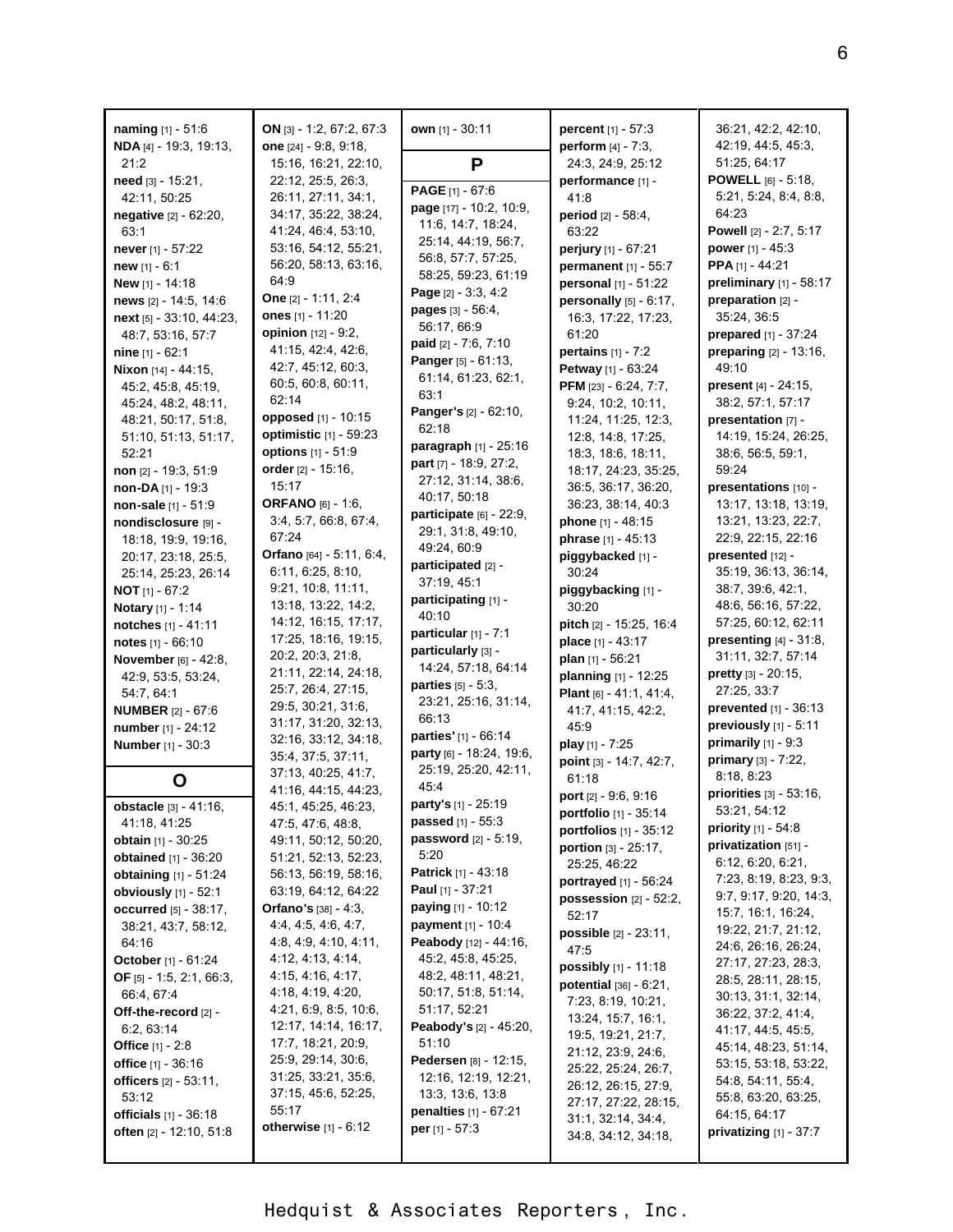| <b>privy</b> $[1] - 25.1$        | purpose [2] - 37:23,             | 27:14                           | <b>resolution</b> $[1] - 50:10$ | 61:7, 61:9, 62:13,            |
|----------------------------------|----------------------------------|---------------------------------|---------------------------------|-------------------------------|
| pro [2] - 13:13, 13:16           | 38:1                             | refer $[1] - 51.8$              | resource [1] - 56:21            | 63:11, 63:15, 64:8,           |
| problem [1] - 41:7               | pursuant [1] - 10:25             | referenced [1] - 61:23          | respective $[1] - 5.3$          | 64:21, 64:25                  |
| process [17] - 21:15,            | pursue [2] - 25:17,              | referring [9] - 7:21,           | respond [2] - 62:21,            | Russell [4] - 2:3, 9:22,      |
| 21:24, 23:22, 27:2,              | 28:11                            | 9:21, 28:14, 47:7,              | 63.5                            | 26:10, 42:3                   |
|                                  |                                  |                                 |                                 | Ryan [4] - 12:14,             |
| 27:4, 27:8, 27:12,               | <b>put</b> $[1] - 33.6$          | 48.23, 53.8, 61.2,              | responded [2] - 62:24,          |                               |
| 27:25, 29:2, 29:13,              |                                  | 62:5, 62:8                      | 63:1                            | 33:12, 37:22, 62:15           |
| 30:17, 31:9, 40:11,              | Q                                | refers [4] - 32:9, 46:6,        | responding $[1]$ - $63:8$       |                               |
| 40:12, 40:21, 40:23,             | quantify [1] - 42:1              | 48:7, 54:17                     | response [3] - 57:9,            | S                             |
| 42:20                            | questions $[5]$ - 5:13,          | reflect [2] - 56:10,            | 58:9, 58:15                     | $S\&P_{[5]} - 55:22, 57:18,$  |
| procurement [1] -                | 22:15, 29:21, 63:16,             | 59:1                            | result [4] - 26:25,             | 60:23, 61:4, 61:7             |
| 30:20                            | 63:22                            | regarding [4] - 23:6,           | 40:20, 40:22, 41:9              | <b>Sachs</b> $[13] - 11:19$ , |
| produced $[1] - 52:4$            | quo [4] - 57:9, 58:8,            | 33:1, 46:4, 50:9                | results $[2] - 58:18$ ,         | 17:15, 21:5, 21:10,           |
| product [1] - 11:14              | 58:14, 60:19                     | <b>reiterate</b> $[2] - 22:7$ , | 58:19                           | 21:14, 22:8, 26:11,           |
| production $[1]$ - 52:8          | quote [1] - 18:25                | 39:23                           | retained [1] - 29:16            | 26:20, 26:22, 27:9,           |
| prohibiting $[1]$ - 55:3         |                                  | relate $[1] - 46:12$            | retirement $[2] - 51:5$         | 27:15, 28:18, 29:23           |
| project [2] - 10:9, 11:9         |                                  | related [11] - 6:21,            | review [3] - 11:9,              | sale [9] - 25:17, 26:8,       |
| <b>Project</b> $[5] - 32:2$ ,    | R                                | 10:17, 11:14, 16:12,            | 46:23, 66:8                     | 26:12, 47:5, 51:8,            |
| 32:9, 32:11, 32:19,              | rankings [1] - 42:18             | 16:23, 25:24, 26:15,            | Review [1] - 44:20              | 51:9, 51:25, 56:23,           |
| 33:19                            | rather [1] - 10:10               | 32:2, 42:20, 45:19,             | reviewed [1] - 40:15            | 57:4                          |
| <b>projected</b> $[1] - 42.8$    | rating [9] - 55:21,              | 55:8                            | reviewing [3] - 47:5,           | sales [11] - 56:24,           |
| projections [2] -                | 56.9, 57:1, 57:15,               | relating [7] - 27:17,           | 47:18, 47:21                    | 56:25, 57:5, 57:10,           |
| 47:21, 61:18                     | 58:6, 58:25, 59:23,              | 27:22, 44:5, 44:7,              | RFP [27] - 6:13, 6:15,          | 57:13, 57:17, 57:22,          |
| pronounce [1] - 33:14            | 60:6                             | 44:21, 51:25, 55:4              | 6:20, 6:25, 7:5, 7:8,           |                               |
| pronounced [1] -                 | <b>Ratings</b> [2] - 55:22,      | relationship [1] -              | 7:11, 7:15, 8:23, 9:3,          | 58:1, 59:12, 61:16,<br>61:21  |
| 12:21                            | 57:18                            | 12:22                           | 9.8, 9.18, 16:24,               |                               |
| proposal $[1]$ - 50:4            | ratings [1] - 41:11              | relative [3] - 14:20,           | 17:15, 17:19, 23:22,            | save [1] - 52:18              |
| proposals $[2] - 6.5$ ,          | rationale [1] - 63:7             | 66:12, 66:14                    | 24:22, 24:24, 28:22,            | saw $[3] - 58.8, 58.14,$      |
| 11:1                             | $Re$ [1] - 67:2                  | released $[1] - 48:24$          | 30:11, 30:15, 30:24,            | 62:2                          |
| <b>pros</b> $[1] - 29:1$         | reach [1] - 45:8                 | relevant [1] - 64:10            | 30:25, 31:15, 63:20,            | scenarios $[3] - 57:8$ ,      |
| prospective [4] -                | read $[6] - 9.9, 9.14$ ,         | remaining [1] - 58:2            | 64:1, 64:5                      | 57:23, 60:6                   |
| 32:24, 40:24, 44:7,              | 21:19, 21:21, 21:23,             | remember [6] - 22:19,           | right-hand [1] - 56:4           | <b>scored</b> [1] - 22:10     |
| 45:4                             | 67:21                            | 24:20, 24:21, 26:21,            | risk $[1] - 42:1$               | <b>scoring</b> [1] - 27:1     |
| <b>provide</b> $[13] - 6.5$ ,    | reading $[3] - 5:4$ ,            | 39:25, 58:13                    | road $[1] - 42:14$              | <b>screen</b> [1] - 23:3      |
| 11:25, 15:9, 19:5,               | 50:15, 53:19                     | report $[20] - 8.1, 10.1$ ,     | Robert [1] - 50:21              | search [1] - 52:13            |
| 21:11, 25:21, 26:22,             | Real [1] - 33:16                 | 10:15, 35:3, 35:4,              | role [6] - 7:1, 7:5, 8:2,       | SEC [1] - 49:6                |
| 27:21, 32:6, 44:4,               |                                  | 35:9, 35:11, 35:18,             | 29:12, 45:20, 49:25             | second [1] - 15:17            |
| 51:17, 52:7, 52:20               | really [5] - 12:11,              | 35:19, 35:25, 36:5,             | room $[10] - 22:18$ ,           | section [1] - 48:5            |
| provided [17] - 9:25,            | 36:23, 45:19, 47:20,             | 36:12, 36:23, 37:1,             | 32:2, 32:3, 32:16,              | Securities [1] - 25:6         |
| 11:24, 12:3, 19:4,               | 48:2                             | 39:10, 47:9, 47:19,             | 33:6, 33:9, 33:15,              | securities [1] - 25:18        |
| 24:23, 27:16, 32:24,             | reason [4] - 7:22,               | 47:22, 48:3, 66:7               | 33:19, 34:20, 34:24             | see [9] - 10:18, 13:4,        |
| 33:6, 37:17, 57:15,              | 8:19, 8:23, 39:2                 | reported [2] - 61:10,           | Rothchild [11] - 44:23,         | 14:5, 25:6, 44:19,            |
| 58:20, 59:13, 59:18,             | receive [1] - 44:11              | 61:11                           | 45:24, 46:3, 46:25,             | 46:15, 50:2, 56:3,            |
| 59:25, 60:6, 60:14,              | <b>received</b> $[4] - 8:16$ ,   | <b>REPORTER</b> [1] - 9:11      | 47.3, 47.7, 47.11,              | 63:12                         |
| 60:20                            | 11:21, 23:17, 39:10              | <b>reporter</b> $[3] - 9:14$ ,  | 48:9, 48:14                     | seeing [1] - 46:19            |
| providing [9] - 13:12,           | <b>receiving</b> $[2] - 25:18$ , | 21:19, 21:23                    | rough [1] - 46:19               | select [1] - 13:24            |
|                                  | 25:20                            | REPORTER'S [1] -                |                                 | selected [10] - 22:10,        |
| 13:15, 15:6, 19:8,               | recent $[1] - 48:20$             | 66:1                            | routinely [1] - 52:17           | 22:12, 23:19, 23:21,          |
| 19:11, 26:20, 29:8,              | recently [1] - 61:10             |                                 | row $[1] - 22:20$               | 24:12, 27:1, 27:11,           |
| 50:10, 52:11                     | recipients $[2] - 17:14$ ,       | repository [1] - 49:9           | RPR [3] - 1:14, 66:6,           | 31:14, 40:23, 43:5            |
| provisions $[3] - 44.21$ ,       | 17:18                            | represent $[1] - 64:13$         | 66:22                           | selection [26] - 17:18,       |
| 45:18, 45:21                     | recollection [1] -               | representations [1] -           | RUSSELL [38] - 3:5,             | 18:1, 21:16, 21:17,           |
| <b>Public</b> $[4] - 1:14, 7:6,$ | 61:24                            | 62:2                            | 5:10, 5:16, 6:3, 8:7,           | 21:25, 22:1, 22:5,            |
| 7:10, 56:22                      | recommendation [2] -             | representatives [2] -           | 8:12, 8:14, 9:9, 9:12,          | 27:5, 27:25, 29:1,            |
| <b>public</b> $[1] - 48.4$       | 29:9, 63:24                      | 40:4, 40:5                      | 9:19, 16:10, 18:15,             | 29:2, 30:8, 30:16,            |
| purchase [2] - 34:13,            | recommendations [1]              | request $[5] - 6.5, 7.2,$       | 21:21, 22:3, 23:23,             | 31.9, 32.22, 40:11,           |
| 45:3                             | $-29:8$                          | 10:3, 10:4, 11:1                | 24:1, 25:2, 29:4,               | 40:12, 40:14, 40:17,          |
| purchaser [2] - 34:9,            | record $[7] - 6.2, 15.23,$       | requested $[3] - 40.17$ ,       | 29:19, 31:19, 35:2,             | 40:20, 40:23, 42:16,          |
| 42:2                             | 20:8, 33:20, 42:17,              | 52:20, 66:9                     | 36.9, 37.9, 38.11,              | 42:18, 42:20, 43:14,          |
| purchasers [3] -                 | 63:14, 66:10                     | resignation [3] - 51:4,         | 44:14, 49:18, 49:21,            | 43:19                         |
| 25:22, 34:13, 34:19              | <b>record's</b> $[2] - 23:3,$    | 51:5                            | 49:22, 54:24, 55:11,            |                               |
|                                  |                                  |                                 |                                 |                               |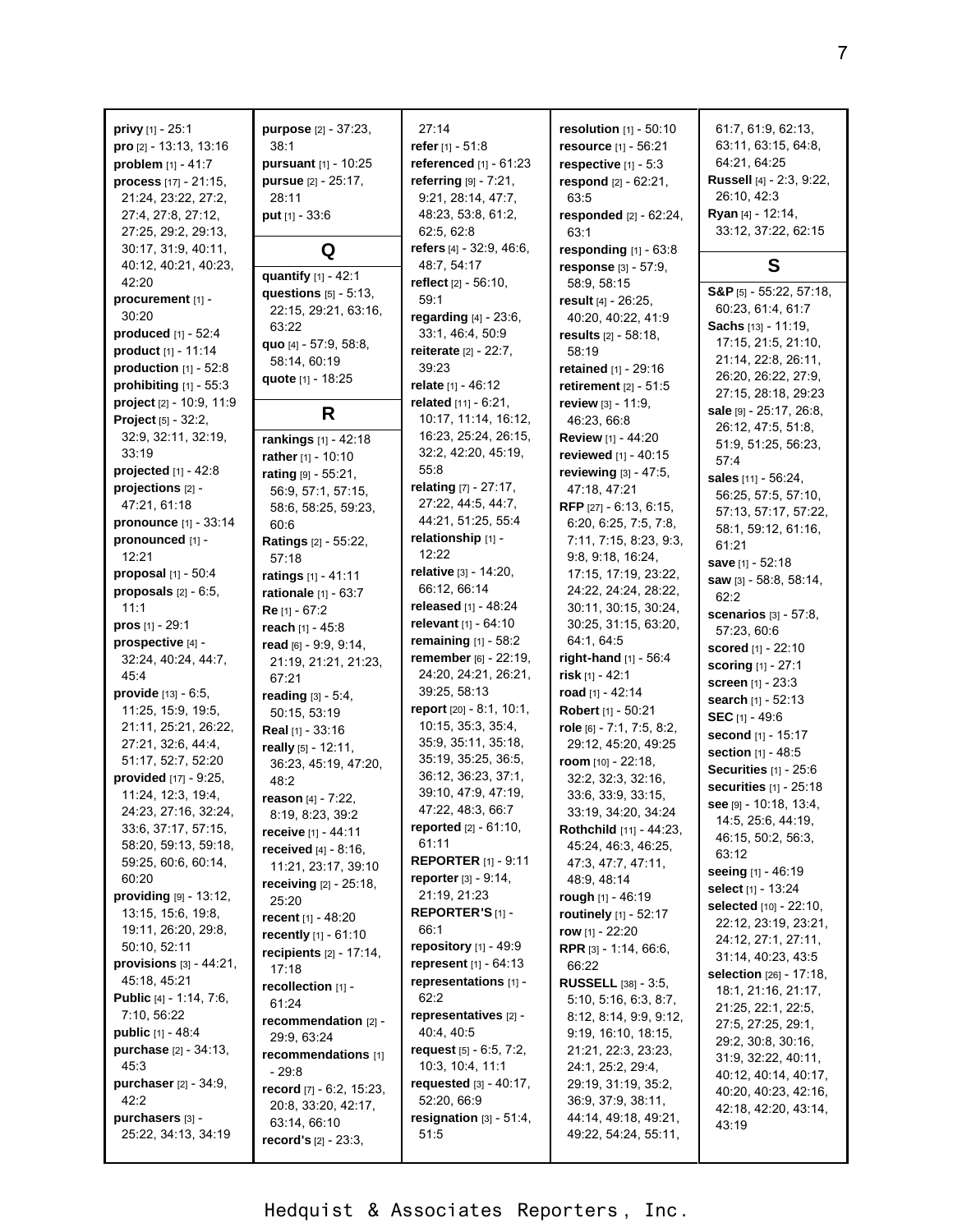| selections $[1] - 43.9$      | somewhat [1] - 41:25             | strategic $[1] - 6.5$          | 38:10, 42:21, 42:24,            | 50.21, 50:22                  |
|------------------------------|----------------------------------|--------------------------------|---------------------------------|-------------------------------|
| sell [1] - 50:4              | <b>sorry</b> $[9] - 5.24, 9.9$ , | Street [2] - 1:22, 2:8         | 43.3, 43.6, 43.10,              | tremendous $[1]$ - 57:2       |
|                              |                                  |                                | 43:16, 43:21, 43:24,            |                               |
| selling [1] - 25:25          | 9:13, 20:11, 23:7,               | strengths [3] - 14:20,         |                                 | true [3] - 59:3, 66:10,       |
| send [2] - 6:1, 8:9          | 24:19, 26:18, 34:17,             | 15:25, 16:5                    | 44:2, 44:9, 44:12,              | 67:22                         |
| sending [1] - 55:13          | 50:15                            | study [2] - 47:4, 47:6         | 55:9, 58:22, 59:5,              | try [1] - 7:25                |
| senior [7] - 11:4,           | sought [1] - 29:10               | subject [5] - 19:16,           | 59:9, 59:15, 59:20,             | trying [2] - 19:1, 52:12      |
| 13:20, 14:9, 53:13,          | <b>sounds</b> [1] - 18:4         | 23.5, 32.10, 35:16,            | 60:2, 60:5, 60:16,              | turn [3] - 10:8, 50:5,        |
| 55:5, 55:21, 62:16           | speaking [1] - 11:15             | 53:6                           | 60:22, 61:1, 61:3,              | 56:2                          |
| sensitive [1] - 19:11        | <b>SPECIAL [2] - 1:2,</b>        | submission $[1]$ - $56:9$      | 61:10, 62:6, 62:14,             | turned [1] - 52:16            |
| sent [4] - 7:18, 8:10,       | 67:3                             | submitted [1] - 10:2           | 62:19, 63:3, 63:9,              | two [5] - 16:7, 48:15,        |
| 55:24, 62:22                 | special [1] - 35:20              | submitting [1] - 12:9          | 63:13, 64:6, 65:1               | 48:18, 60:5, 63:16            |
| <b>sentence</b> [2] - 25:24, | Special [4] - 2:2, 52:4,         | subsequent [2] -               | thereafter [1] - 32:19          | type [1] - 59:17              |
| 53:16                        | 52:14, 64:13                     | 26:25, 27:24                   | they've [1] - 61:10             | typically [3] - 56:25,        |
| <b>separate</b> [2] - 39:3,  | specific [5] - 35:11,            | subsequently [1] -             | third [2] - 10:9, 11:6          | 59:16, 60:9                   |
|                              |                                  |                                | three $[26] - 15:13$ ,          |                               |
| 51:12                        | 46:10, 47:2, 49:3,               | 62:22                          | 15:14, 22:6, 23:20,             |                               |
| September [5] - 1:9,         | 60:22                            | substance [2] - 47:15,         | 24:8, 24:13, 24:14,             | U                             |
| 10:3, 12:6, 66:18,           | specifically [9] -               | 49:13                          | 24:15, 24:21, 27:9,             | <b>ultimately</b> [7] - 8:10, |
| 67:5                         | 11:13, 17:4, 19:19,              | substantially [1] -            |                                 | 13:19, 15:5, 21:6,            |
| <b>series</b> [3] - 24:15,   | 28:6, 33:4, 52:20,               | 46:13                          | 28:21, 31:7, 31:10,             | 28:10, 49:11, 62:23           |
| 28:1, 38:16                  | 54:19, 63:3, 63:9                | suggestion [1] - 63:25         | 31:13, 38:16, 38:21,            |                               |
| service [4] - 19:6,          | speculate [1] - 19:19            | Suite [3] - 1:12, 2:5,         | 39.2, 39.12, 40:16,             | under [6] - 7:7, 12:3,        |
| 26:23, 35:13, 42:8           | speculating [2] -                | 2:9                            | 40:18, 41:11, 44:2,             | 17:14, 17:18, 51:16,          |
| Service [2] - 41:9,          | 19:20, 34:5                      | <b>Suites [5] - 22:25,</b>     | 53:17, 57:25, 64:2              | 67:21                         |
| 56:22                        | speculation [1] - 18:8           | 23.6, 23.10, 37:21,            | <b>thriving</b> $[2] - 56:10$ , | understood $[2] - 44:3$ ,     |
| <b>Services</b> [1] - 9:25   | SpringHill [5] - 22:25,          | 39:17                          | 59:1                            | 57:24                         |
| services [24] - 6:6,         | 23:5, 23:10, 37:21,              | summarize [2] - 41:6,          | Thursday [2] - 43:12,           | <b>untrue</b> $[1] - 47:23$   |
|                              | 39:17                            | 61:5                           | 53:5                            | up [9] - 5:24, 15:5,          |
| 7:4, 11:22, 11:25,           |                                  |                                | <b>TIME</b> $[1]$ - 1:10        | 32:3, 32:5, 40:14,            |
| 12:2, 12:6, 15:6,            | stack $[1] - 15:20$              | summer [2] - 58:10,            | timed [2] - 5:19, 5:25          | 42:14, 62:22, 62:24,          |
| 15:10, 16:5, 21:11,          | staff $[1] - 14:23$              | 58:12                          | timesheet $[1] - 10.9$          | 63:12                         |
| 24:2, 24:9, 25:12,           | staff's [1] - 35:24              | supported [1] - 31:14          |                                 | <b>upset</b> $[1] - 63.5$     |
| 25:22, 26:21, 26:23,         | stands [1] - 56:20               | surrounding [1] -              | today [10] - 9:1, 9:7,          | utility [5] - 56:11,          |
| 27:16, 27:22, 32:25,         | Stanley [24] - 11:18,            | 64:15                          | 9:17, 20:5, 54:17,              | 57:9, 58:9, 58:15,            |
| 44.4, 44.8, 44.11,           | 13.4, 13.13, 17:15,              | system [3] - 41:10,            | 56:11, 59:2, 59:3,              | 59:2                          |
| 44:16, 51:14                 | 19:4, 19:9, 19:12,               | 41:11, 58:1                    | 63:19, 64:19                    |                               |
| set [3] - 32:3, 32:5,        | 21:5, 21:6, 22:8,                |                                | <b>Today's</b> $[1]$ - 53:6     | utilizing [1] - 61:15         |
| 40:14                        | 22:13, 26:4, 27:1,               | т                              | together [2] - 16:12,           |                               |
| seven [2] - 12:7, 12:8       | 27:5, 27:11, 27:21,              |                                | 64.4                            | V                             |
| several [2] - 44:18,         | 28:18, 37:24, 40:23,             | <b>TAKEN</b> [2] - 1:9, 67:5   | tone $[1] - 62:20$              | vague [1] - 10:10             |
| 53:12                        | 43.4, 44.4, 44.6,                | talks [1] - 23:9               | toned [1] - 62:23               |                               |
| sewer [1] - 41:11            | 44:11                            | tardy [1] - 12:10              | took [1] - 43:17                | vaguely [1] - 46:19           |
|                              |                                  | team [3] - 14:10, 55:6,        | top [5] - 14:7, 53:16,          | valuation [4] - 10:1,         |
| share [1] - 12:12            | start $[1]$ - 18:24              | 62:16                          | 53:21, 54:8, 54:12              | 10:15, 35:15, 36:20           |
| shot $[1] - 23:3$            | <b>STATE</b> $[1]$ - 66:3        | <b>telephone</b> $[2] - 2:7$ , |                                 | various [2] - 45:21,          |
| show [3] - 57:7, 57:9,       | state [2] - 20:12, 63:7          | 17:12                          | towards [1] - 41:16             | 57:8                          |
| 57:25                        | statement $[5] - 8:18$ ,         | TELEPHONIC [1] - 1:5           | traditional $[4] - 57:9$ ,      | <b>via</b> $[1] - 2:7$        |
| shown [1] - 57:21            | 24:10, 56:9, 56:12,              |                                | 58:9, 58:15, 60:19              | view [2] - 57:19, 57:20       |
| shows $[3] - 10:2, 10:3,$    | 58:25                            | ten $[1]$ - 13:13              | transaction $[7]$ -             | views [1] - 37:7              |
| 10:19                        | statements [2] -                 | ten-year [1] - 13:13           | 13:25, 14:1, 19:7,              | visited [1] - 14:10           |
| sign $[4] - 20:7, 20:17,$    | 47:24, 59:23                     | <b>Terrie</b> $[4] - 9:10$ ,   | 19:15, 19:18, 26:8,             | Vogtle [7] - 41:1, 41:4,      |
| 21:2, 44:6                   | <b>status</b> [5] - 47:4, 57:9,  | 21:22, 66:6, 66:22             | 40:24                           | 41.7, 41.15, 42.2,            |
| significant $[1]$ - 57:4     | 58:8, 58:14, 60:19               | <b>terrie</b> $[1] - 1.14$     | transcript $[2] - 66.8$ ,       | 44:21, 45.9                   |
| signing [3] - 5:4, 20:4,     | stenographic [1] -               | testified $[1] - 5.8$          | 66.9                            | voluntary [5] - 48:24,        |
| 50:11                        | 66:10                            | THE [59] - 9:11, 9:13,         | TRANSCRIPT [1] -                |                               |
| <b>similar</b> $[1] - 49.5$  | stenographically [1] -           | 16:2, 16:7, 18:2,              | 67:2                            | 49:25, 50:5, 50:7,            |
|                              | 66:7                             | 18:7, 18:13, 22:17,            | <b>transfer</b> $[4] - 46:5$ ,  | 50:25                         |
| simple $[1] - 20:15$         |                                  | 22.22, 23:1, 23:14,            | 46:7, 46:10, 46:13              |                               |
| sit $[3] - 9.1$ , 9.6, 9.16  | step $[1] - 37:1$                | 23:20, 24:25, 27:19,           | <b>Transfer</b> $[1] - 46:16$   | W                             |
| Skipper [1] - 53:2           | Stephen [1] - 2:7                | 27:24, 28:6, 28:15,            |                                 | wait $[1] - 5.18$             |
| skipper [2] - 53:7,          | steps [1] - 44:24                | 28:19, 28:23, 29:18,           | transpired $[1]$ - 54:14        |                               |
| 53:20                        | Steve [2] - 8:12, 64:22          |                                | <b>treasurer</b> $[2] - 13.1$ , | waived $[1] - 5.5$            |
| Skipper's [1] - 54:17        | still $[2] - 8:1, 59:3$          | 31:18, 34:21, 34:25,           | 50:1                            | Wannemacher [13] -            |
|                              |                                  |                                |                                 |                               |
| <b>Smith [2] - 1:11, 2:4</b> | stipulated $[1] - 5:2$           | 36:1, 36:6, 37:8,              | treasury [3] - 48:12,           | 12:14, 12:22, 12:25,          |